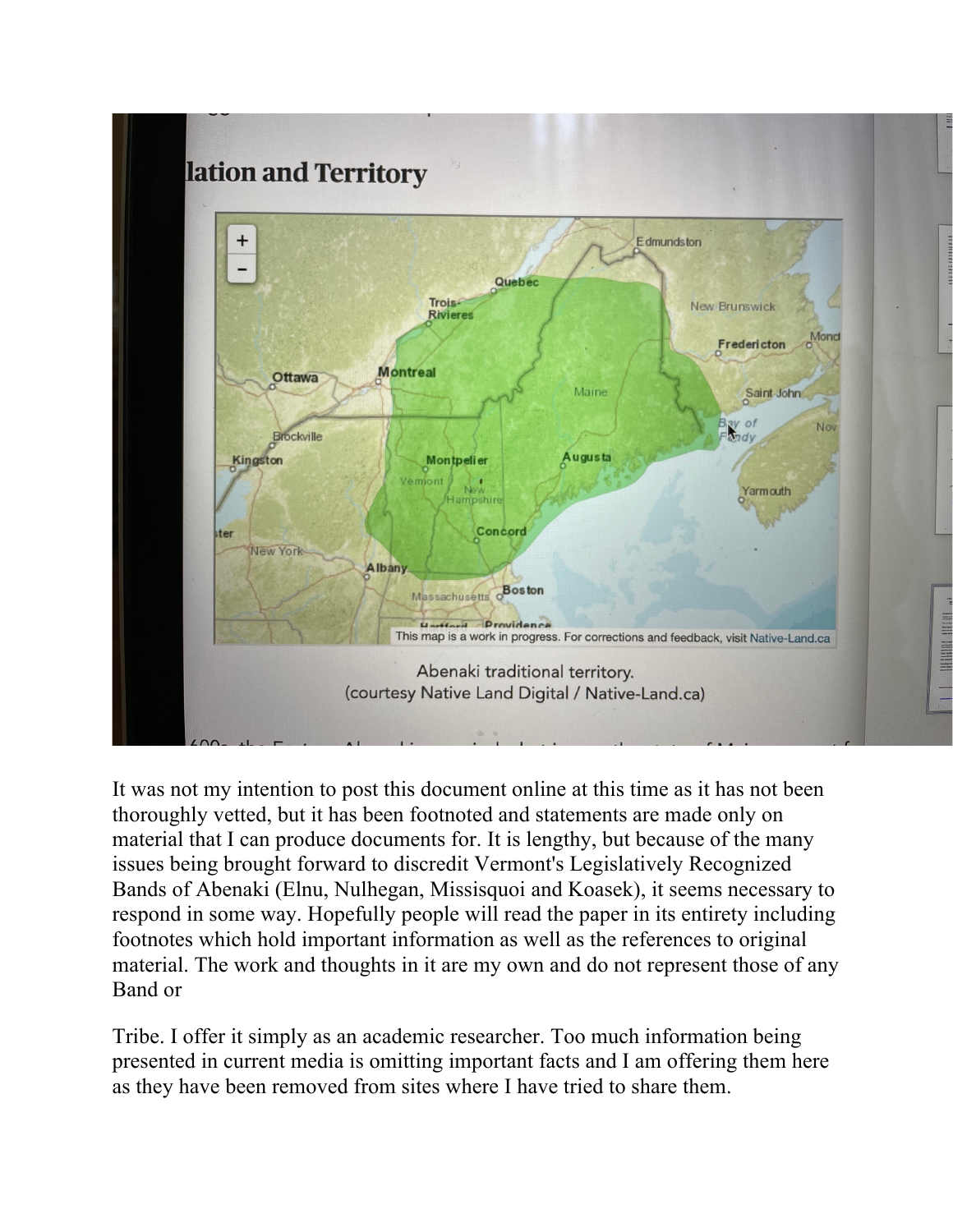# **The Not so Invisible Border By Jeanne Morningstar Kent, B.F.A., M.A. Ed**

# **Enrolled Citizen of the Nulhegan Band of the Coosuk Abenaki Nation of Vermont**

## **INTRODUCTION**

The following statements and findings are being presented in order to share legal differences between Canadian and United States Laws regarding Natives since segments of our tribe occupy areas on both sides of the border. I am fully aware that colonial law and laws under sovereignty are not always the same, but have done my best to research how they affect one another so others can better understand. the current conversation taking place. Both sides should be considered.

For many years, in Vermont and New England, Abenaki have faced racism and struggled to be recognized by the state and federal governments. During that time the Abenaki communities have moved forward in developing programs to help feed and house citizens of the four bands and have assisted with the communities in which they reside. Communities in both the United States and Canada have

continued to develop. But, there has been some tension between them. As Vermont Abenaki strived to be recognized, those in Canada sometimes supported them and sometimes they did not. The negativism and division from those who did not want us to see recognition, insisted there were no Abenaki in Vermont or New England. This promoted suspicion and confusion among state citizens. The bands have now arrived at a collective agreement and are moving forward to build communities that are independant and sustainable. Mali Obamsawin (an Odanak citizen) points out that in the case of State v. Elliot (1991), sovereignty has been "extinguished by the increasing weight of history." "It is an example of how the "mere passage of time is overturning a Native Nation's right to exist."(1) Ironically, she and others from our Canadian family are trying to do just that to the four recognized bands in Vermont.

It was hoped that with recognition by the state, all Abenaki communities would find common ground and be supportive of one another. While there have been steps toward that end, outside dissenters (particularly academics and those with personal agendas) continue to disavow the existence of Abenaki People in New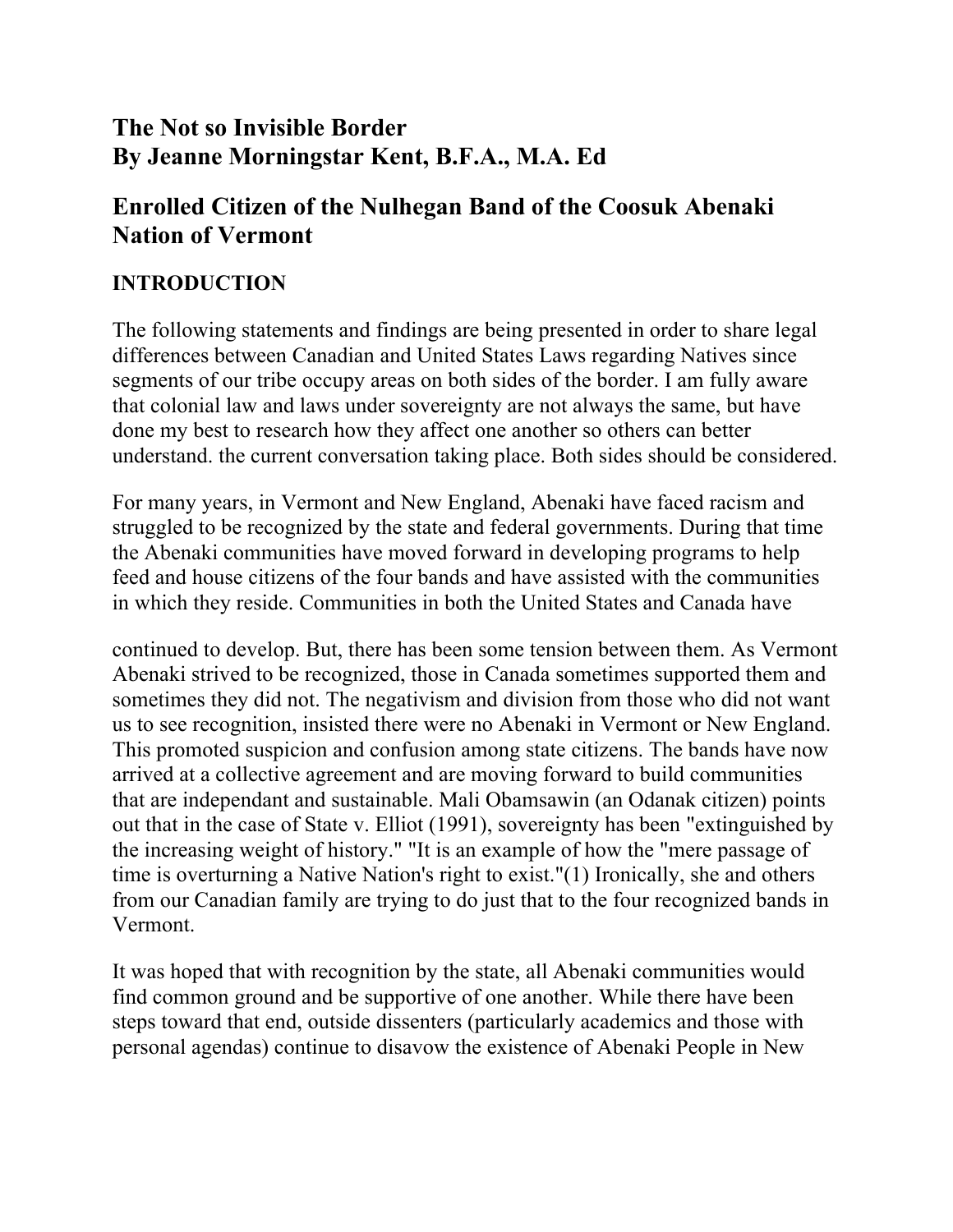England. They present paperwork to disprove any heritage, community or recognition among those of us in the U.S. in spite of the bands' years of hard work to fulfill Vermont's exhaustive requests for information prior to giving Legislative recognition to the Missisquoi, Koasek, Nulhegan and Elnu.

I am hopeful this paper will help to address some of the misinformation being published in books, posted to web sites and presented in lectures and college classes, or submitted as accurate "research" and will show how incorrect much of the information is. I speak only from my personal research and speak for no one other than myself.

Jeff Benay pointed out: "Participants in a democratic state is predicated on the notion that we can agree to disagree yet still move beyond speculative rhetoric which is based on emotional gut feeling...In other words, policy-making is for the common good, not the misguided ranting of a few individuals who represent themselves and a handful or other bitter people who have little regard for the next seven generations." (2)

# **DISCUSSION**

For those thinking EVERYONE is benefitting by claiming to be Native, there is a clear misunderstanding of what it means to be a state recognized Native. U.S. Abenaki tribal citizens do not receive individual government stipends. There are no

Abenaki reservations or government housing, health insurance or facilities provided to us. Any educational scholarships are competitive as are any grants. While Canadians are resisting the enlarging number of Metis claims because it will reduce the amount other tribes will receive from the government's federal budget, U.S. Abenaki receive no such benefits. In the U.S., state-recognized tribes do not receive any portion of federal funds allotted for Federally Recognized tribes. They are only allowed to compete for grants. While Canadian recognized Metis are accorded equal political voice with tribes, U.S. state recognized tribes are not sovereign and have no government-to- government powers.

It is tiring and annoying to continuously see articles, books, read posts on social media or hear speakers use terms like "Fakes", "Race Shifters", and "Pretend Indians" for all four groups of Vermont Abenaki. The journey to Recognition has been long and difficult. Respect is deserved for all who spent years providing required information and documents. Instead people have had to withstand ridicule, threats, and had their careers threatened.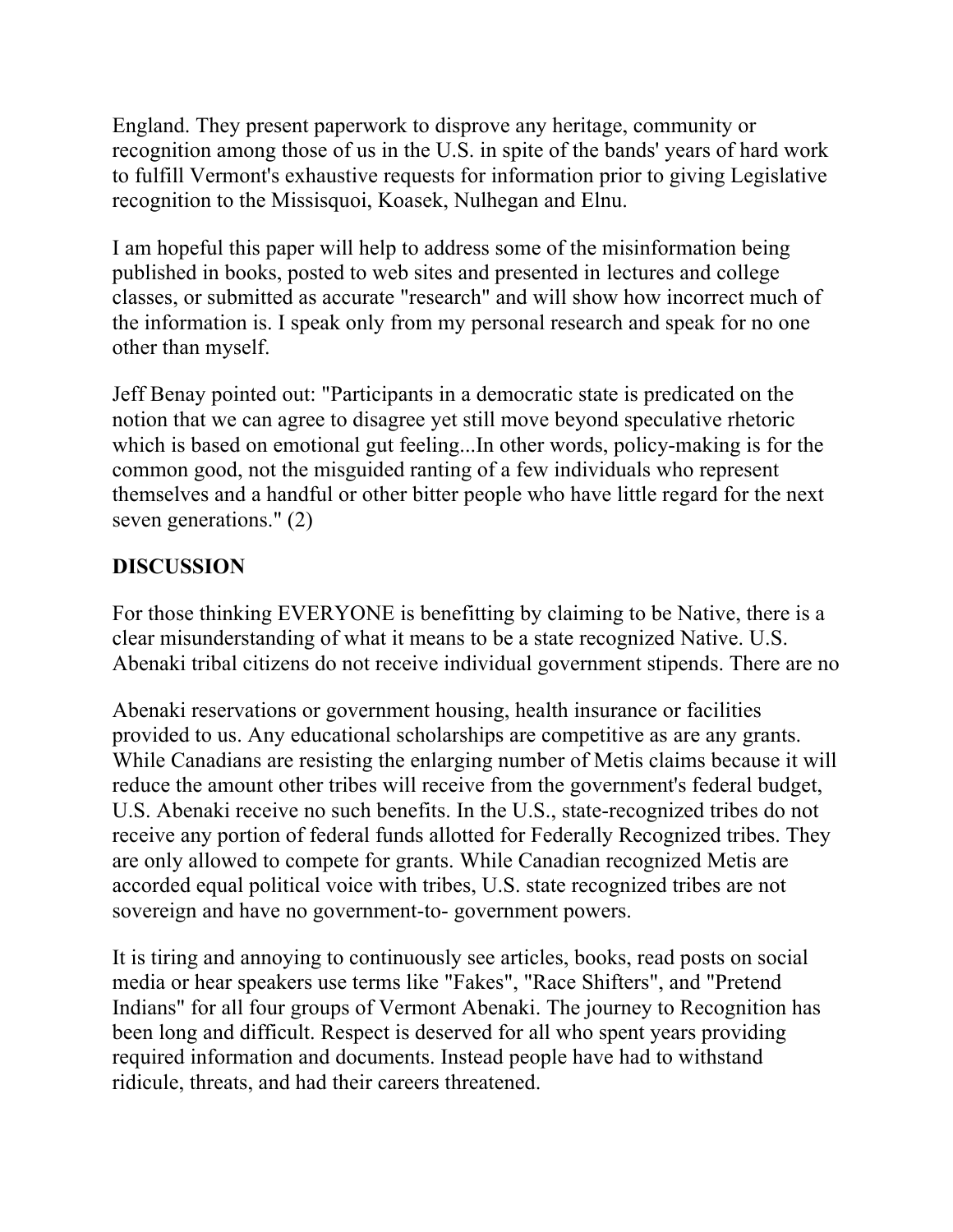Mali Obamsawin wrote: "Ignorance is an accessible popular tool. It doesn't require citizens to take up arms, acknowledge or interact with the intended target, leave their comfort zones, or jeopardize their status. As a weapon, ignorance is cheap, deniable, and nearly impossible to trace. Finally, ignorance is passively consumed and passively reproduced, cinching Native invisibility." (3).

Recent readings of blog spots and books by authors claiming to understand Native laws in both Canada and the U.S., claim to have reviewed thousands of genealogies in the span of five years, are claiming to fully understand the mountains of paperwork they have generated to drown out Abenaki voices. It reminds me of an old saying: "Bury them with paperwork." They have put up charts and statistics (without explaining the sources of the information), leading people to believe they have knowledge others do not. The truth is basic and simple. Natives need some proof of heritage (determined by the TRIBE), a community with a government, a common culture, and a relationship to one another (kinship). These groups have it and the state of Vermont has approved it. But, now dissenters want to change the rules.

Obamsawin clearly states what has been readily observed: "...tackling racism requires that white people confront the centuries-long project of trying to *get rid of us*...." "Erasure is the art of collective forgetting, and one of the most effective tools of racism. Crucially, it absolves the United States from addressing injustices festering at its foundation - and the fact that Native people are still here

resisting. Erasure nurtures ignorance through systematic miseducation, stereotyped iconography, and popular culture. We can no longer keep silent. (4)." The devastation of this happening at the hands of a government foreign to us is sufficient, but having it happen at the orchestration of our own relatives, is lateral violence.

The saddest result of the recognition process is that tribes now work against one another. The same government some allege to despise. now promotes "colonial greed" which is not traditional. Denying segments of a tribe's own by not recognizing us, making rules that abandon descendants, by disenrolling people or separating bands of our own creates new generations of trauma. It is happening across North America. Tribes are establishing cut off levels of cultural inheritance at three to four generations or dis-enrolling people who have been born and raised among tribes. Children raised on reservations (or off) who have been raised as Native by Native (or mixed) parents find themselves emotionally and financially orphaned from relatives because of "paper genocide." Discussions indicate that it is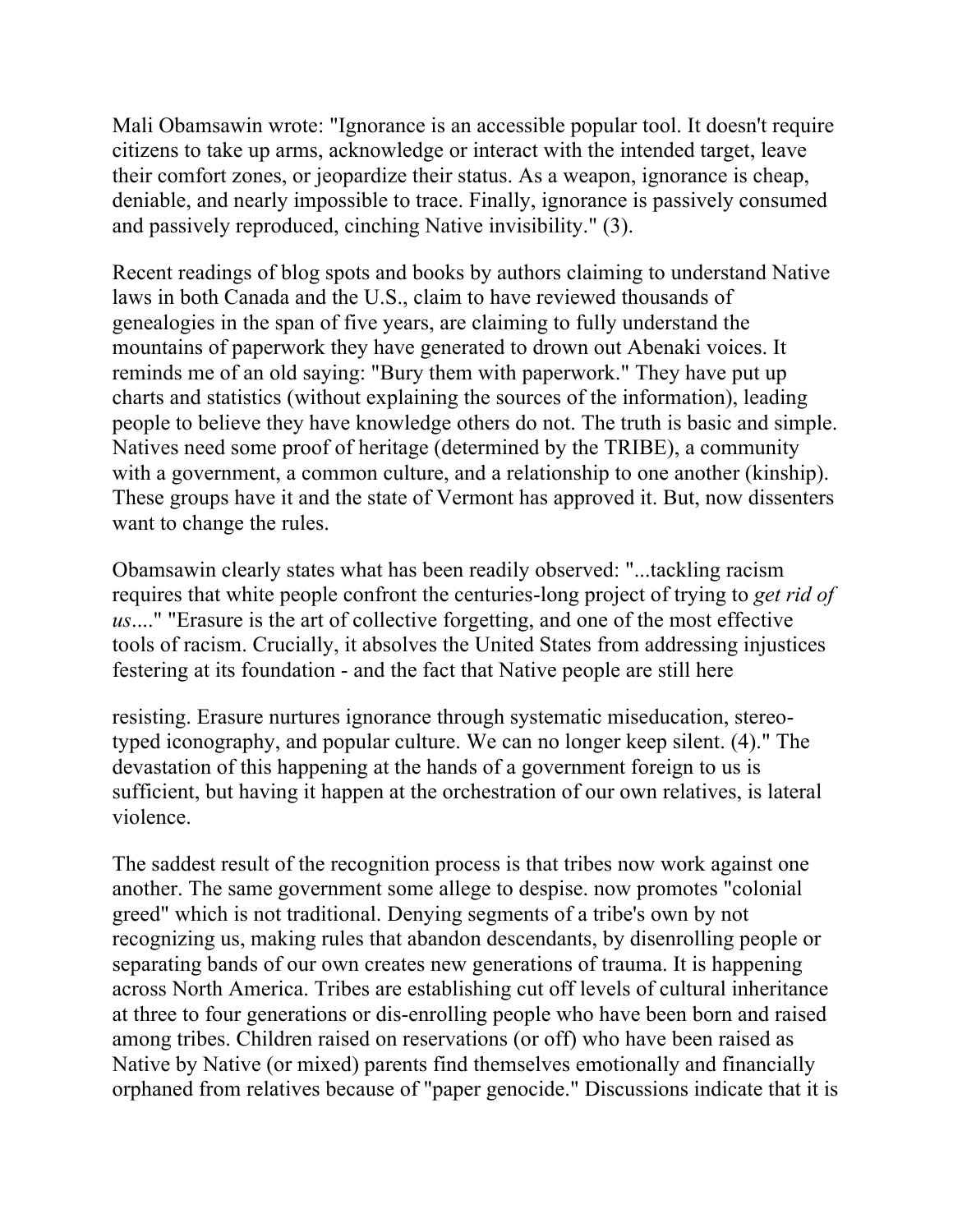to create true freedom under sovereignty, but true freedom is total detachment from a ruling government. Sovereignty in its current form, does not provide that.

And now land reclamation. In a discussion on the lack of Canadian sovereignty, Chief Scott McLeod noted that money used to fight (Canadian) imitation Metis groups in court, takes from their funds for housing and education and literally "starves" their children. (4). This comment reflects the difference in Canadian guidelines and U.S. guidelines for tribes. In their case, there is a real concern that tribal funding will be reduced as more Metis groups are recognized because that is how Canada deals with tribal finances. In the U.S., tribes may be recognized by states, but receive NO federal funds from the national allotment and none is taken from any tribes they derive from. Minority status only allows tribal citizens to compete for grants, scholarships, or contracts for which there is no guarantee it will be awarded. In Canada, newly recognized groups must break off from existing tribes and present an enrollment list. Funds for the new group are deducted from the original group so that no additional government funding is necessary. It is not the case here.

Under different circumstances, I would greatly support the return of lands to Natives, but under current guidelines, Indian Land is held in trust by the governments. When the Cherokee recently received the large swath of land in Oklahoma the celebration was darkened by the fact that oversight of the land was awarded to the government, not the tribe. The Mashpee and other federally

recognized tribes can attest to cases where their land has been reclaimed for colonial expansion, or the removal of resources, without the tribes ever having been consulted. Until Sovereignty leads to real self determination, such gestures are little more than publicity stunts. And in the case of one segment of tribal government trying to discredit another in order to have control over land, the entire concept of Native structure is destroyed.

The U.S. government recognizes tribes and the tribes decide who will be its citizens. It is a right that Canadian indigenous leaders are still wrestling with. While tribes in both countries spend energy, money and court time proving tribes or individuals are "Fake". There appears to be no end of people willing to change recognition. One speaker likened it to a game of "Whack-a-Mole." Disprove two and four pop up. And that is exactly how it will continue because the efforts are put in the wrong place. Some groups are legitimate according to the law so attempting to create lateral violence against them only puts detractors in a bad light. It is the law which needs changing and energy, money and Legislative efforts should be put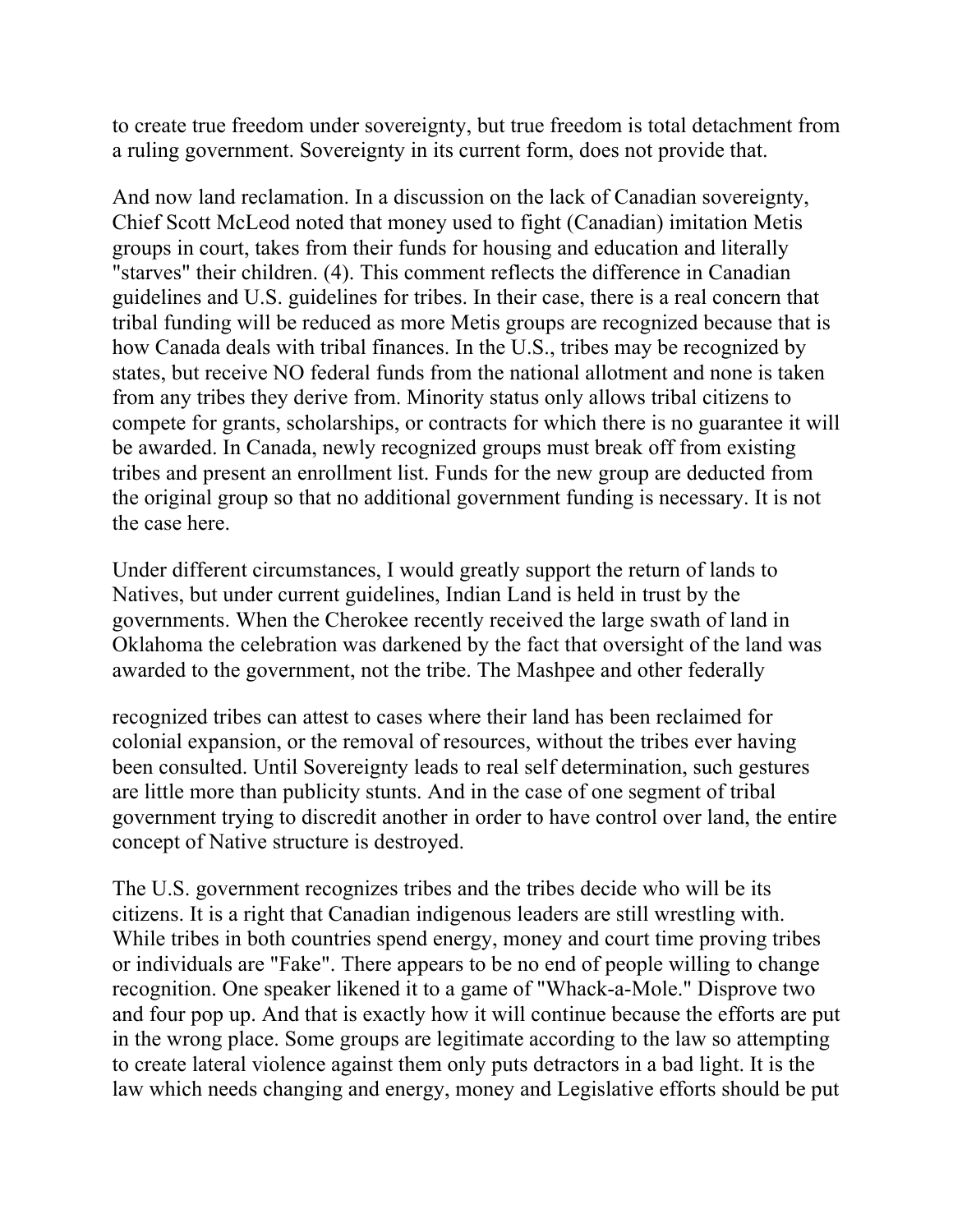there. Without that change, tribes will only continue generation after generation to spend resources on the same problem without ever rectifying it.

Several tribes in the U.S. have purchased land rather than subjecting themselves to the limitations and restrictions set forth on government owned reservation lands. In doing so, they are freeing themselves to establish self-supporting businesses, establish banks and build substantial communities that cannot be reclaimed by the government should enrollment numbers decrease (leading to the extinguishing of a tribe like in the 1960). It also frees tribes to more clearly establish tribal citizenship . It is a clear and distinct separation from colonial oversight.. Government reservations limit progress with the many restrictions set by the governments. An example of how reservation life has been restricted is in individual mortgages and loans. Because reservations are federal land (held in trust for Natives), U.S. banks are reluctant to give loans or mortgages to tribal citizens living on them. Should the borrower default, banks cannot take the land in repayment of the loan. It is not the individual's property to take. It is federal land. It is part of the reason for such substandard housing on reservations. I do not know if this is the same in Canada. This is informational and would require additional investigation before tribes could decide if it would be in their interest. Since it was proposed in Canada under Harper's leadership, it likely would not be favored.

There is a problem with people who suddenly make claims of indigenous heritage where none exists. There is no question of the many ways it affects Natives. It generally stems from the desire for some type of personal gain. There have been

examples of child custody cases where someone claimed heritage in an effort to gain parental favor from the courts. There have been examples of land owners wanting to claim heritage so they can declare their land "Indian land" thinking it will be protected or tax free. One older woman wanted to enroll her grandchildren to "guarantee" their "free college education." And there is the current issue in Canada of fishermen claiming heritage to fish in territories awarded to Micmaq. (5). Others are seeing their hunting grounds inundated by vacationers who are hunting without ecological preservation in mind. In doing so, they are either endangering species or totally extinguishing them. The issue of "self identification" perpetrated by the U.S. census, has only clouded the issue further for those who have little to no understanding of what it means to be Native. The general understanding of Native life has been skewed by misinformation and selfidentification on the census. This casual act of simply checking a box has misled the general public to believe that is all that is necessary in order to obtain perceived benefits.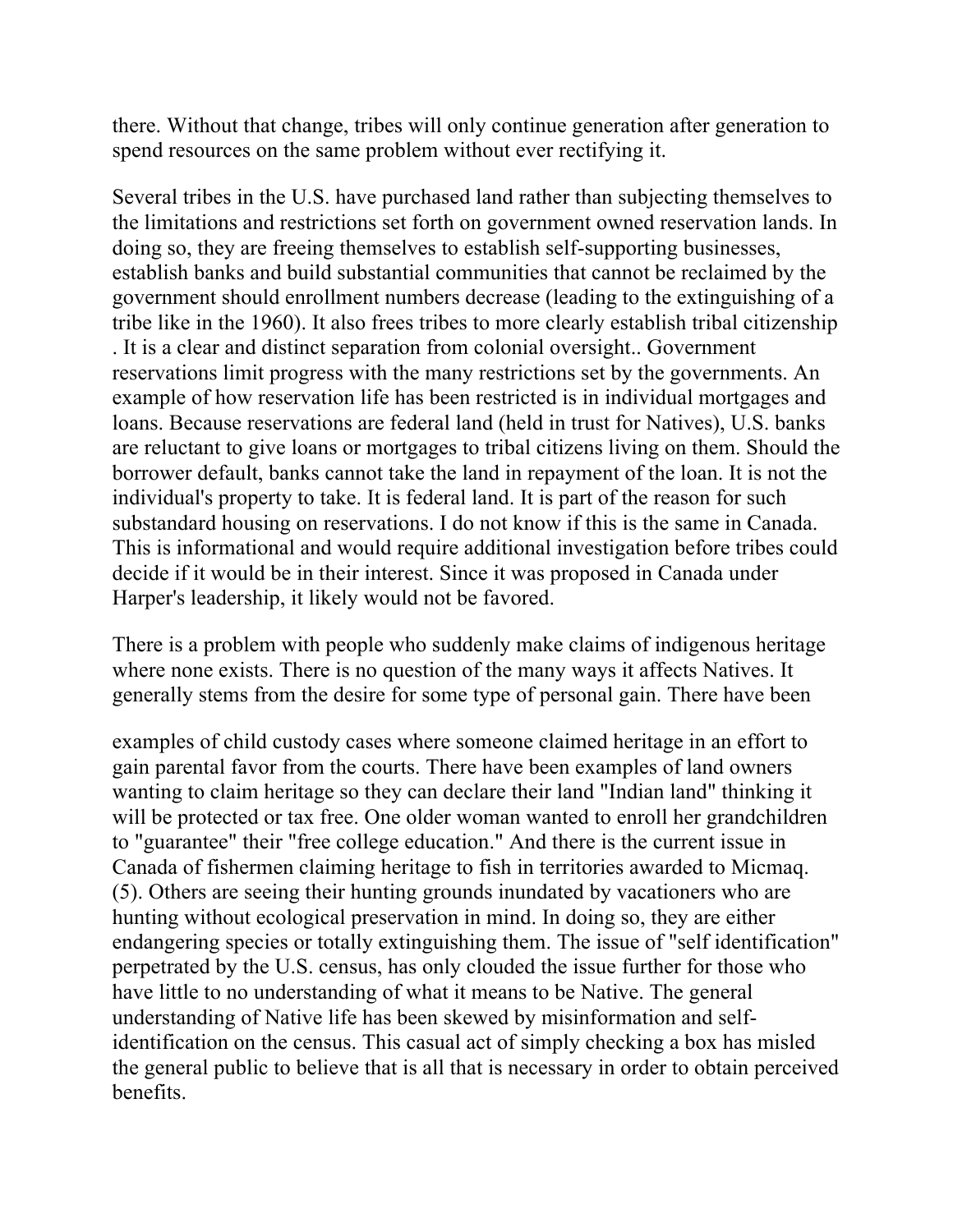But, not everyone fits these categories. Recent academics seem to lack knowledge of the long history of Vermont Abenaki and their struggle towards recognition. That lack of knowledge makes the uninformed question and suspect those who have now satisfied the long and arduous task of providing substantial information to the State of Vermont. It is nothing short of racism to continue to call Vermont Bands "Fakes" or Race Shifters." The documents which follow, further explain the reality of Abenaki history and do not leave them to the interpretation of those who really do not understand what it means to be Abenaki in the United States.

At first glance, one may believe that author Darryl Leroux's statements regarding the protection of Native rights are the gallant efforts to expose "pretend Indians." This combined with his academic standing as an associate professor in the Department of Social Justice and Community Studies at Saint Mary's University in Kjipuktuk (Halifax, Nova Scotia), gives great authenticity to what are his personal views of who and what it is to be Native. Unfortunately, they are his own opinions and Canadian law, not traditional tribal practices or current law in the United States..

In the case of the fishermen in Canada, claiming ancestry in order to fish in Micmaq waters (6),it is a classic case of people thinking that Natives are a privileged class receiving benefits not everyone can receive. It generally occurs among those who have no knowledge of Treaties and ignores the long years of hardships suffered by Natives.

In research, there are basically two different approaches:

1. A researcher comes up with a question or hypothesis and sets out to prove or disprove it. Three groups are generally involved: those in support, those against, and a neutral group for perspective.

2. A researcher who comes up with a question or hypothesis and sets out to find information which supports the desired outcome but ignores evidence that is counter to the desired outcome.

It appears that Darryl Leroux (and some other academics) fit in the second group since he set out to prove that only non-Indians are seeking to "race-shift" to be Indian. What he did not do, is ask why more Indians are not "race shifting" to be "white" since the European community has long enjoyed more privilege than Natives? Leroux shows no statistics or references on that matter nor does he use a control group to better understand why some people wish to identify as Native while others (like himself) do not. He even goes a step further by denying that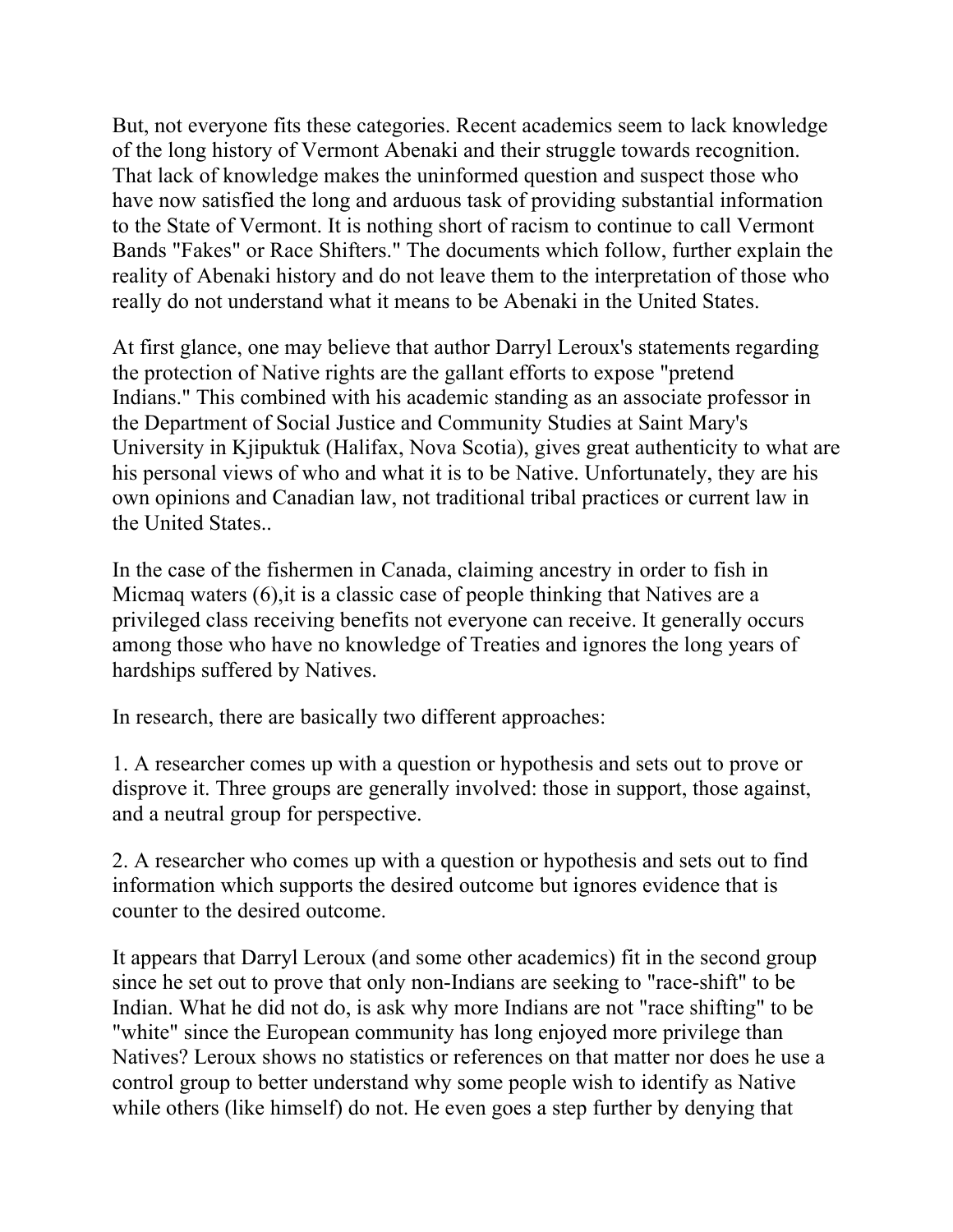ancestors of alleged "race shifters" ever had ancestors who "hid in plain sight" or were part of the eugenics project, or falsified records of children by putting "W" instead of "I" to protect them. Such real actions have cut the line of ancestry demanded by today's researchers. With the broom of arrogance, these researchers scoff at such stories as myth, giving no merit to the reality of Native history or generational trauma caused by it.

While Leroux mentions the "one-drop-rule" used to identify Black citizens as African American, he chooses to dismiss it as being an unacceptable measure of identifying any other race including Native American. Therefore, he shows that his "research" is specific and targeted against Metis groups and Abenaki Bands in Vermont. The problem with assigning Odanak as the mecca of "Abenaki", is that Abenaki is not a single race or tribe. It is a grouping of them more commonly referred to as the Wabanaki. Some were brought together by relationship, some by war. "Odanak was a refugee village with more than one tribe contributing to its population." (7). Frank Speck regarded Saint Francis as being comprised of "amalgamated fragments of the Wawenock, Norridgewock, Arosaguntacook and other bands driven from southern Maine and New England in the eighteenth century whereas, L.B. Truax, a Vermont archeologist, expressed the view that the Saint Francis Indians and *the Abenakis at the Missisquoi village near Lake Champlain were one people with the Missisquoi being their principal village. (Huden 1971:68) (8)* Other researchers assert that the Saint Francis Abenaki at Odanak, also contained Caughnawaga Mohawks, Sokoki, Androscoggin (Arosaguntacook), Weenoc, Taconnet, Pequawket, Cowassek (Coosuc), Pennacook, Ossipee, Nipmucs, Pacomtucks, Mohegans, Missassiks, Pequakets, , Squakheags, Winnipesaukees, and Schagticokes. (9)

His continuous references to Sturm's research ignores her findings that the Cherokee have identified the Freedmen as citizens of their tribes. It is a clear example of tribes (not government) determining who is Indian within Native communities. He chooses to concentrate only on groups he feels are not acceptable as tribes or bands according to HIS standards. It is not his legal right to do so. It is only the state and federal governments that have the right to set guidelines, standards and subsequent recognition, to recognize tribes and it is the tribes who recognize their citizens. It is not even his tribal right to do so as he is

not affiliated with any tribe let alone the leader of one. Through his slanted research, he serves only to separate tribal entities from relatives and create distrust among non-Natives toward those he labels as "fakes." (10)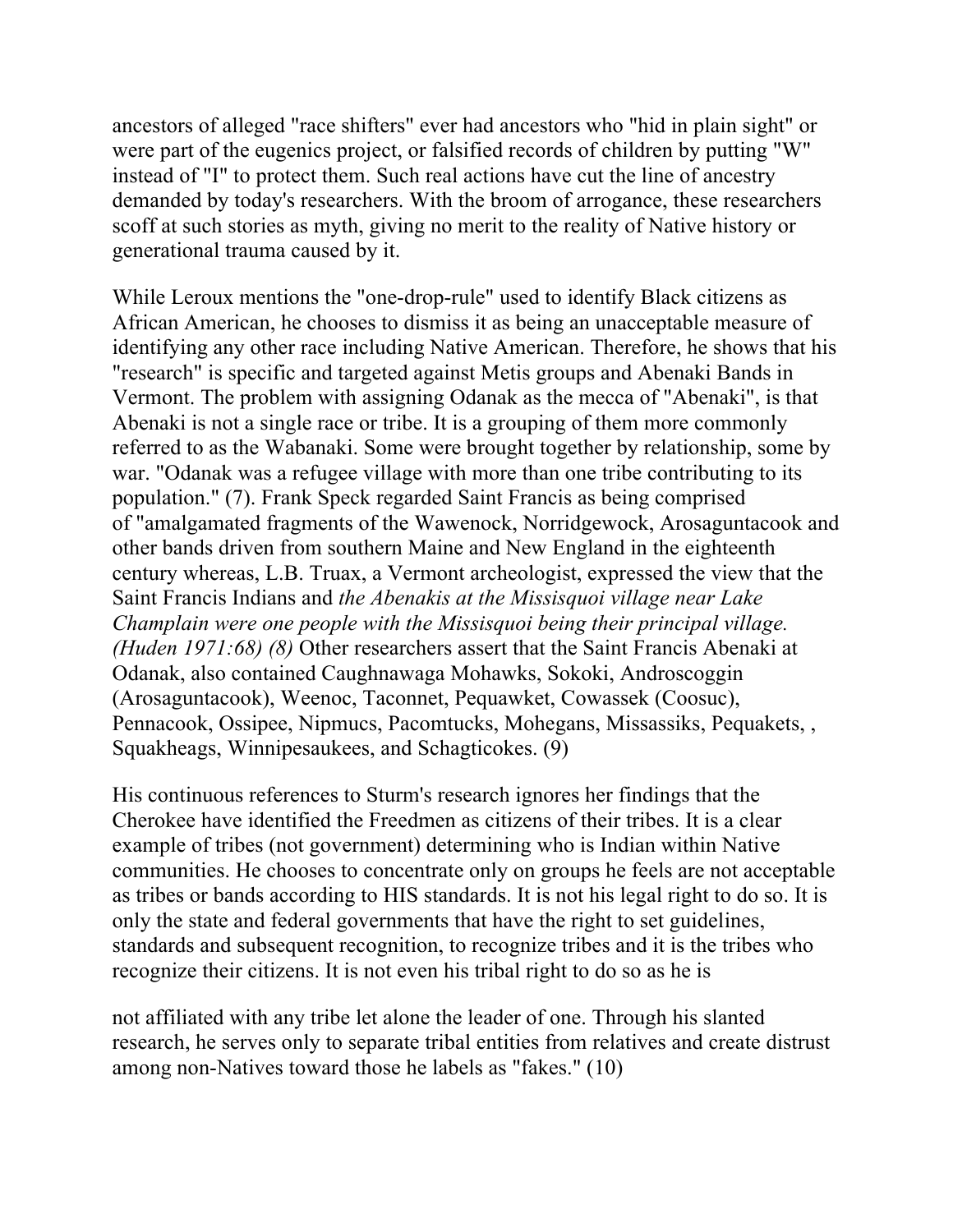The mere fact that he does not ask why people are not rushing to "race shift" from Native to White makes me believe that he is more politically motivated than fact motivated. He shows no interest in presenting opposing opinions. In some cases he broadly generalizes while in others he becomes uncomfortably specific, setting up distrust and racial disparity against those specifically identified as "FAKE." (11). When a Canadian chief asked if they might use his book to help make their case in court, I actually cried. He is a false prophet offering false hope while solving nothing. The idea that this individual teaches Native courses at a University is as much a disservice to Native People as professors accused of being without heritage.

His overall tone is that State Recognition is something new. In fact, the first State Recognized tribes were in 1658: "One of the earliest examples of state recognition is that of the Mattaponi and Pamunkey. As legal scholars Kirke Kickingbird (Kiowa) and Karen Ducheneau note, the Commonwealth of Virginia recognized both tribes in a 1658 treaty (Sheffield 1997:72). Other examples include the Shinnecock Indian Nation, originally recognized by the state of New York in 1792, and the Lumbee, whose recognition in North Carolina dates to 1885." (12)

Leroux states his research is built upon studies with Circe Sturm. In her paper she writes: "When speaking to me about their former white lives, race shifters often described a period of sadness when they searched for meaning and connection." (13) "Only when they began to look to their family histories did they realize all that had been lost when their families assimilated into whiteness. As one woman from Missouri put it 'They forced us to be white, act white, live white, and that is a very, very degrading feeling'...'The genealogical and historical details might not always be verifiable, but the emotions are real enough. It makes sense that once race shifters link their melancholy to assimilation, they try to ease their sadness by rejecting

whiteness and reclaiming an indigenous status." (14). In this statement and others, identity and a desire to reconnect with tribal family are brushed aside as "mental illness" which can and should be treated. Academic empathy stops at accepting that any person removed from their cultural links (however long removed) suffer a sense of loss and seek to find their connection. An example is the many adopted children seeking birth parents even after having been raised by exemplary adoptive

parents. Not everyone feels the pull or seeks the reconnections, but many do and there are government funded agencies which now assist them. It is not brushed away as "melancholy" which can be treated. It is a recognized human need.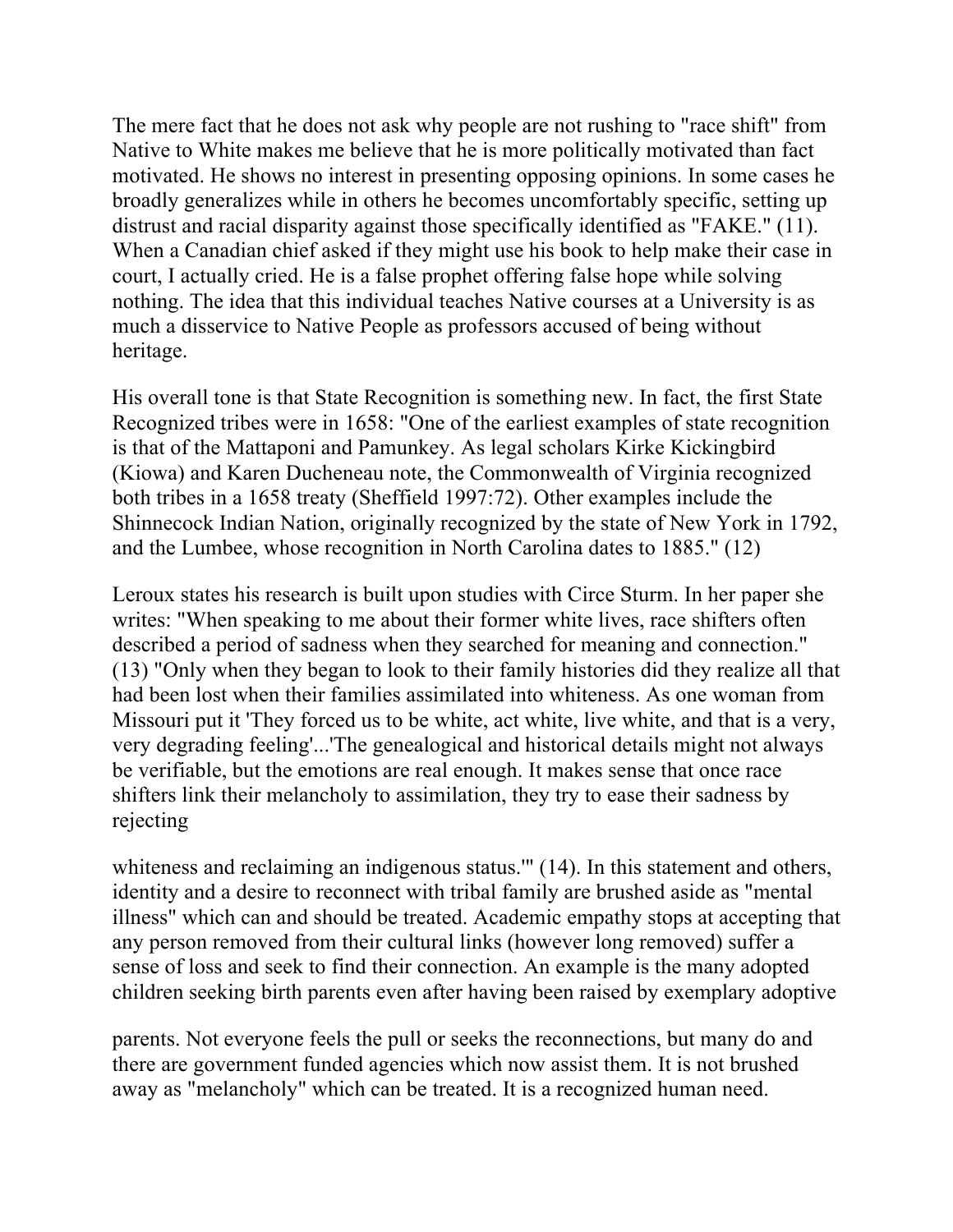Sturm's work serves to better understand why it is that Natives are always Native regardless of current documents which leave generational gaps or a demand for scientific proof of genetic continuity or DNA. All of these methods of identification have proven to be filled with errors and subject to interpretation. There is an unexplained recognition which draws Natives together. Whether raised with the culture or not, people know where they belong and search for "home." Perhaps, it cannot be explained scientifically or with statistics and charts, but it does not mean that it does not exist. The situation is not the same as those with no heritage claiming they were Indian in a past life, drawn to the culture, or simply having motives for personal gain. It is a genuine, unexplained connection that no amount of science can explain. Not even DNA has offered certainty because how much of one parent's genes are passed to siblings can vary so much that siblings appear to not even be related.

Problems with DNA leave more questions than answers. Twins have been found to have different DNA. Some have had DNA different from their parents. It is not a perfect science. Many Natives have declined volunteering for testing which makes the matching of genetics very difficult due to the small body of comparative

data. Even when DNA indicates Native heritage, the tribe cannot be determined by it. And due to the way it is done, any trace of Native heritage disappears within only a couple of generations. It does not help meet tribal guidelines which often require Blood Quantum of a quarter to fifty percent. (15) There are numerous books and articles which clearly discount DNA as being definitive.

Genealogy is more accurate only where records were maintained precisely. Since no records are without flaw, this is not a perfect identifier, either. With early people living in rural areas, and illiteracy common, information such as names and dates were particularly sparse in the United States. If Natives were members of a church, they appeared in those records. If they were not, there might not be a record of them. Early church records listed the Native names plus the Christian

names. Native names were anglicized and over time Native names were no longer recorded at all. Since records were kept by literate Europeans serving as members of the church, hospitals, boarding schools, census takers or government employees, birth, death, and marriage records generally recorded names acceptable to the individual or entity recording them. Native names were difficult to sound and spell and few early Natives were able to write in English, so records were not accurate in many cases. Along with the name changes, Natives stopped being identified as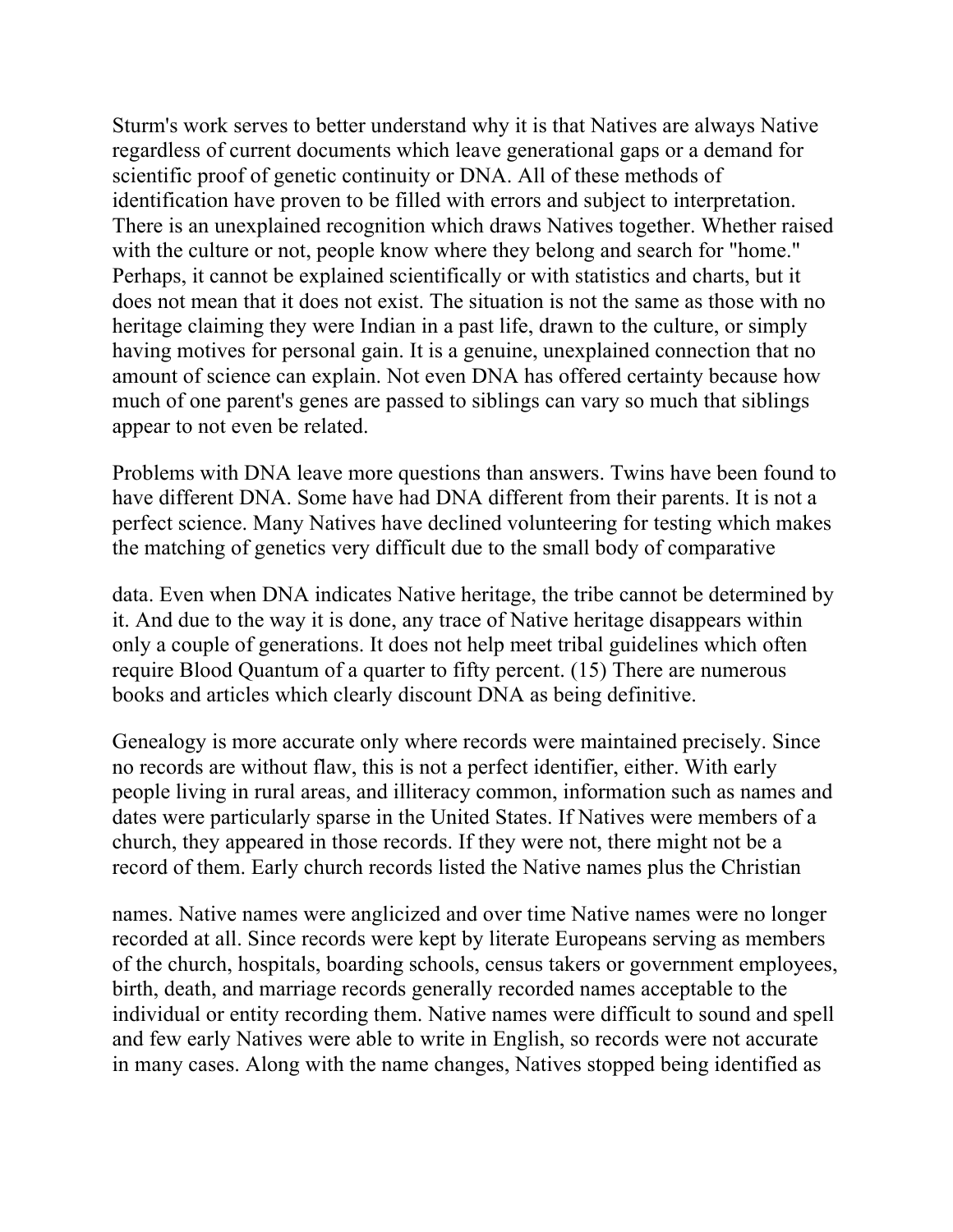Native and were recorded as "W". It was a common tactic leading to "paper genocide."

Native women marrying non-Native men in the church, were given baptismal names the night before and may or may not have been given a surname. Sometimes the surname was that of her betrothed since it would only be changed the next day in ceremony. This led many researchers to perceive incest when there was

none. Incidents like this have led researchers down the wrong family branch while pursuing linear genealogy. (16) (17)

All of these factors have led to generational connections being broken. (18)(19). With the government seeking sterilization of females and the placing of children into boarding schools to abolish traces of Native heritage, it takes no imagination to see why people who could "pass" as white, began to list themselves or their children as white and buried themselves in assimilation in order to survive. (20). Hiding in plain sight has long been a means of survival during war time, yet these academics scoff at the thought. Because some Natives were very visible, it is assumed ALL Natives chose to be. Generalizations are dangerous in any study. After years of this continuous attempt to commit genocide upon the Indian, the governments of both Canada and the United States now demand lengthy histories proving continued community, government, and proof of heritage of the same people who were denied the right to preserve them.

To say that this is a delicate and difficult process is to minimize the history of it. Proof is most certainly necessary in the matter of business, grants, education and other matters where funds have been set aside to be distributed to Natives specifically, in response to treaties and historical agreements in both countries. There just does not seem to be a perfect, common agreement as to what is sufficient and valid proof.

Donoval writes: "The Abenaki and their ancestors have lived in Vermont for 12,000 years, but in just the last 500 years, their population has been decimated. Before the Europeans brought the plagues that struck northeastern North

America as early as 1535, researchers estimated that the native population of New England numbered more than 90,000.

"As Europeans settled this region in the 1600s, choosing the most fertile lands with the majority of natural resources used by the Abenaki, the tribes were pushed to the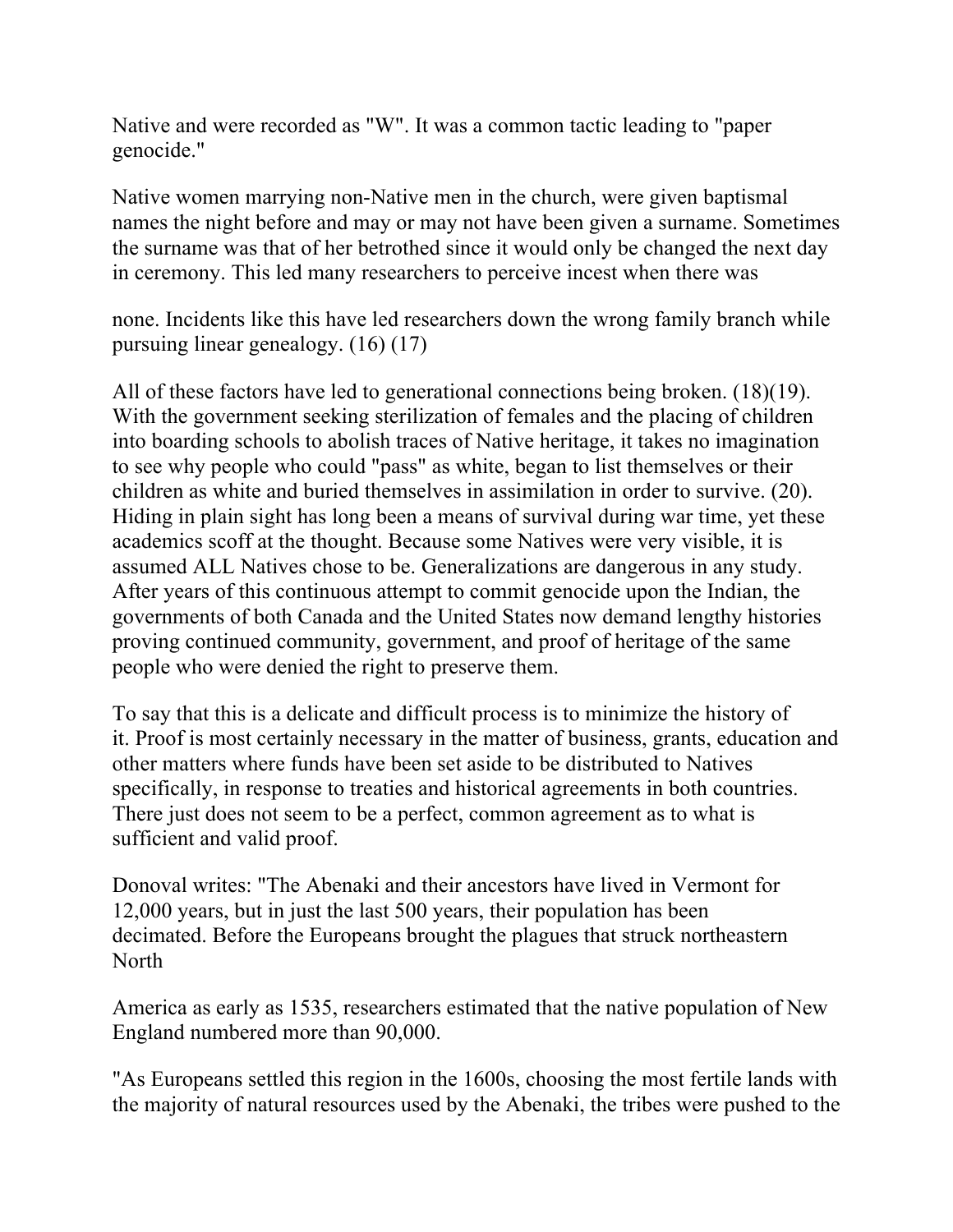outer reaches of Vermont. Facing annihilation, *many* Abenaki began immigrating to Canada, then under French control, around 1669. To

further *reduce* Abenaki presence, in the early 20th century the government sought to further *reduce* indigenous populations through eugenics policies such as forced sterilization.

"Children who spoke the Algonquian language in school were punished. *Many Abenaki disguised their identity* or fled the country, further *fracturing the indigenous community*. Poverty, prejudice and dependence on the white economy characterized their lives and promoted the *tendency to conceal one's indigenous identity.* 

"*The Abenaki who chose to remain in the United States* did not fare as well as their Canadian counterparts. Compounding the displacement of the Abenaki from their land, the state of Vermont aimed to further *reduce* Abenaki presence in the early 20th century through eugenics policies such as forced sterilization." (21)

Sturm states that she repeatedly heard race shifters speak of an "ancestral calling to people to come back home." (22) "an emptiness", "a melancholy," "racial belonging," (23) a genetic memory (Arlo Davis) (24) "kinship" that almost sounds condescending of the people's feelings even while acknowledging their genuineness. *At no time is the question asked: How can so many different people, in different places and from different tribal origins, express the same feelings?* 

Throughout Leroux's book, he refers to himself as a "genealogist." (25) Like others, he does not explain the extent of his training as a genealogist, whether he has taken courses on the topic or if he is certified by a reputable University or professional genealogy group. Two such groups are the Board for Certification of Genealogists (BCG) and the International Commission for the Accreditation of Professional Genealogists (ICAPGen). Other similar organizations exist in other countries. (26). BCG has modified four existing standards and added seven new standards to guide the use of DNA evidence in genealogical analysis. BCG also has updated the Genealogists Code to address the protection of individuals who provide DNA samples. New terms added to the glossary reflect the specialized language associated with DNA evidence. (27)

Upon certification, professional genealogists must agree to the following: a) "I will not publish or publicize as a fact anything I know to be

false, *doubtful* or unproved, nor will I be a party, directly or indirectly, to such action by others.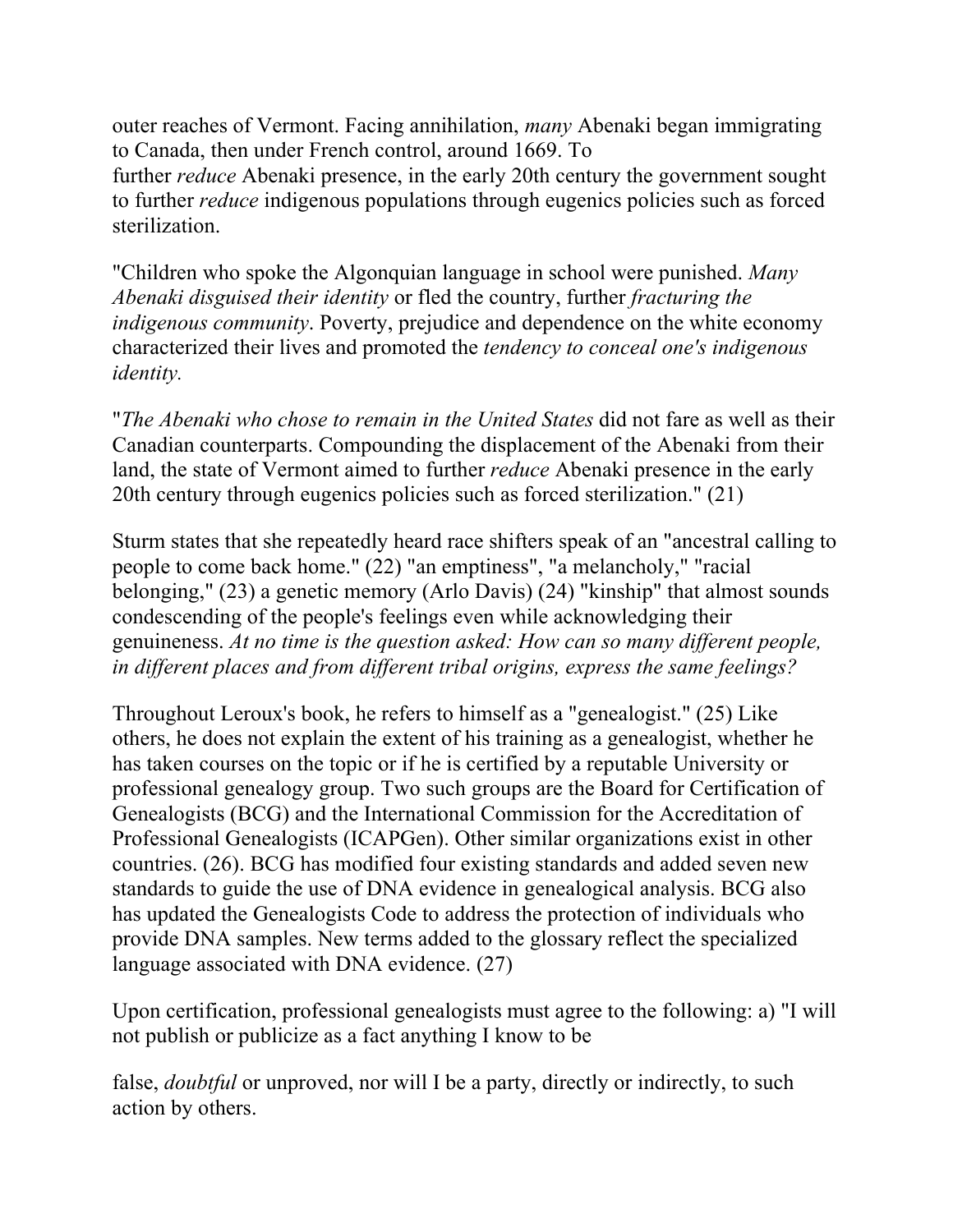b) I will identify my sources for all information and cite only those I have *PERSONALLY* used.

c) I will quote sources precisely, avoiding any alterations that I do not clearly identify as editorial interpretations.

d) *I will present the purpose, practice, scope, and possibilities of genealogical research within a realistic framework.* 

e) I will delineate my abilities, publications, and/or fees in a true and realistic fashion.

f) I will not publish any personal, genealogical, or genetic information disclosed to me unless I have *informed consent or omit personally identifying detail. I will also treat publicly available information about living people with sensitivity and will not publish any information with foreseeable potential for harm." (28)* 

Among Ethical agreements are:

" a) I will furnish only facts I can substantiate with adequate documentation, and I

will not *withhold* any data necessary for the client's purpose. b) If the research question involves analysis of data in order to establish a

genealogical relationship or identity, I will report that the conclusions are based on the weight of the available evidence and the *absolute proof of genealogical relationships is usually not possible.* 

c) *I will not publish or circulate reports in which a client or colleague has a proprietary interest without that person's informed consent.* I will respect this interest whether my report was made directly to the client or to an employer or agent.

d) I will participate in exposing genealogical fraud but I will not otherwise knowingly injure or attempt to injure the reputation, projects, or practice of another genealogist."

And to protect those who provide DNA samples, the following update to the "Ethics of Professional Genealogical Standards include:

"*When working with DNA test results of living people, I would not publish personally identifying information without each test taker's consent*. I will privately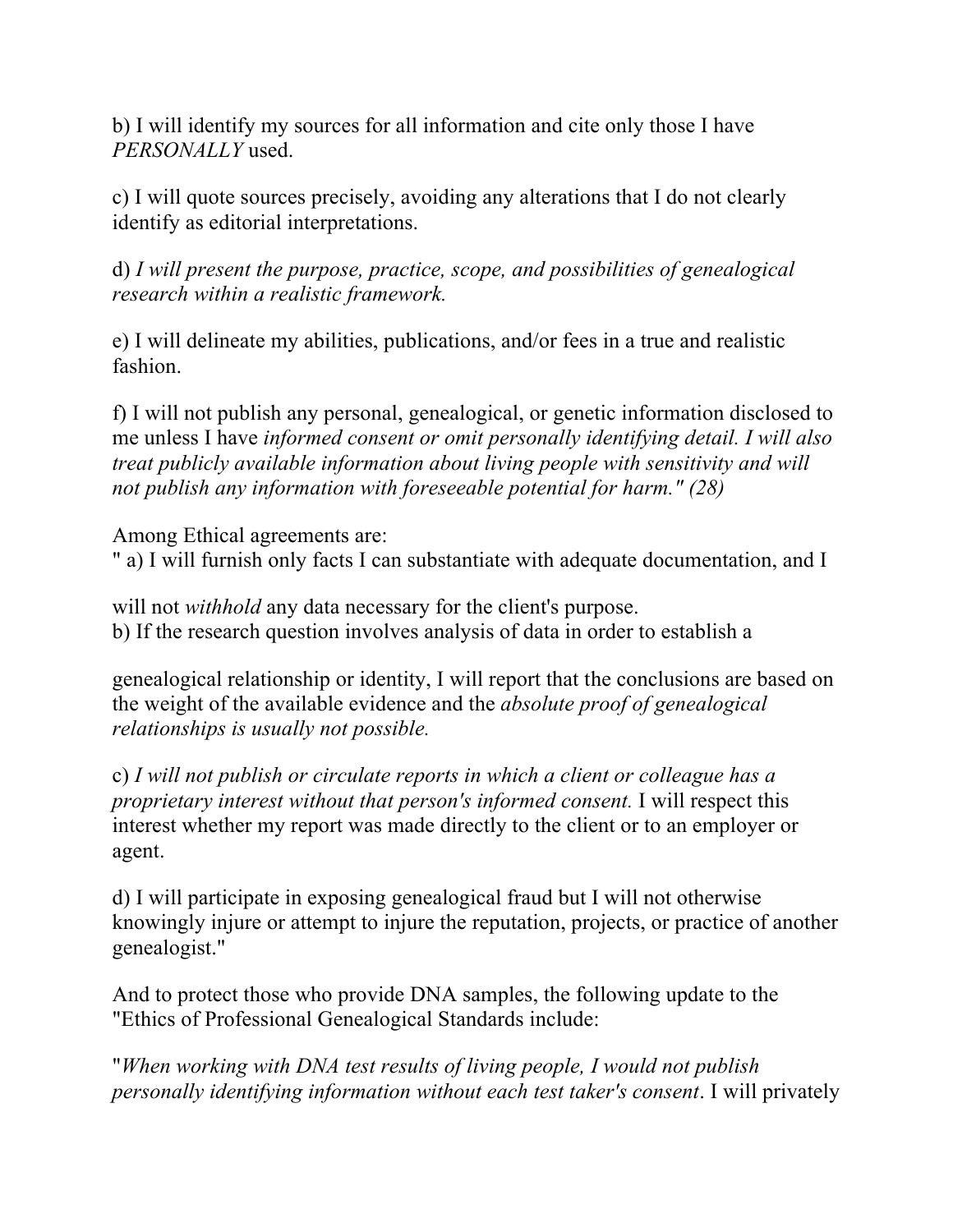share a match list without the list owner's consent. If I have the list owner's consent, I may privately share details of a match without the match's consent." (29)

Considering that Mr. Leroux uses both the literary audience and social media to identify information he claims to have researched as a "genealogist," he should identify his credentials. Visiting genealogical forums on web sites (30)(31)(32)(33) and his personal research on his own family genealogy *do not make him a professional genealogist.* But it also does not give him the right to go against professional standards. He does reference outside sources which indicate second hand information, stating only that he has "anonymous" sources. Ironically, he has represented himself as a "genealogist" and "researcher" in the same way he accuses "fake Indians" and "race shifters" as being unable to document themselves.

The focus of this response is upon U.S. Abenaki and Canadian Abenaki who have been squarely the target of Darryl Leroux's comments throughout his book, *Distorted Descent*, his social media posts and video interviews posted online.

While the U.S. has numerous definitions of what it is to be Indian, this definition comes from the Cornell Law School (Legal Information Institute)"

"In U.S. Law, the term "Indians" refers generally to the indigenous peoples of the continent at the time of European colonization. "Alaska Natives" and "Native Hawaiians" refer to peoples indigenous to the areas occupied by those named states. The terms "tribe" or "band" designates a group of Indians of the same or similar heritage united in a community under one leadership or government and inhabiting a particular territory. Because Indians have increasingly preferred "nation" or "people", the term "tribe" has become controversial. The terms used may vary from statute to statute and case to case as well.

"*States recognize particular Indian groups, even if the federal government does not recognize the group. To determine whether a group will be recognized, courts and legislatures examine such factors as the extent of Indian governmental control over individual lives and activities, the extent to which the group exercises political control over specific territory, and the continuity of the group's history*." (34)

There is nothing in the definition about genealogy, genetics or DNA.

Canada is more narrow in its description:

"The Canadian Parliament defined Indians as "Firstly, all persons of Indian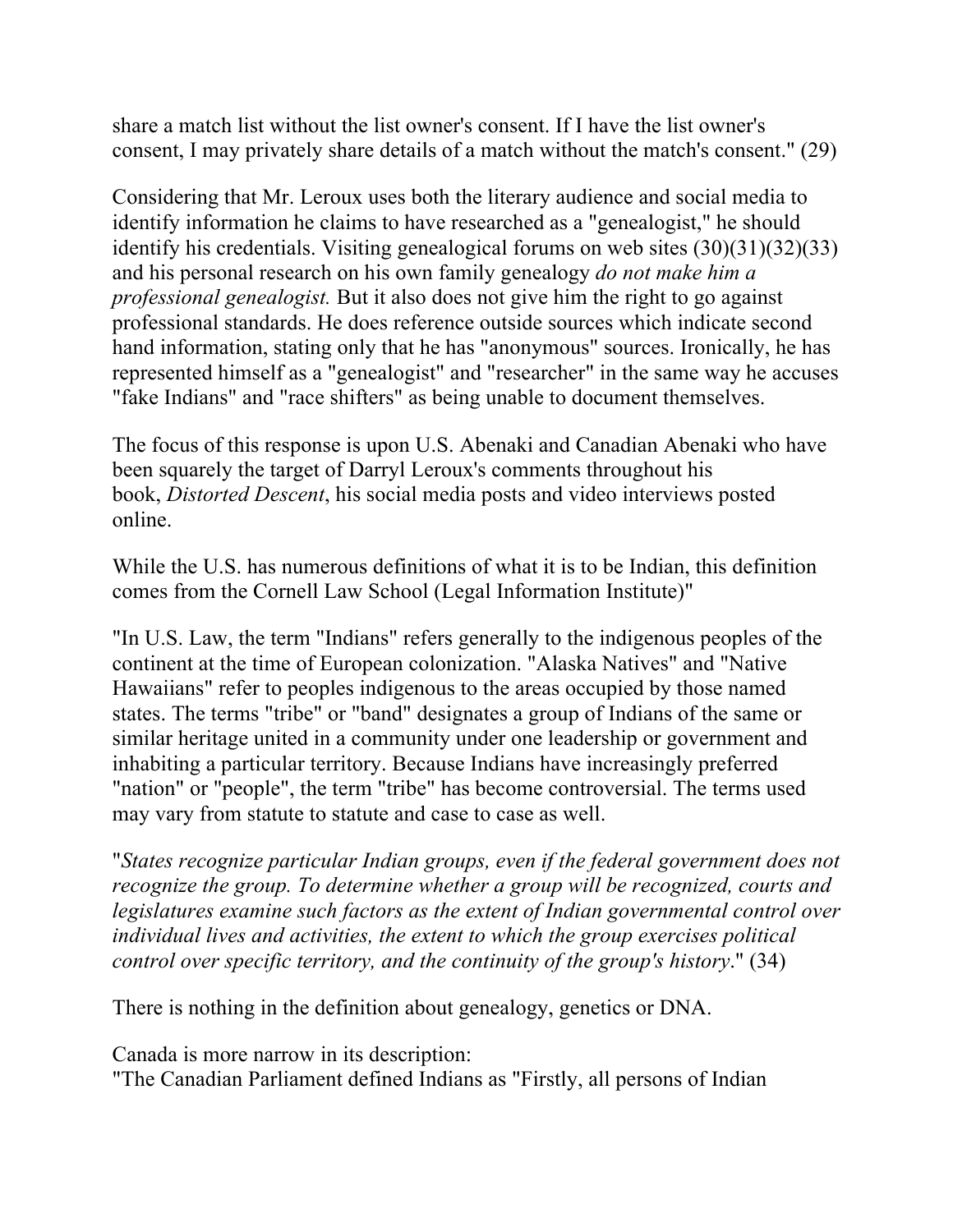blood, reputed to belong to the particular tribe, band or body of Indians interested in such lands or immoveable property, and their *descendants.* Secondly, all persons residing among such Indians, whose *parents were or are, or either of them descended on either side from Indians or an Indian reputed to belong to the particular tribe, band or body of Indians* interested in such lands or immoveable property, and the *descendants* of all such persons. And thirdly, all women lawfully

married to any of the persons included in the several classes herein before designated; the *children issue of such marriages, and their descendants* " (13 S.C. 1868, 31 Victoria, c. 421 & 15). (35)

Not only is there no mention of genealogy, DNA or genetics, there is no mention of how closely members have to be related generationally in order to be enrolled. That is determined by the tribes.

In the United States, the Federal Government Acknowledgement of Indian Status is governed by the Constitution, Statutes and Case Law, but ultimately depends upon tribal governments to recognize specific individuals as members of a recognized tribe. In the jurisdictional context, individuals follow tribal status and *there can be no Indian without a tribe.* (36). Canby views U.S. Indian status to be political rather than a racial classification. "Indian Groups" *acknowledgment in Canada, is strictly determined by past treaties.* "New" Bands (Metis) can only be made by groups who s*plinter from core groups* and provide a membership roll to the government

offices. In splitting away, t*hey take allotments from the core group to fund the new group so that no additional money is added to the national budget* for recognized tribes. (37). "...where pursuant to subsection (1) *a new band has been established from an existing band or any part thereof, such portion of the reserve lands and funds of the existing band as the Minister determines shall be held for the use and benefit of the new band.*" (38)

In the United States, tribes can be formed and receive federal acknowledgement in one of three ways:

1) A tribe can be recognized pursuant to the Bureau of Indian Affairs (BIA) 2) Through legislation

3) Or through the court system (as in the case of the Penobscot and

Passamaquoddy) (39)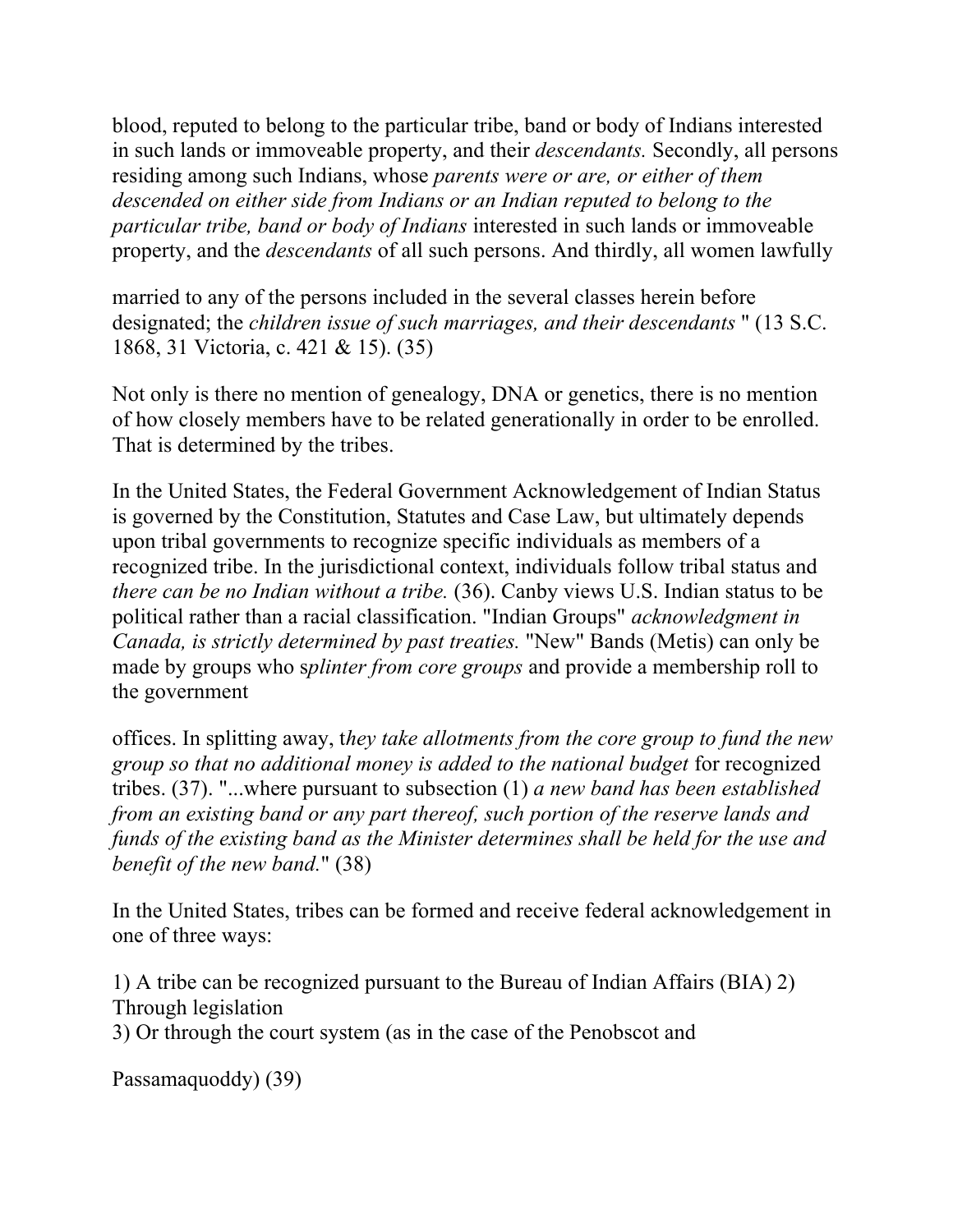In the matter of recognition. "...*there are no new tribes*; just those that have always existed, but now seek the U.S. Federal government's acknowledgment of their existence for status reasons." (40). Unlike Canada the United States does not completely lock tribes out from recognition beyond the parameters of early treaties and documents. In the U.S., "It has always been the position of the federal government and the courts of the *United States that tribes have the exclusive authority to determine their membership.* (41). It has been recognized as central to its existence as an independent political community." (42)

It has been historically up to tribes to determine the heritage of its members in the U.S.

"Today, in Canada, while the bands may determine who is a member, it is the federal government that acknowledges both band and individual Indian status. Historically and contemporarily, in the United States, the federal government acknowledges tribes' Indian Status. However, it is tribal governments that have always exclusively determined their membership and acknowledged an individual's status." (Brian Lewis, Turtle Talk).

Some were born into the tribe, some married into it and some were taken in as prisoners or adopted . Once individuals were a part of a specific tribe, that was their identity. Different rights and privileges came with the degree of citizenship within the tribe. Today, Natives, like other Americans, offer a list of all our ancestral lines rather than offering a simple response that we are from one tribe with whom we are enrolled. But, in the eyes of the government, Natives can only enroll with one tribe in order to receive monetary benefits from said tribe. If the parents are from more than one tribe, they must choose which one the child will be enrolled with. It also reduces Blood Quantum by 50%. It was and continues to be a governmental tool for genocide of the Indian but was never a gauge of the Indian in identifying its citizens (until recently). The failure of researchers is to remember that "American Indian Politics and the American Political System and American Indian tribes are nations, not minorities. (David Wikins)" (44) (45). As such, guidelines frequently differ.

While Mr. Leroux uses the academic method of presenting his argument through the use of statistics and charts, Natives are not given to such means of identification. The identification comes from kinship. Family trees were often maintained orally and have been handed down through generations. (With today's distancing of people, that has become far more difficult.). While some eventually were written down by researchers, much of the oral history has never made it to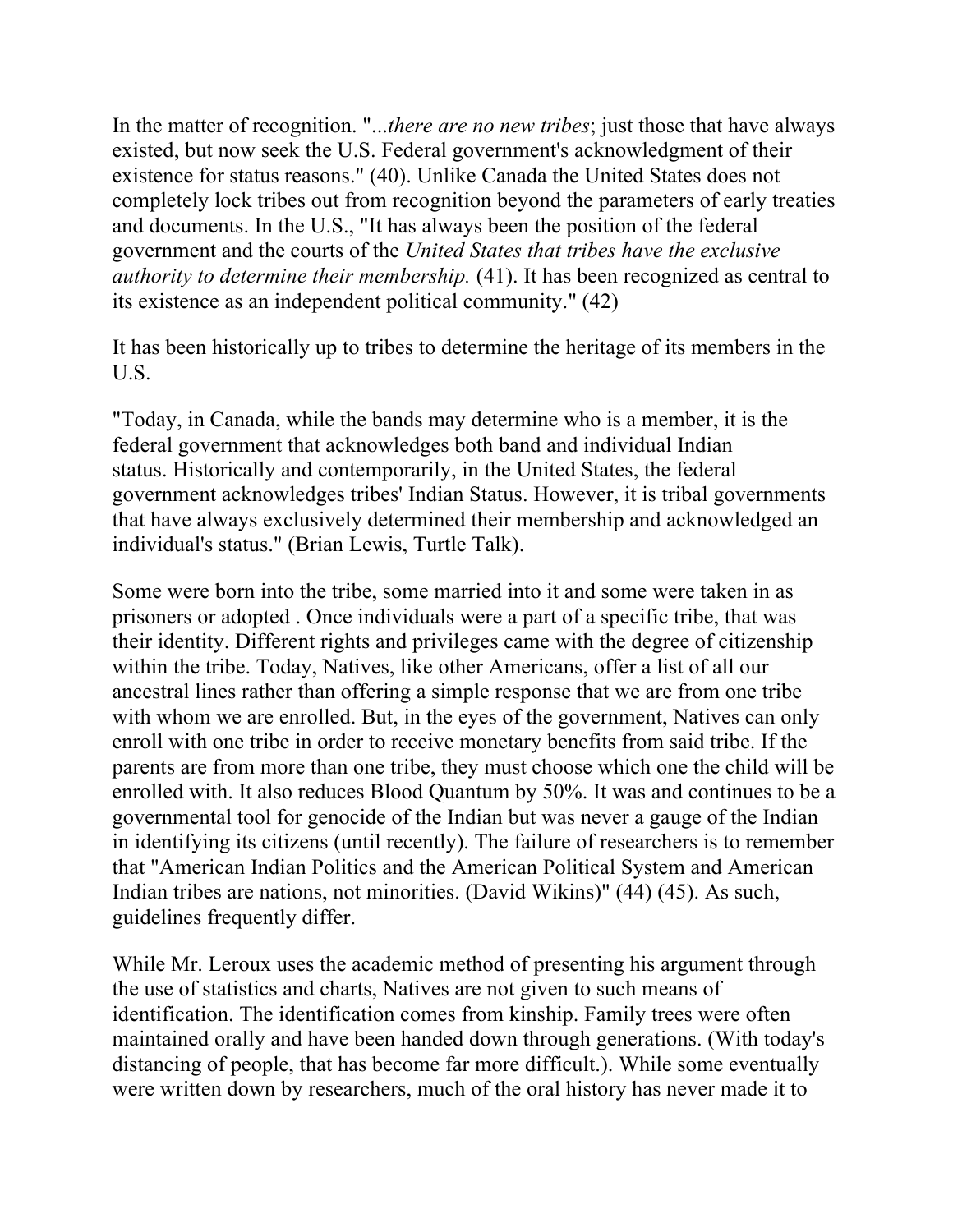paper which makes it nearly impossible for non-Native researchers to prove lineages of any individual via genealogy. Both fortunately and unfortunately, the advance of Catholicism meant that churches recorded names and dates of marriages, births and deaths sanctioned by the church. And governments became record keepers of those living on reservations. Natives in both situations generally have searchable

records. Those more scattered, do not.

It is repeatedly noted throughout Leroux's book that "*Indigenty* is bound up in their ongoing kinship, relations with other...indigenous peoples, their political history of resistance to the (Canadian/U.S.) government, and their marginalization in the ...provinces." While he continuously attempts to argue genetics, paper trails and

historical records as the better means of identifying Natives, he also keeps insisting that these should not be the means by which Natives are evaluated because they are unreliable. Colonization has changed the rules by which such identifications are currently made interjecting legal demands that are contrary to tribal expectations.

Odanak is specifically mentioned here, only because Mr. Leroux attempts to use Odanak to condemn and invalidate the Bands recognized by the state of Vermont. He assigns Odanak the title of definitive resource for the recognition or denial of American Abenaki. He totally ignores the fact that Odanak is under the regulations of the Canadian government while those in Vermont are regulated by laws of the United States. They are two very different entities separate from one another because of. modern laws and a not-so-invisible border. Whether tribes wish to acknowledge either government is immaterial. In a court of law (where most disputes are settled) it is law which prevails.

While there are still a few Abenaki language speakers at Odanak and Wolinak, the Encyclopedia Canadien states there are no current fluent speakers. The death of Cecile Wawanolette and her son Eli Joubert Wawanolette, were a great loss from the small group of fluent speakers there. Tribal citizens there are now learning the language as adults just as those among us. Odanak consists of 265 residents then mixed with other tribes who sought shelter at Fort Odanak during Indian wars. The reservation (Fort) was moved three times before settling on its current location when families were recorded as simply Abenaki with no further tribal discrimination. If they were put under the same scrutiny as those in the U.S., some would likely discover ancestors among the Montagnais, Mohawk and others who fled the encroaching armies and settlers. At one point, a white captive became a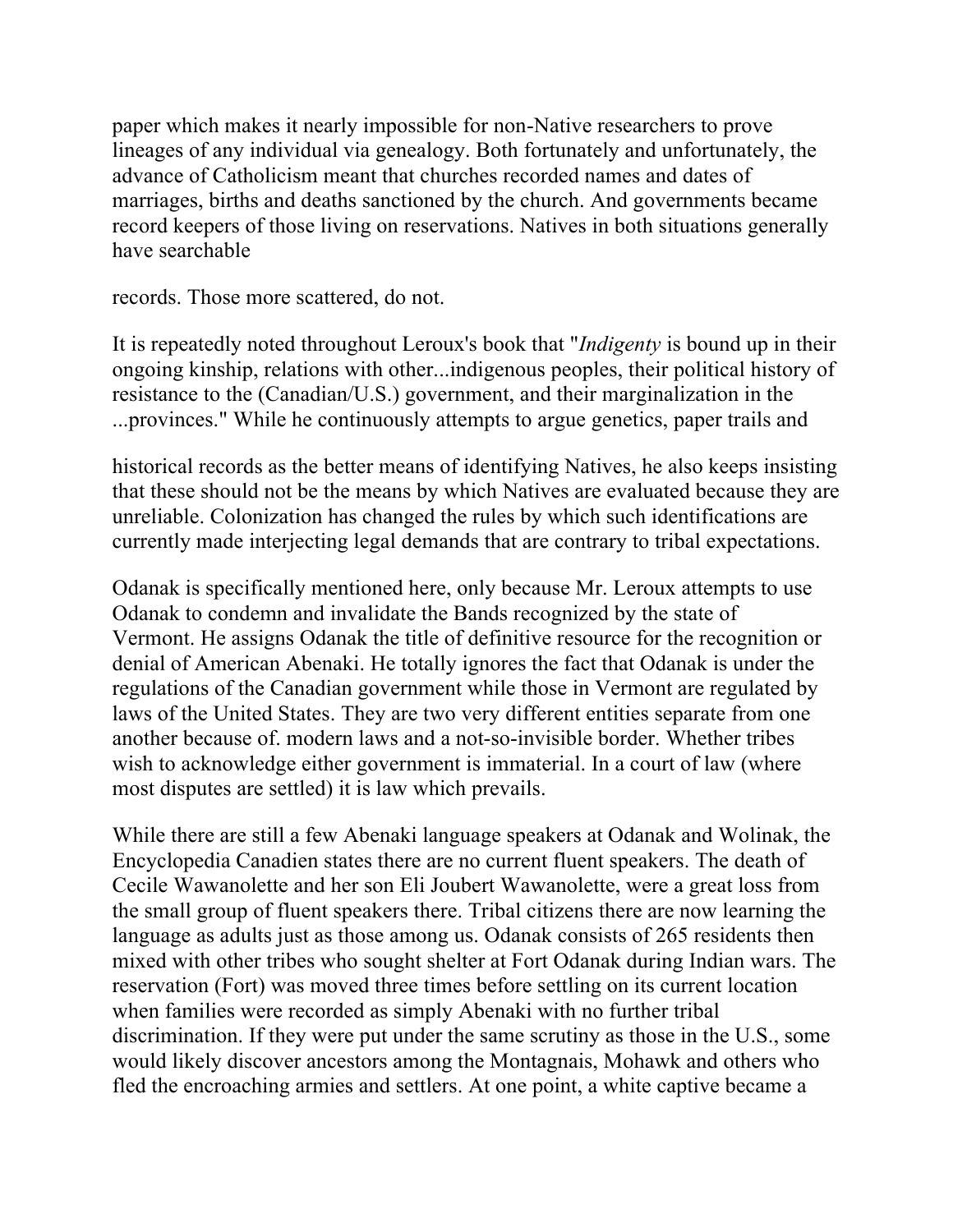well- respected chief.(46). Regardless of the respect and tribal traditions of historical acceptance, current descendants of the (Joseph) Gill, are denied citizenship at the two Canadian reservations. If traditional tribal rules were followed, they would be included. By colonial law, they are not because in Canada, not every tribe has the right to recognize its own citizens.

As noted in numerous historical accounts, there were various other tribes who took shelter at Fort Odanak, at various times during the Indian Wars. While all those who currently reside at Odanak are identified as Abenaki, none have ever been called upon to provide genealogy or documents in the detail they are demanding of Vermont Abenaki. Vermont citizens have followed stringent processes to be recognized by the European government of the United States while those in Odanak have not been subjected to the repeated and extended demands for proof of their genealogical history. In a video, Jacques Watso stated that his family went to

Odanak in 1760. (47), but he presents no further information regarding his family history before that time. Their genealogies are likely to include a mix with other tribes due to intermarriage or other historical coupling. Blood Quantum has most likely dropped among the overall population since they only recognize three generations of heritage for tribal citizenship: grandfather to father to son. (48). With these stringent requirements, the tribe will have limited choices as time progresses due to (a) intermarriage, (b) marriage with distant Abenaki cousins (perhaps at Wolinak) or (c) eventual genocide d) or exceptions. All four have lasting ramifications upon the future and health of the tribe.

While some Abenaki moved with the reservation as it was relocated, others chose to live quietly on the outskirts of towns and settlements, passing as French or even Quakers (in America). (49). The boundaries between Canada and the United States were not yet set and were, at times, fluid. So, Mr. Leroux's statements that there are no American or Canadian Abenaki citizens in the U.S., is unfounded. Even now, many retain dual citizenship and visit relatives in the United States and others now live both on and off historical tribal territory.

It should be further noted that, historically, there were two missions established in Vermont. The Missisquoi and Koasek were well established, not just Odanak or Wolinak in Canada. It is irresponsible to suggest that no one from those historical groups failed to survive or that they no longer inhabit traditional homelands. The Missisquoi and Koasek (who are now recognized by the state of Vermont) have provided sufficient historical evidence of that presence (as separate villages from Odanak which means "village" in the Abenaki Language), to satisfy the demands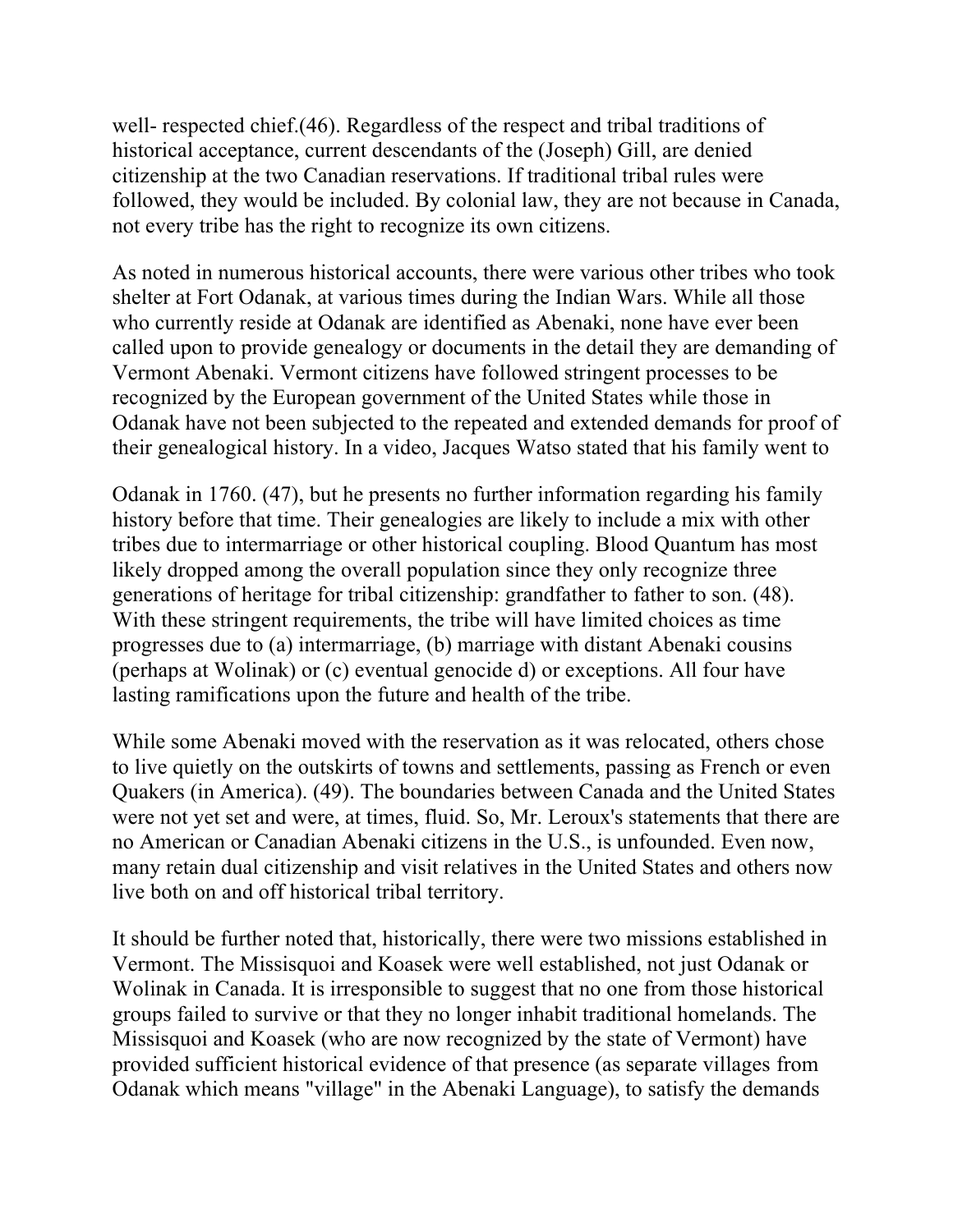of recognition. Two other tribes, the Nulhegan and Elnu, have also met the state's burden of historical proof.

Later, it was apparent that priests in Canada steered Canadian Natives moving to the U.S. to Catholic parishes where other Natives were already settled. This formed unidentified communities where Natives shared, married and raised their children while appearing to be part of a non-Native society. (50)

Work as masons or lumberjacks offered opportunities to Natives trying to escape reservation restraints and racial ridicule. Women and children kept house or did farm work or created crafts to help sustain our families. Some children were adopted, some enslaved, some men were lured onto sailing ships, and some became servants. (It depends upon what time in history we look at.) Yet, even as Natives attempted to meld into non-Native society, we told our stories around the house fires, continued life ways we did not even identify as being Native, married with

other Natives, and retained our"Indianness". And so we remained Native and handed down those traditions of fishing, food gathering, and told our stories. Others rejected our heritage, intermarried and forgot our histories. Unfortunately, some were sent to boarding schools, placed in foster homes with non-Native families and eventually adopted by them and forced to assimilate. Such people only know the emptiness and spiritual calling referred to in Circe Sturm's writing. (51)

Mr. Leroux would do well to have paid closer attention to the content of Sturm's research and to have read the *Rights of Indians and Tribes* by Stephen L. Pevar in which the author explores the various means by which people are racially identified. It should also be noted that there are Natives vs. Natives with motives of personal gain. It is another segment of the issue not discussed in Mr. Leroux's acceptance of what is truth from his somewhat prejudicial sources. Pevar states: "...*neither in an ethnological nor legal sense is there just one method of determining who is an Indian.*" (52). Mr Leroux and some of his consorts, would do well to keep this in mind.

Many years and two chiefs ago there was discussion of plans for a casino at Odanak and its subsequent denial (because of the proximity of an existing one). At least some of the citizens were not in favor of having a casino on the Odanak reservation. Leaders later considered obtaining land in Vermont or New Hampshire where they thought they could build another Abenaki community and a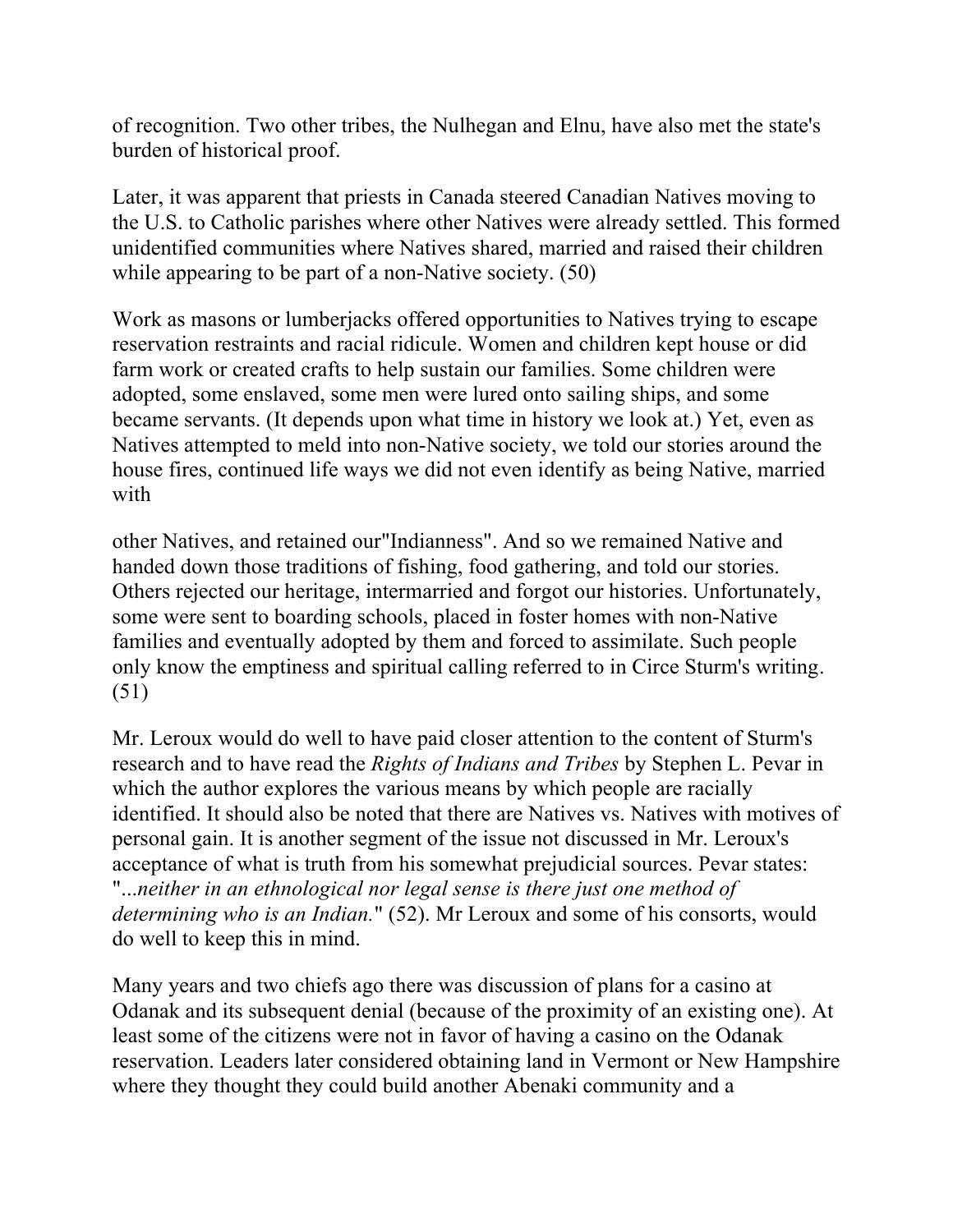casino.(53). The plan never materialized. While Odanak citizens with dual citizenship might have benefitted from such a plan, the laws only allow Canadian Natives to work, attend educational classes, hunt, fish, or gather wild materials, or spend part of the year in the U.S. If individuals seek citizenship, they need to apply. Then candidates can receive social services. If Canadians expect to stay and seek Social Security, they need to apply for a Social Security card and work to contribute to

it. If tribal members wish to retain indigenous rights and benefits, they would need proof of 50% Blood Quantum and be from a tribe federally recognized by the United States. Indians born in Canada can not simply take up permanent residency and receive Native benefits from the U.S. (or double dip from both), The main reason the plan to establish a settlement in the U.S. met difficulties was, that there was no recognized Abenaki tribe in the U.S. at that time. Remember: *One Indian does. not make a tribe.* Now that the Missisquoi, Koasek, Nulhegan and Elnu are state recognized, it would mean those seeking tribal recognition *could* be directed to join one of the four groups. (54)(55) Such was the case with the Mashantucket Pequot and the Paucatuck Eastern Pequots of Connecticut. (56)

Other differences in government handling of Indian Affairs show that "Canada's federal policies lag behind those of the U.S. in a key area: recognition of political autonomy or self-determination. In 1975, the U.S. government passed the Indian Self-Determination and Education Assistance Act. Under the "Treatment as State" clause, "the U.S. federal government recognizes the Native American tribes' right to self-determination, or sovereignty within reservation boundaries, with the autonomy to collect and spend tribal tax dollars, to provide their own education, judiciary, and law enforcement, and to self-govern without the interference of federal agents from the Bureau of Indian Affairs."...(Zoltan Grossman)..."tribes have a right to control the budget now, instead of the feds"..."On the other hand, the Canadian government still operates under the Indian Act of 1876, which defined First Nation citizenship and regulates the establishment and affairs of reservations. The Act establishes a "warden-guardian kind of relationship" and controls "so many aspects of even daily life,: according to Grossman. "Most crucially, there is no universal acknowledgement of the right to self-determination, and treaties are individually negotiated between the (Canadian) federal government and each nation, resulting in a highly variable, piecemeal approach." (57)

The difference in regulations has historically caused some dissension between U.S. and Canadian branches of the Abenaki due to a lack of understanding of the differences between the two governments' regulations.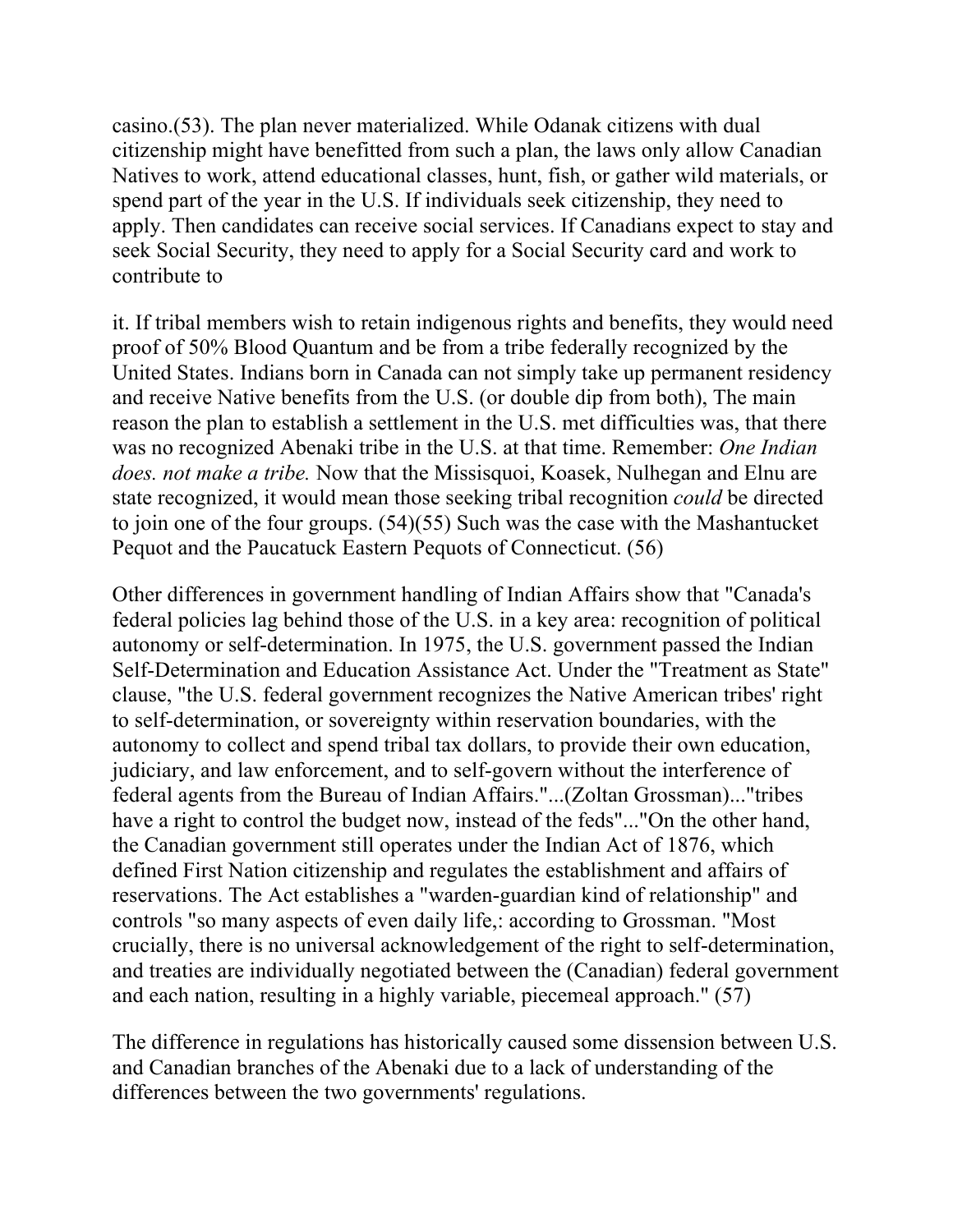Some detractors hinted that there was an attempt to be less than transparent during the recognition process. There was complaint (which continues) that Canadian Abenaki leaders were "not *invited*" to testify during the Vermont Abenaki recognition hearings. Testimony from Canadian Abenaki for U.S. recognition was not pertinent under U.S. Law. Testimony could be offered in writing, but they did not do so. Richard Bernier and Denis Watso both offered testimony and both were affiliated with Odanak although they apparently did not speak for tribal

leaders. But the suggestion that testimony was stifled, is incorrect. When recognition for the four bands was finally approved,the following agreement was made:

"Vermont Commission on Native Affairs, Official Government Website, 'Act 107 Sec 4.1V.S.A. S853 is amended to read "S853 Criteria and Process for State Recognition of Native American Indian Tribes (\*) Recognition of a Native Indian tribe shall not be construed to create, extend, or form the basis of any right or *claim to land or real estate in Vermont or right to conduct a (or invest) in any gambling activities prohibited by law*, but confers only those rights specifically described in this chapter."

The only request was to honor our heritage and for our artists/craftsmen to legally label work as "Indian Made." in accordance with the Indian Arts and Crafts Act of 1990. (58)(59)

Wolinak was just approved (2022) to build a casino and has invested in natural gas. Odanak has continued to build a strong, family oriented community with a new family center, museum, library and the first reservation college in Quebec. Each U.S. tribal band is moving in positive directions toward food sovereignty and better education for our children. There is nothing to be gained by the attempts at divisionism, negativism or destruction of one another. It is recognized, however, that Odanak is in need of additional housing for its citizens and recently added approximately twenty new units. All groups concerned would do well to ignore the detractors and not give credence to the divisionism disguised as "research." I am surprised those involved have not realized that with the attack of one upon another, there has to be a counter action. In that, there is destruction that will make two governments happy and leave none of the Natives at peace.

What is singularly disturbing in the U.S. is that the first nations have to continuously prove who is Native and who is not. Tribes are expected to have retained the culture, language, music, arts, and historic geographic existence which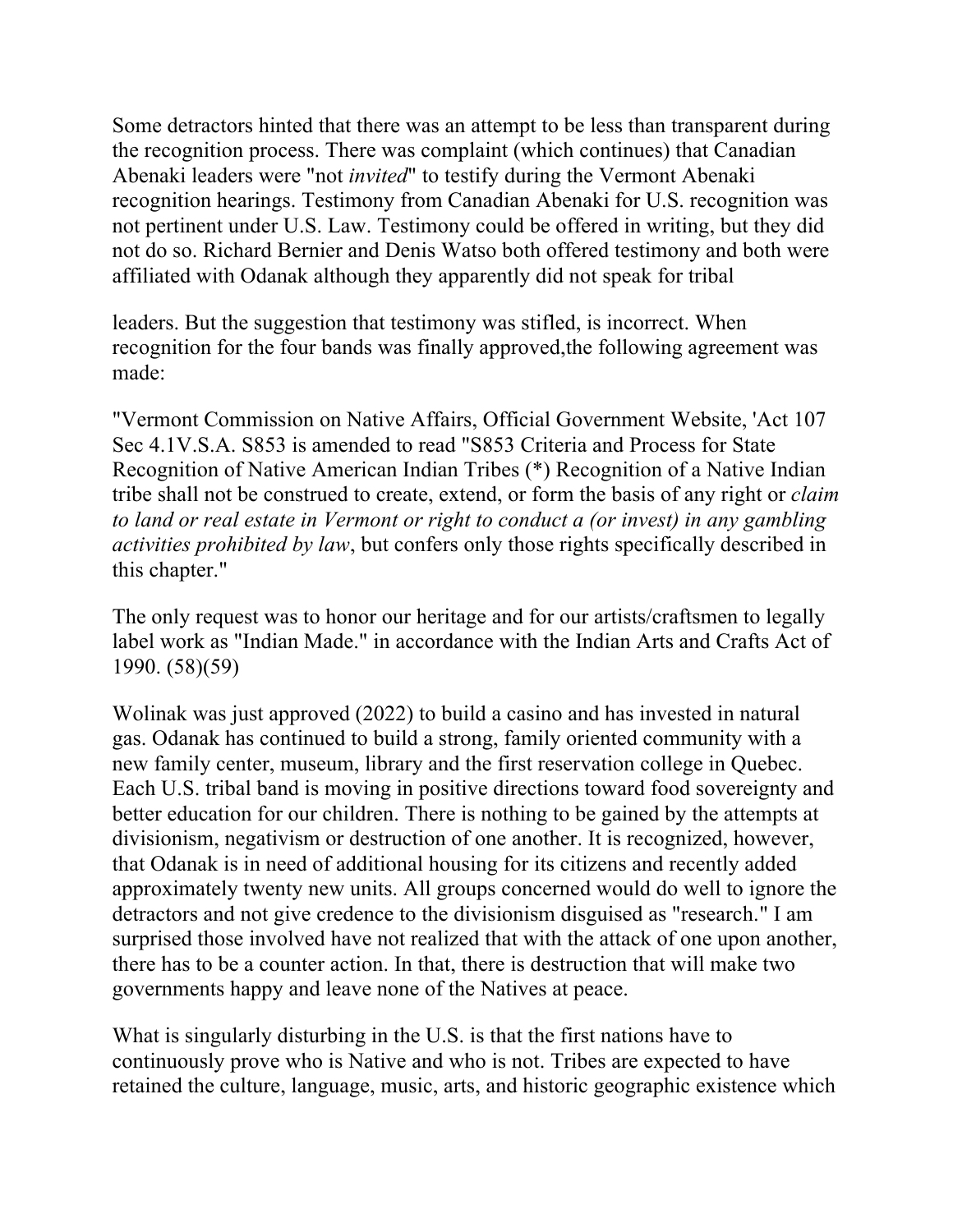was repeatedly denied us. No other culture, nationality or race needs to do that. If one is French, Spanish, Italian, African, Hispanic or any other designation, it is not required. They need not be approved by the government to be identified as such. They need not prove heritage, genealogy, DNA, or Blood Quantum. Only because of the government's obligation to honor treaties and to pay tribute, are Natives constantly scrutinized by those who want the land or those who "*want us gone*."(60). Once a tribe is classified as extinct, all land and resources return to the

government. It has been and continues to be, motivation to commit genocide.

There is no doubt that those who think becoming Indian will bring them land or riches, are not aware of how the treaties and laws are written. I once observed a lot of trash at a powwow in Nebraska and asked an Elder woman why it was not cleaned up. Her soft response was: "It is not our land."(61). The depth of her sadness was fully understandable. So while some Natives fight with other Natives over land, or non-Natives try to obtain it, some fully realize that it is not and never will be Indian Land in the way non-Natives view their ownership. Even though it was once ours, it is now ours only until we die and then it returns to the

government. Without absolute sovereignty, the land will slowly slip back to our aggressors leaving nothing for future generations.

After persistent demands of DNA, genes and genealogy, Mr. Leroux states his "expressed concern is in particular...the concern that the continued racialization of Indigenous people's identities overrides the political basis for Indigenous people's relationships with the United States and Canada." (62). A layman would say this is an example of "when one cannot win by existing rules, change the

rules." Regardless of the arguments of scientists, genealogists, historians, anthropologists or academics, the definition of a tribe remains based upon kinship, culture and family regardless of adoption, rape, infidelity or the number of generations from tribally registered citizens one may be. As of 2011 and 2012, the State of Vermont legislatively defined every citizen in the four bands as Abenaki in the eyes of the law. We are all Abenaki and our identity was affirmed at that time. To say we are "FAKE" is professionally and ethically irresponsible. It amazes me that a University published his book and he received an award for it. It is a celebration of racism.

It is interesting that Leroux states that his project grew out of his own family genealogy search which established early indigenous roots. At least two members of his family are currently enrolled in Metis groups in Canada. Other family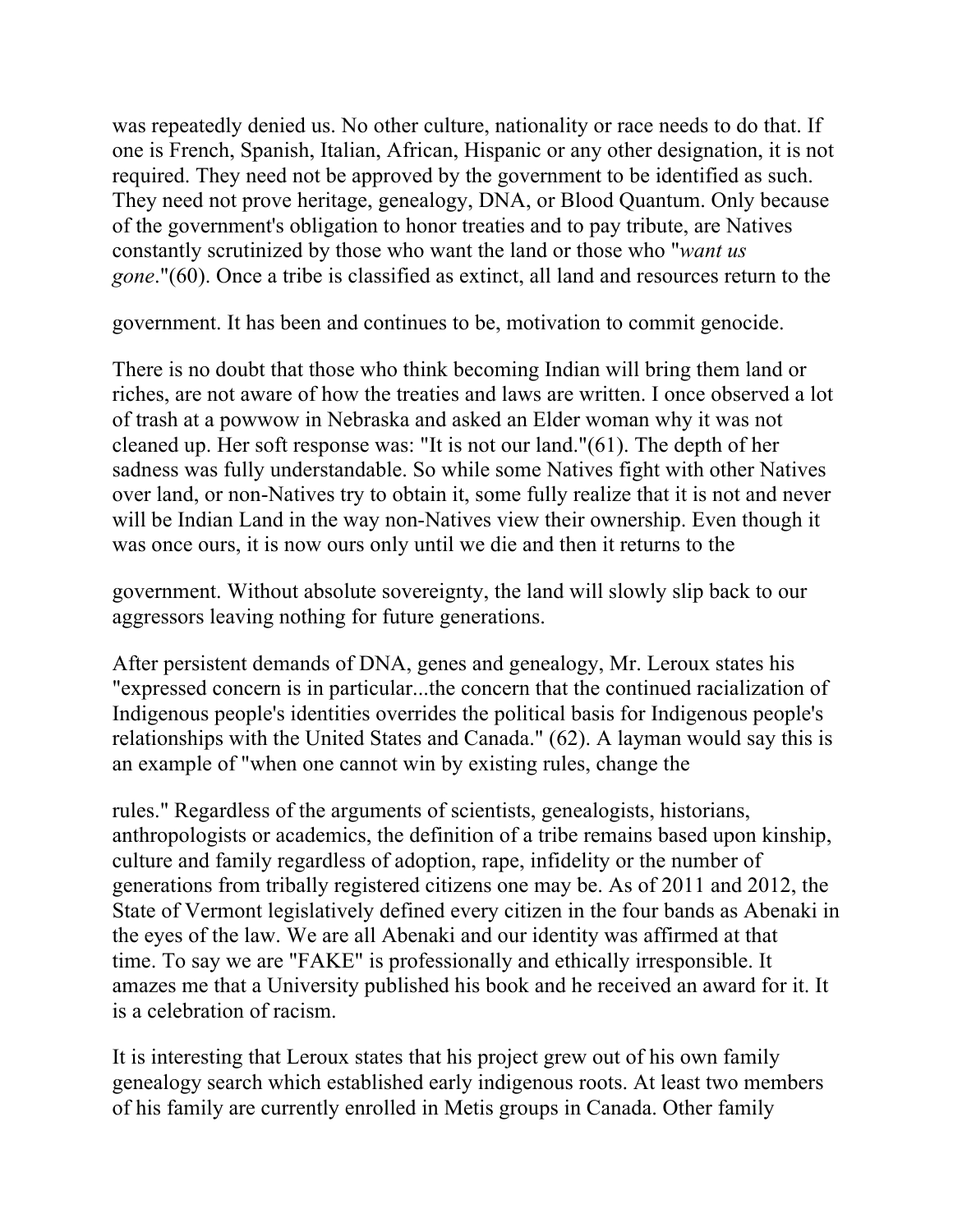members, like Leroux, do not claim heritage. He cites numerous early ancestors alleged to be Native and then disproves their roots. Amazingly, he appears to have done most of his *research* on genealogical websites. (63) from which he quotes posts and repeats discussions. One must ask whether or not he had consent from the site moderators or participants to utilize these discussions for his book, lectures and classes as required by the rules and ethics of professional genealogists.

He presents himself as the savior of Native rights while widening the breach between cultures which (and within tribes) that have struggled to co-exist for at least 200 years. He professes to be able to determine who is and who is not Native, even though the Vermont Legislature has already made that determination. Nowhere in state or federal guidelines is authority to identify tribes or its citizens designated to authors, philosophers, sociologists, historians, anthropologists, psychologists or genealogists. It is power restricted to the government agencies of either the United States or Canada. As he presents himself as saving "real Indians" from being used for monetary gain by non-Natives, he himself is profiting from books, lectures, and a career as an assistant professor teaching Native topics. He has gained grants for his "research." All the while, he ignores the fact that Odanak and our four bands are not in competition for federal or state funds or even grants designated for minorities,

simply because we are citizens of two different countries under two different governments and separate budgets..

Leroux states: *"I have sought to remain sensitive to the emotional and/or intellectual roadblocks that might present themselves.*" (64)(65) but his articles and Twitter posts are far from sensitive. He further states: *"The interpretation herein is not meant to foreclose the possibility of reconnection with Indigenous kin for those who have been dispossessed..."* Yet, his posts to social media do exactly that. They are judgemental and accusatory. His comments cast doubt upon state recognized tribes and their citizens. He makes false statements that inflame readers who are less informed about the laws and the process of recognition. Though there are state recognized tribes throughout the United States, he singles out those in Vermont due to their relationship with those in Quebec. His reference to Sturm's Cherokee study once again fails to recognize that the Cherokee are all in the United States. The Abenaki are in both Canada and the U.S. and are subject to very different laws. One case does not support the other.

Ironically, I heard one chief complain that states should not be allowed to recognize tribes and that it should only be left up to the federal government. The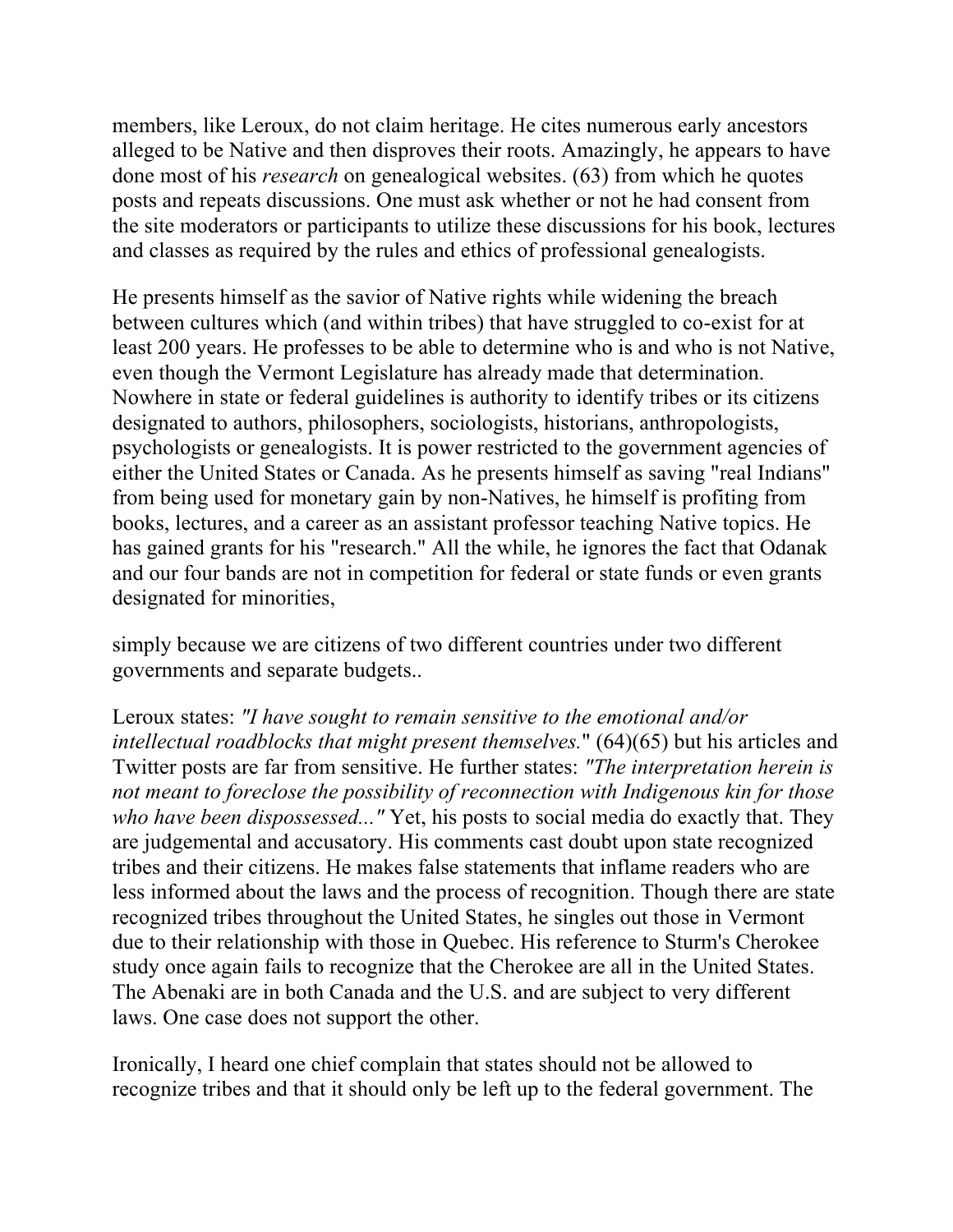same government that has taken tribal land, resources and set up the reservation system. It would be funny if not so sad that trust is so badly misplaced in the aggressor but not in one's own People.

It is especially sad that he gaslights Canadian tribal leaders into believing that his "research" can and will help them in their struggles against a growing number of Metis groups seeking recognition in Canada. By not thoroughly researching Canadian laws, he gives them false hope with his dazzling statistics which frighten leaders with their enormity. By omitting the differences between countries, he has left them uninformed and misled. He is a false prophet who will walk away wealthy from his professional endeavors, panel appearances and "advisory position." Tribes will be left no better off than before he arrived, because the laws will not have changed.

Few academics use Twitter to advance their hypothesis or use genealogical web sites as a source of research, but it seems that Leroux finds them valuable resources. He is causing suspicion between related groups to sensationalize and build his reputation. His lack of knowledge is astounding and he displays irresponsible research practices by not properly investigating or sharing information that would clarify issues. He has simply chosen to mislead his readers and to sensationalize an issue from which he himself can profit.

Leroux posted the following on Twitter: (7:43 a.m. Dec. 11, 2020): "I just completed a journal article on the fake "Abenaki tribes" in Vermont. What

I uncovered is remarkable. They ALL rely on French-Canadian immigrants in the mid-1800s as "root ancestors," no Abenaki ancestry whatsoever."

It is unclear why this statement is made since ALL genealogical records are not public information. A simple visit to the Nulhegan web page would note the following:

"Please note that it may take between three and six months to process your application. When sending in your application, it is necessary to provide documentation to prove your relationship to an Abenaki ancestor. This would include your birth certificate. Also, include other documentation such as a copy of your genealogy or other proof of origin, such as marriage certificates of ancestors, birth and death certificates, or other items that tie you to such ancestor(s). Thank you. (66)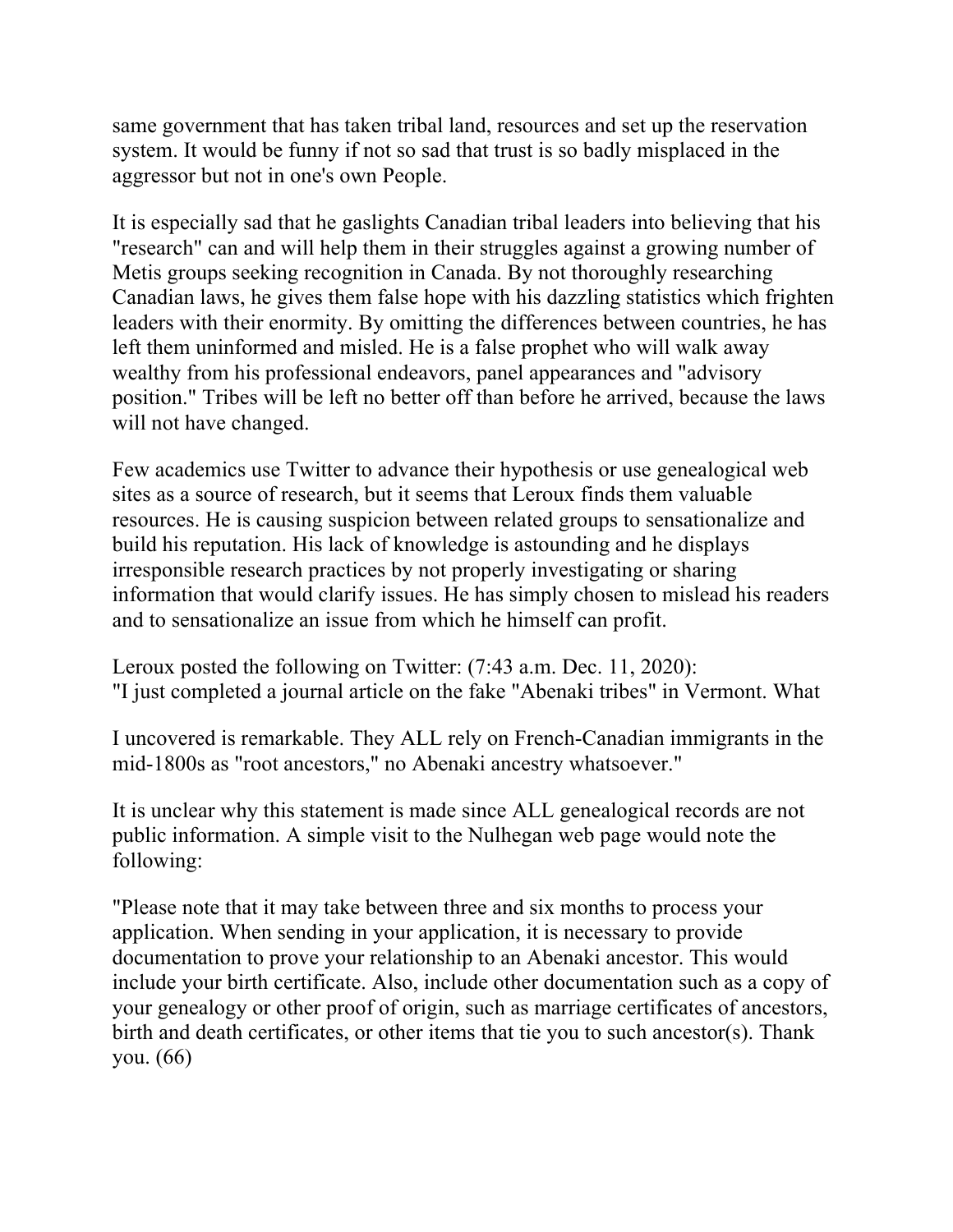It is, therefore, inappropriate for Leroux to generalize by saying "ALL" citizens derive from the same ancestors and that "NONE" relate to Canadian families. (67)(68)(69). He does not have access to EVERY tribal citizen's genealogy or history and neither do his "anonymous sources." The reality is there are numerous Vermont band members with Canadian origins who are either not Canadian citizens, dual citizens, or who do not qualify for the three generation cut off applied by Odanak and Wolinak.

Under Canadian status, the government may choose to or not to recognize people, assign them status or recognition. Native citizens born in Canada may live, study and work in the United States. [Reis Pagtakhan (MLYALKINS)] notes:

"Indigenous Canadians can obtain United States permanent residency (a "Green Card") immediately upon entry into the U.S. if they have at least 50% of what Americans call "American Indian Blood."..."determination as to whether an individual qualifies as an "American Indian born in Canada" will be determined strictly based on the individual's blood quantum...a person who is a status Indian under the Indian Act will not automatically qualify as an American Indian born in Canada." (70) (71)

In his pursuit to reclassify ancestral lines, Leroux states: "Sylvestor is also claimed as a root ancestor of a number of members of the principal "self-identified" Abenaki organizations in Vermont, New Hampshire and Quebec. Four so-called Abenaki

tribes have been granted state recognition in Vermont since 2011, despite the fact that the two existing Abenaki Nations in Quebec (Counsil des Abenakis d'Odanak and Counseil des Abenakis de Wolinak) have largely opposed such moves...(Sturm)" (73). Once again, a simple review of state requirements would prove this statement to be erroneous, misleading and inflammatory.

The reference to Denise Watso's comments further shows his dependence upon hearsay over fact. The mere fact that she chose to spend most of her time living in Albany, New York (caring for a sick parent), points to a personal presence of Canadian Abenaki in the U.S. When four Canadian band councilors were invited to testify at the recognition hearing in Vermont, then uninvited, she and others considered it an attempt to hide information. Leroux quotes Jacques Watso as saying: "This is an attempt to silence the Abenaki People and is in direct opposition to Abenaki history and to our aboriginal rights. Some of us have primary residence in Vermont, and many others live in Quebec, New York,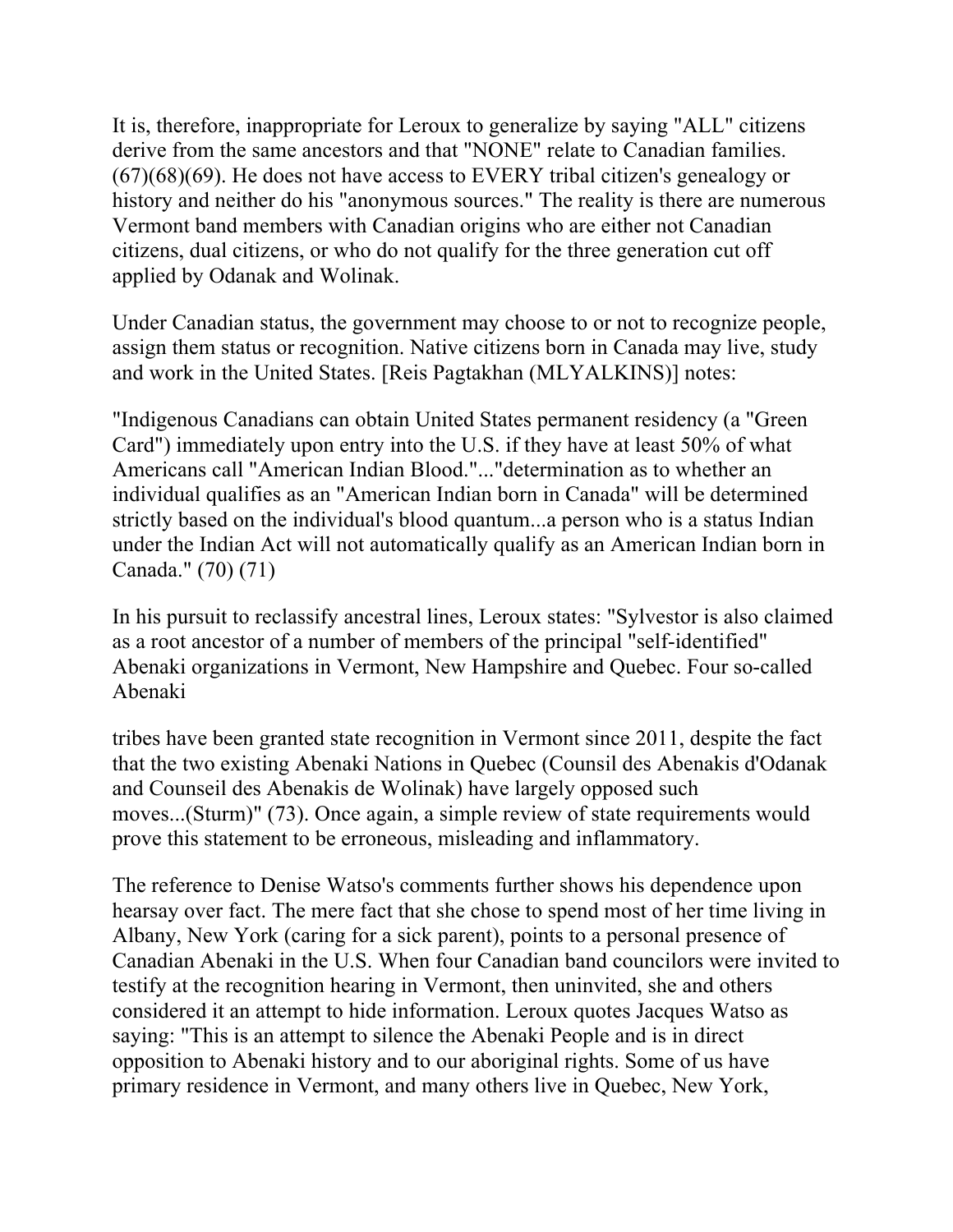Massachusetts, Connecticut, New Hampshire and elsewhere. However, Vermont has been part of our homeland for thousands of years...."(74).[I wish to thank Jacque for testifying to that fact. One cannot say in one context that there are NO Abenaki living in the U.S., then turn around and point to the many who do. Such inconsistency leads to discrediting of facts.] Academics failed to understand the difference between Canadian and U.S. laws and guidelines. Their testimony was simply not needed because they had no (U.S.) federally recognized tribal presence here. However, written testimony was welcomed and both Richard Bernier (Vermont) (75) and Denise Watso (N.Y.), both Odanak affiliated, presented written testimony opposing recognition. Those at Odanak could have done the same. They could have done so for the past ten years. Now, at our tenth anniversary, the issue is once again brought up because the issue of land reparations is on the table.

Indians born in Canada are allowed to live, work and study in the U.S. and may apply for a Green Card (not required), but must prove they are 50% Indian and present numerous documents to be recognized as Indian in the U.S. They may apply for Social Security and other supportive services, but unless they are accepted into a U.S. Federally Recognized tribe, they function mainly as private citizens without any Native "privilege." Since there were no state or federally recognized Abenaki tribes here in the U.S., there was no tribe here to accept them. Their request for laying claim to a large tract of land was denied. Any opinion by Canadian Abenaki citizens was moot." Until such time as they are federally recognized as a tribe in the United States, the issue will continue to be moot.

Persistent in his negativity, Leroux writes "Consistent efforts to oppose the staterecognition process by Abenaki individuals and political organizations have been rebuffed by using the same international boundary that dispossessed the Abenaki people in the first place."(77). He seems unable to accept the differences between how the two governments operate. If information does not meet the needs of his hypothesis, he dismisses or omits it. (78). It is ironic that he resists understanding this since he has just stated the fact that he knows that the (not so invisible) border does affect the recognition process. It can, therefore, be assumed that his omission was intentional.

Further inflammatory dialogue reads: "For the most part, 'self-identified' Abenaki tribes in New England have actively opposed all efforts by Odanak and Wolinak citizens and political institutions to question their 'Abenaki' identities, perhaps because many members of the 'self-identified' tribes highlighted in (Christopher A. Roy's work, trace their genealogy back to Sylvestore in New France..." "...I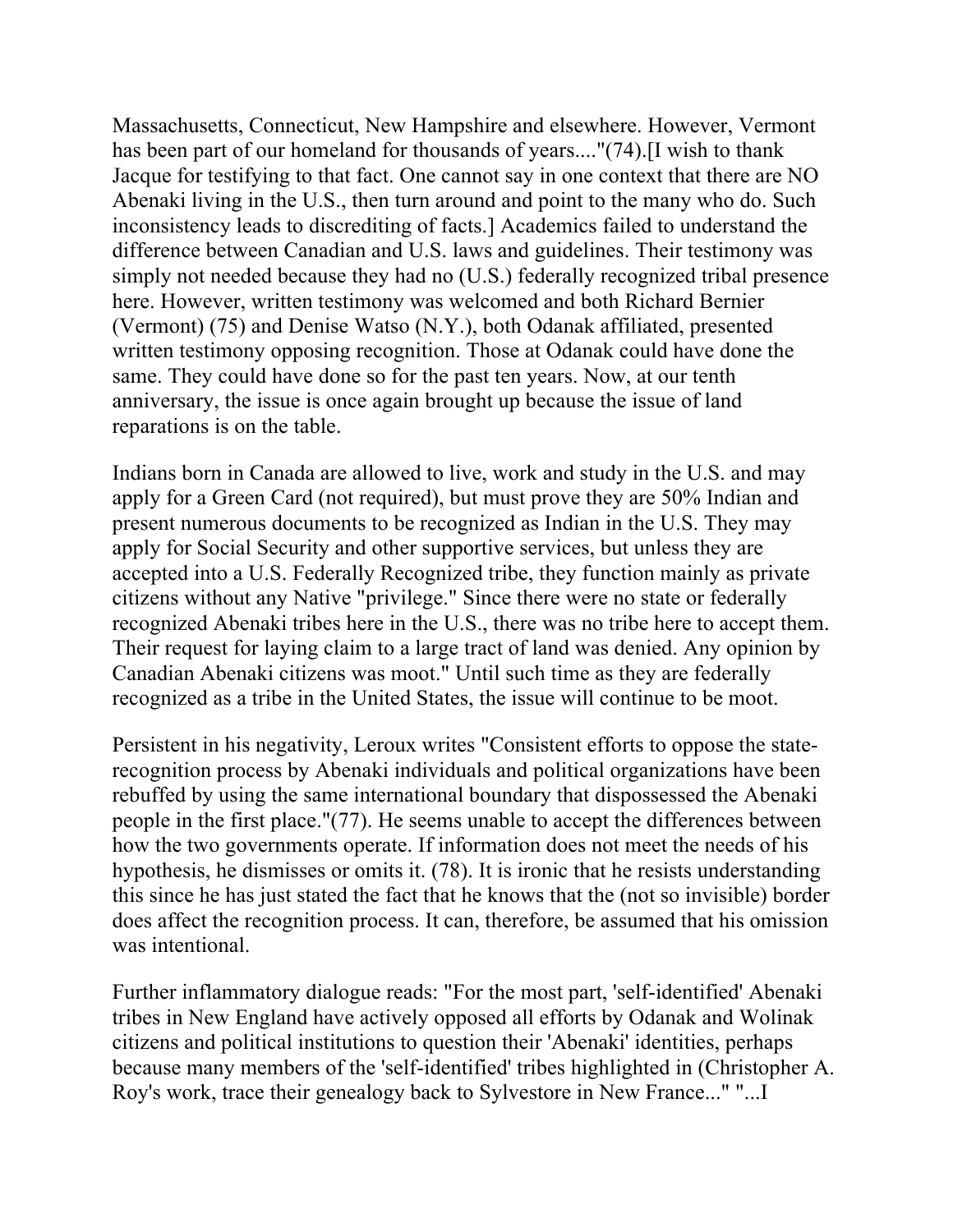observed [this] in some of their *publicly* available organizational records." (79). In as much as genealogical information provided for recognition is private and only a few records have been made public (against laws protecting them), it is difficult to understand what Leroux is considering "public" and in what numbers. Perhaps, it is his constant reference to the genealogical sites he references in his book. If he is the researcher he claims to be, he must know there are many errors made by such sites where information is submitted by untrained people and frequently with no references or documentation as proof of accuracy. Therefore, unless Leroux researched the original documents himself, it is difficult to have faith in his "facts." Especially when he claims to have reviewed "thousands" in his five years of research.

Another Leroux Twitter post (Dec 11, 2020): "They (the four Abenaki tribes of Vermont) now receive *Millions* in state and

federal educational funding, lifetime fishing licenses, authorization to sell products under Indian Arts and Crafts Act of 1990, repatriated human remains and land to manage."

Because other state-recognized tribes have received large amounts of project funding. Leroux makes it appear that those in Vermont are receiving *millions* of dollars, also. None of the bands have. A simple visit to *Indian Entities Recognized and Eligible to Receive Services From the United States Bureau of Indian Affairs*, (BIA Archives, Federal Register) would show that the Abenaki of Vermont are not on the list or receiving a portion of federally allotted funds for tribes. After ten years of struggling, a recent award of \$350,000 was granted to the Vermont Abenaki to hire a coordinator to oversee cultural and educational programs. This is not a single

wage or a single person. It is a program much needed to assist students who have historically performed below average. Other similar programs have successfully restored tribal pride and provided support programs that have helped increase the number of successful students and add to the number of high school

graduates. These funds do not affect funding for Canadian Abenaki in any way as they are from the U.S. Congress which controls funding for such projects. Canadian tribes cannot apply for U.S. funding.

The thought of any tribe with no reservation and an agreement with the state to make no claim on lands and not support gaming, receiving millions of dollars, should have been dismissed on common sense alone. State-recognized tribes do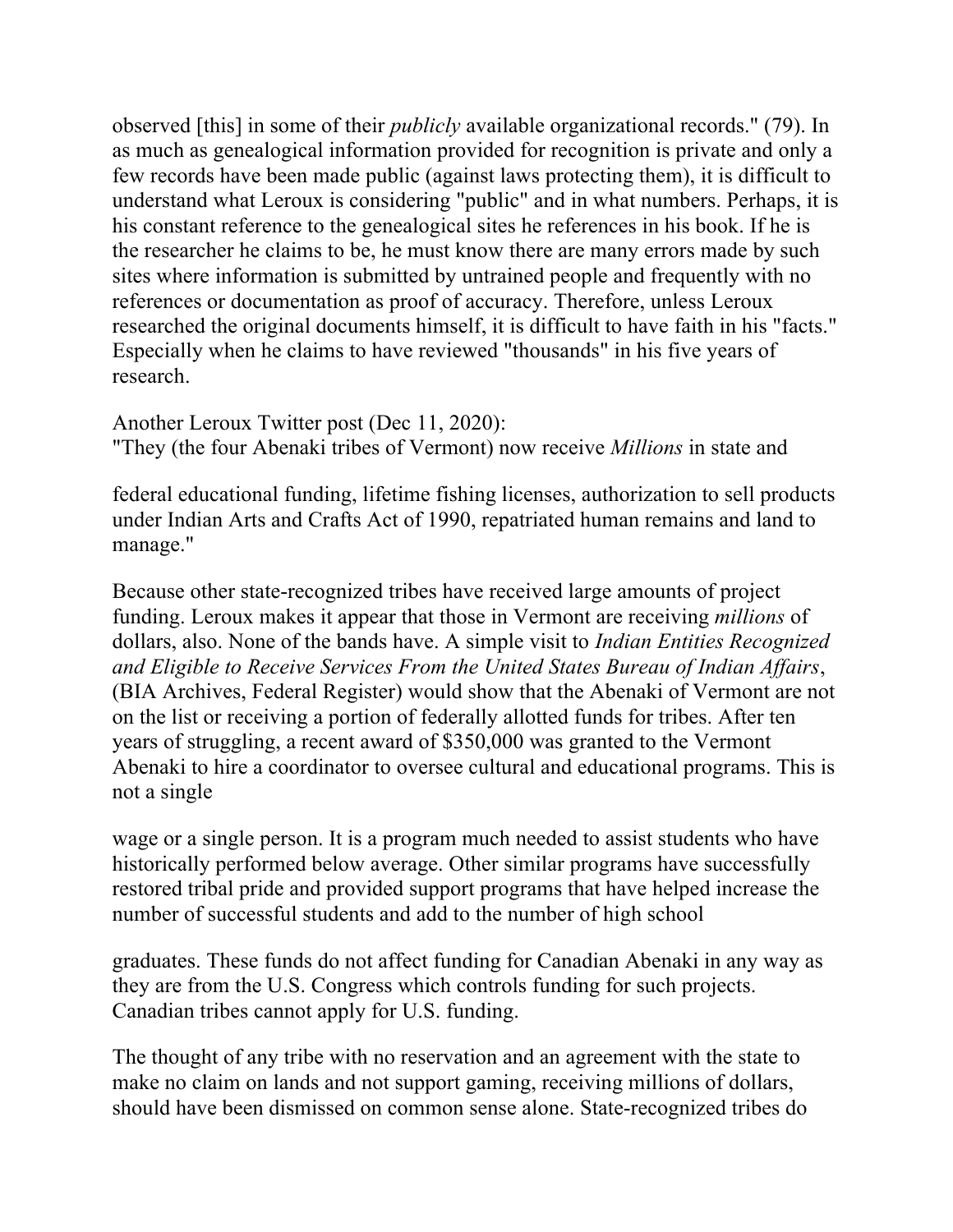not receive an allotment from the national budgeted amount for federallyrecognized tribes. Only U.S. federally-recognized tribes do. (Canadian Metis would qualify for Canadian government funds taken from the tribe they broke away from.). None of the individual citizens of the U.S. state-recognized bands receive personal

stipends. Only one group has received land (Koasek) which was donated to them from a private citizen and another has a small land grant (Nulhegan) which the tribe leases out for maple sugaring to cover the cost of taxes. Insinuating that these bands are receiving millions is mere theatrics intended to stir racial hate from citizens against the recognized bands.(80) Like so many of Leroux's statistics, the amounts are greatly exaggerated.

Comments regarding U.S. Abenaki taking charge of repatriation burials is incorrect as well. . State tribes such as those in Vermont, work through federally recognized tribes who receive remains and then have the authority to turn them over to whomever they choose. Under the Federal Register, state-recognized tribes are listed only as "*interested parties*" as any other non-indigenous entity would

be. Only federally-recognized tribes have a government-to-government relationship as Indian tribes under the current law. Again, Leroux has failed Research 101.

Another Leroux Twitter posting on December 11, 2020 reads: " They have NO Abenaki ancestry. Plus the Abenaki people (Canada) have

publicly opposed their claims for about 20 years."

The struggle for recognition has been going on for about thirty-six years (2006) (81). During that time, various groups came and went. Some granted it only to have the next one take it back. When the legislature became involved, additional information was requested and researchers continued to provide it. It also took a long time to bring our four bands together in a cooperative effort ending a long time disparity among us. The Abenaki to whom Leroux refers (who are objecting to the

four bands) are Canadian and bear no influence upon those in the U.S. Each is governed by different laws. The reason for the tension between those in Canada and the U.S., was due to early political aspirations of chiefs and their lack of understanding of international, Indian Laws. (82) (83)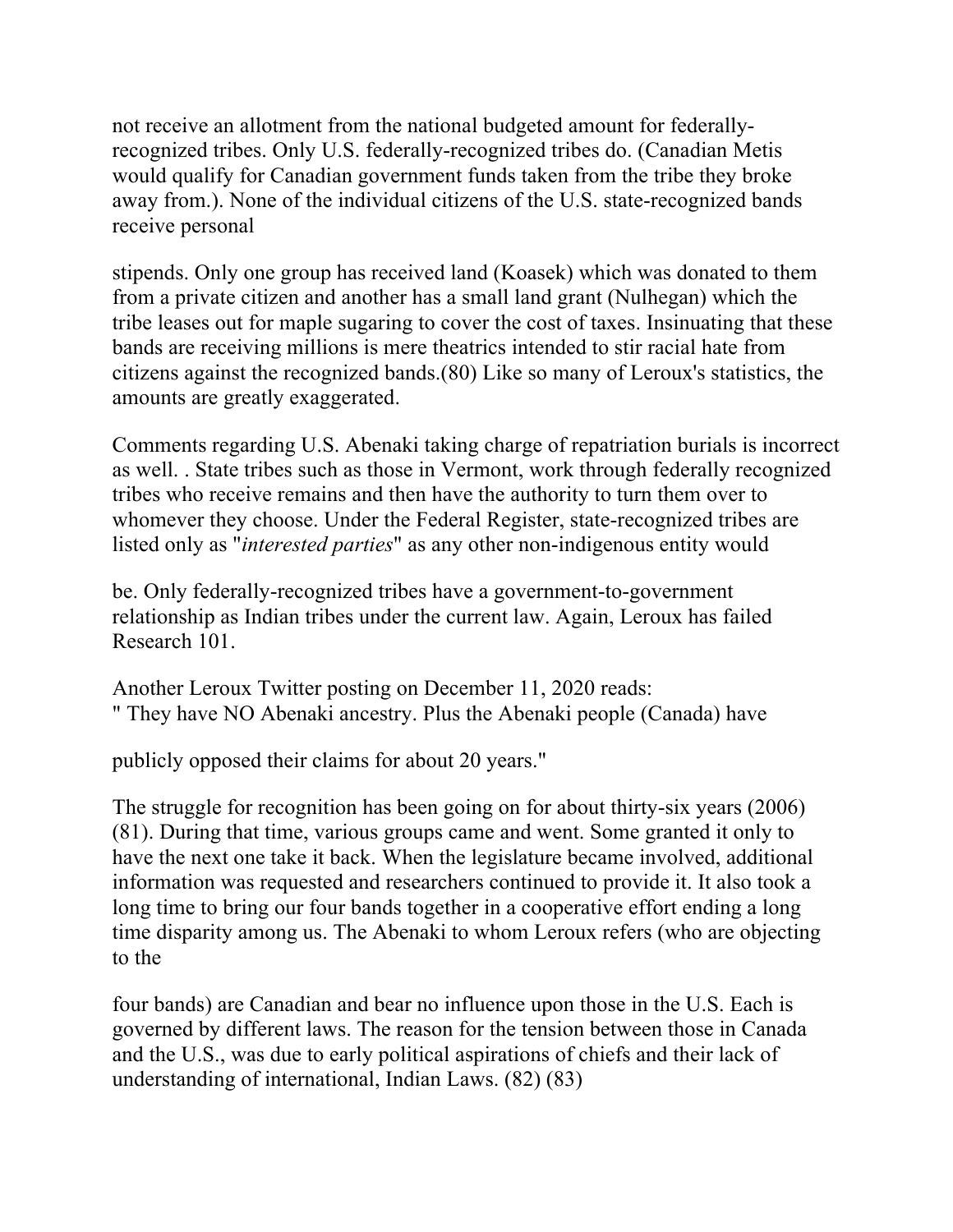Today the immigration laws do not recognize tribal cards from Canada, as a means of identification when individuals seek residence in the U.S. The cards (issued in Ottawa), do not signify the Blood Quantum among the information on it. The requirement to become a U.S. Indian born in Canada (U.S. Citizen) requires 50% Blood Quantum. Also, tribes in both countries are sovereign which means they create the guidelines for their membership. As Blood Quantum drops, they can rewrite the guidelines to accomodate families divided by the ability to enroll but the Blood Quantum requirement to become a status Indian in the U.S. does not change.

Over the years, there have been as many statements from Odanak of acceptance of U.S. Abenaki, as there have been statements of opposition. It basically depended upon which political wind was blowing.

1. "At the request of Arthur "Bill" Seymour and Kent Ouimette, Chief Noel ST. Aubin of Wolinak's Abenaki Community situated in the Province of Quebec, Canada, issued a Resolution

from Abenaki of Becancour (Wolinak) in support of all the Abenakis in the United States." (86)

2. "Band Council Resolution 1976-1977. The Counsel De La Bande Indienne: Abenakis of Odanak and Becancour. Agency District: Montreal. Province: Quebec. Place Nom: De L'Endroit: Odanak and Becancour recognize the Abenakis of the State of Vermont as our BROTHERS and request that l. The State of Vermont recognizes the Indians of the State as Aboriginals of the North American

Continent. 2. To be treated and provided for by the State Government and the U.S. Federal Government (B.I.A.). 3. That their land claims be recognized. 4. That their hunting and fishing rights be recognized. (87)

3. "We, the Abenakis of Odanak and Becancour recognize the Band Council of the St. Francis and Sokoki Bands of Abenakis in the State of Vermont and their duly elected successors as the legal government of the Abenaki Nation of Vermont, and we recognize the (88) Tribal Chairman or his designate and his duly elected successor as the representative and spokesman for the Abenakis of the State of Vermont." Signed by Odanak Band Council Walter Watso, Jean Marie Sadaques, Louis OBamsawin, Jacques Gill, Rita Nolet from Becancour (Wolinak) the same

persons were signers as the document on August 20, 1976. The document was received on this date, January 8, 1977, from Chief Walter Watso by hand at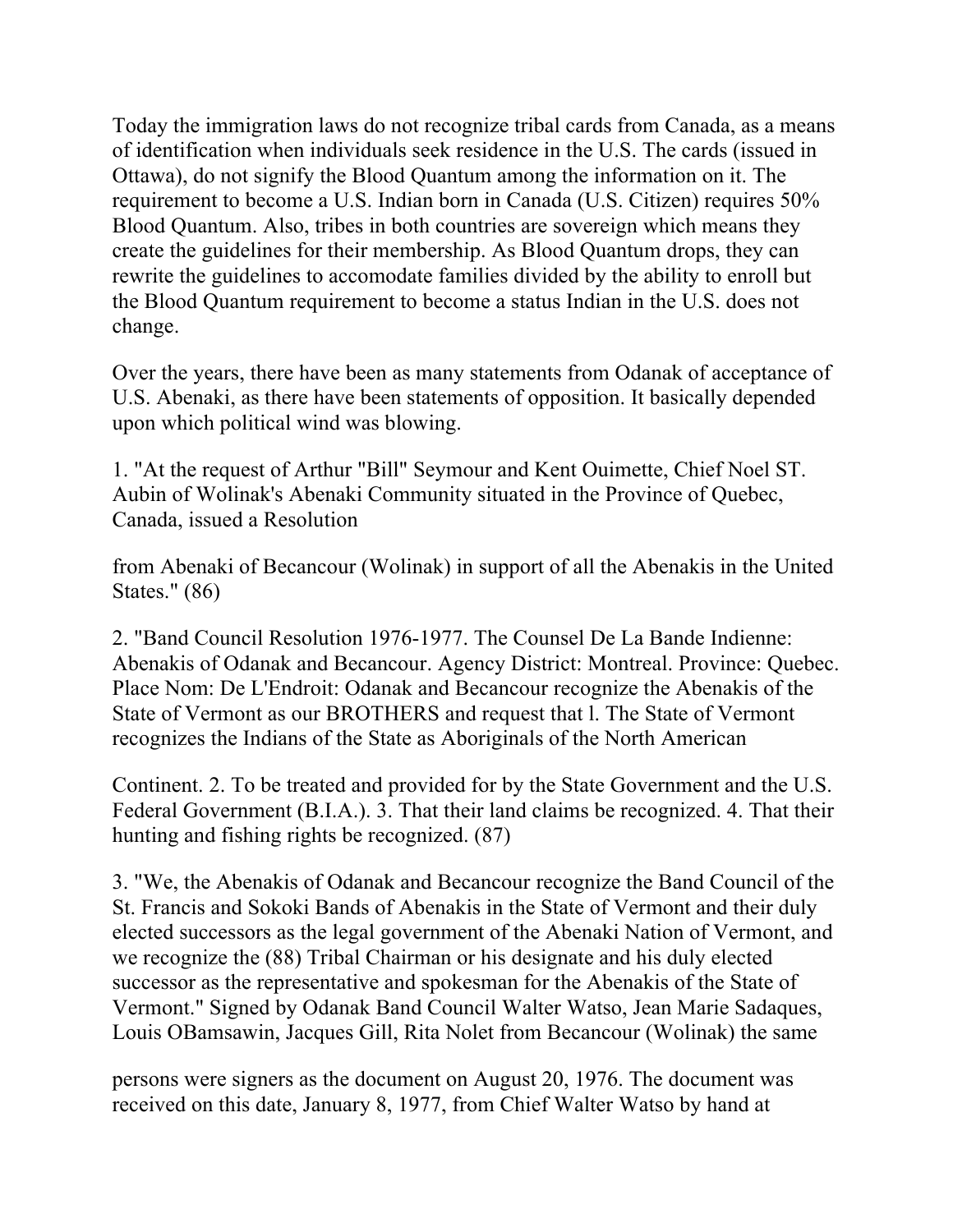Swanton, Vermont by Homer St. Francis. On this, the 10th day of January, A.D. 1977, personally appeared Homer St. FRancis and acknowledged the foregoing instrument to be his free act and deed. Signed by Kent Ouimette, Notary

#### Public. (89)

4. "Panel on Indian Rights Called. A public forum on Abenaki Indian hunting and fishing rights will be held at the University of Vermont on Saturday, Feb. 26, at 2 p.m., in the Benedict Auditorium, Marsh Life Sciences Building. The panel for the forum will consist of members of the Vermont Abenaki Tribal Council. Chief Walter Watso of all Abenakis from Odanak, and a member of the Becancour Band Council, Dr. William A. Haviland, chairman of the anthropology department, will moderate. A few of the sponsors from the anthropology club at UVM." (90)

5. "While we recognize that the Band Councils of Odanak and Wolinak issued resolutions in 1976 and 1977 recognizing the St. Francis/Sokoki Band of Abenakis as a group of Abenakis living in the United States, we also recognize that these resolutions were not based on any genealogical or historical evidence linking these "St Francis/Sokoki" to our Abenaki and Sokoki ancestors. We also recognize that the number of organizations claiming to be Abenaki in the United States and in Canada has increased greatly since that time, again without genealogical and historical evidence presented to this Council. (91)

6. "History has dealt us a story that separates us; let us work together on a better story. Our children and grandchildren are counting on and learning from us...Peace and friendship. Chief Richard Obamsawin. (92)

Words of peace spoken even as they released accusatory statements and are presenting a public forum to denounce the four bands in Vermont. Empty words. But with any response, we are accused of being " Pretend Indians " who act aggressively and defensively. Interesting.

Yet another Twitter post from Leroux on December 11, 2020: "They (Missisquoi) have done nothing to prove their identity to us (Chief at

Odanak) to prove their identity to us [...] Accordingly, we request that you no longer deal with this organization and instead begin to deal with us on all matters related to our ancestors."

There is no requirement for American Abenaki to prove ourselves to Canadian Abenaki. Yes, if we joined and accepted their chief as ours, there would be a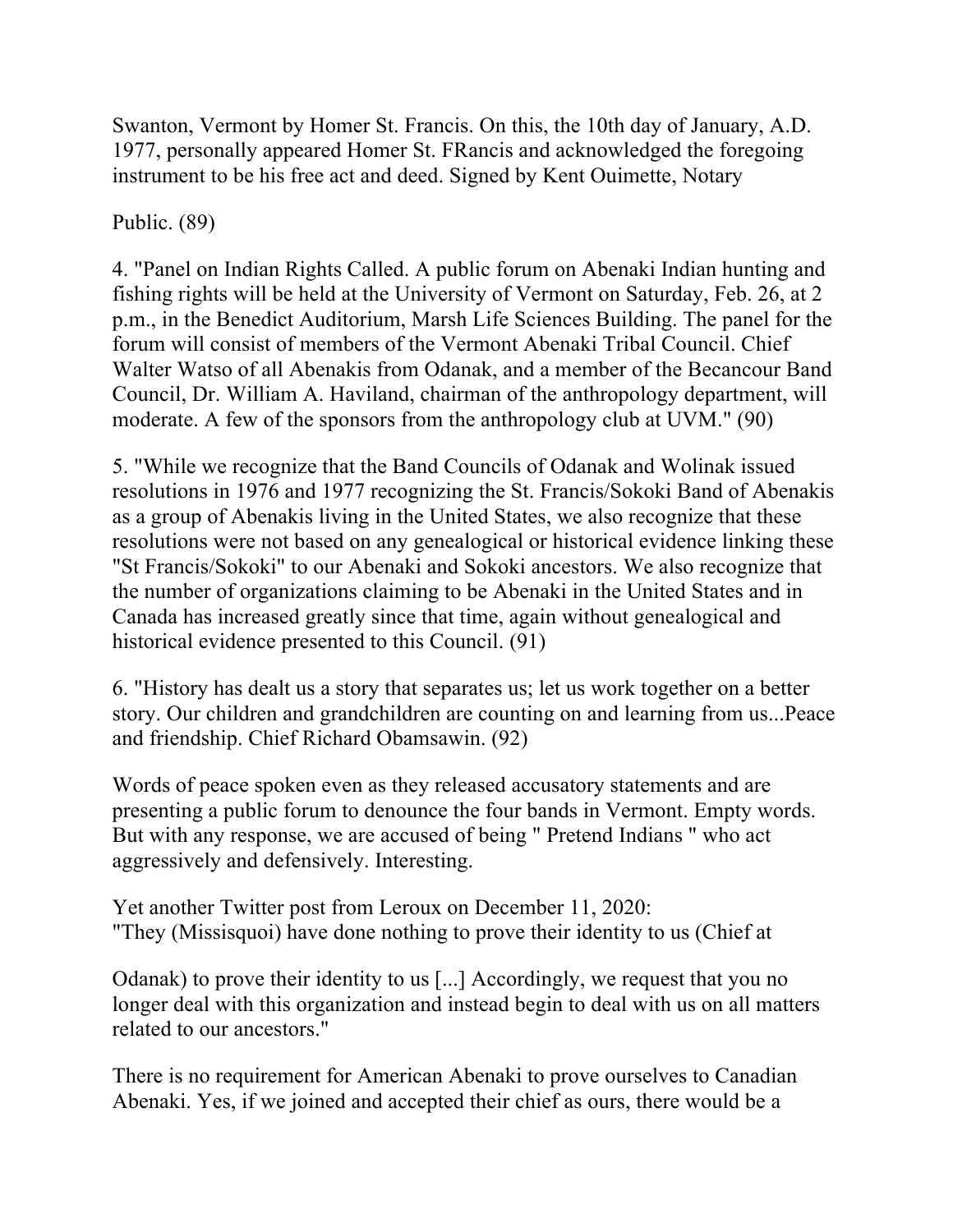reason to present ourselves, but as Abenaki have done for thousands of years, when folks do not get along, we simply pick up, move and create a new family village with a new chief. Absolutely nothing new about this. Been happening for thousands of years. When Abenaki left and moved to Canada, citizens did so during war time and left other families to survive on their own. We had the option of going there, perhaps. Perhaps there were elders too sick to go, perhaps others simply did not wish to resign themselves to life at a fort when we could live more comfortably in a quiet village within traveling distance of other Abenaki who did not leave. In doing so, new heads of family took leadership, new bands formed and life went on.

Some individuals and researchers feel they are privileged to personal information and have published some information (including social security numbers, phone numbers, names, addresses and birth certificates of children) online leaving them open to personal and racial hostilities as well as identity scammers. Even when asked to stop, one individual persists and after all these years, continues. He has been made aware of genealogical and historical errors, been advised that some of his interpretations of material are incorrect, but he simply blocks people and continues his negativity. He has been reminded of the Code of Ethics for genealogists (since he lists himself as a genealogist) as published by the National Genealogical Society, and responded only that he did not have to follow them. It is an unhealthy attempt at revenge for having has his Abenaki citizenship removed and subsequently denied by bands when he was found to have a police record that made it unsafe for him to work with tribal children. (93) The same person is one of Leroux's "anonymous" contributors. It leaves one to question the professionalism of other "anonymous" sources.

Because Leroux has chosen to accept information from these various sources without further investigation and promotes his "findings" as "fact", he lowers the quality of his own work. He is either not aware of the reasons for some of his sources' negativism or has chosen to ignore them because they reduce the sensationalism he seeks for his books. It is most unfortunate that his "research" was not as in depth as he claims. But, understanding Indian law and politics really takes a closer association and much more than five years of cursory attention. There are no shortcuts. With the grants he received for his research, he should have been able to do more than adequate research to confirm his facts.

Leroux displays a continuous lack of understanding regarding the laws for Natives. He applies Canadian guidelines to U.S. recognition, which produces an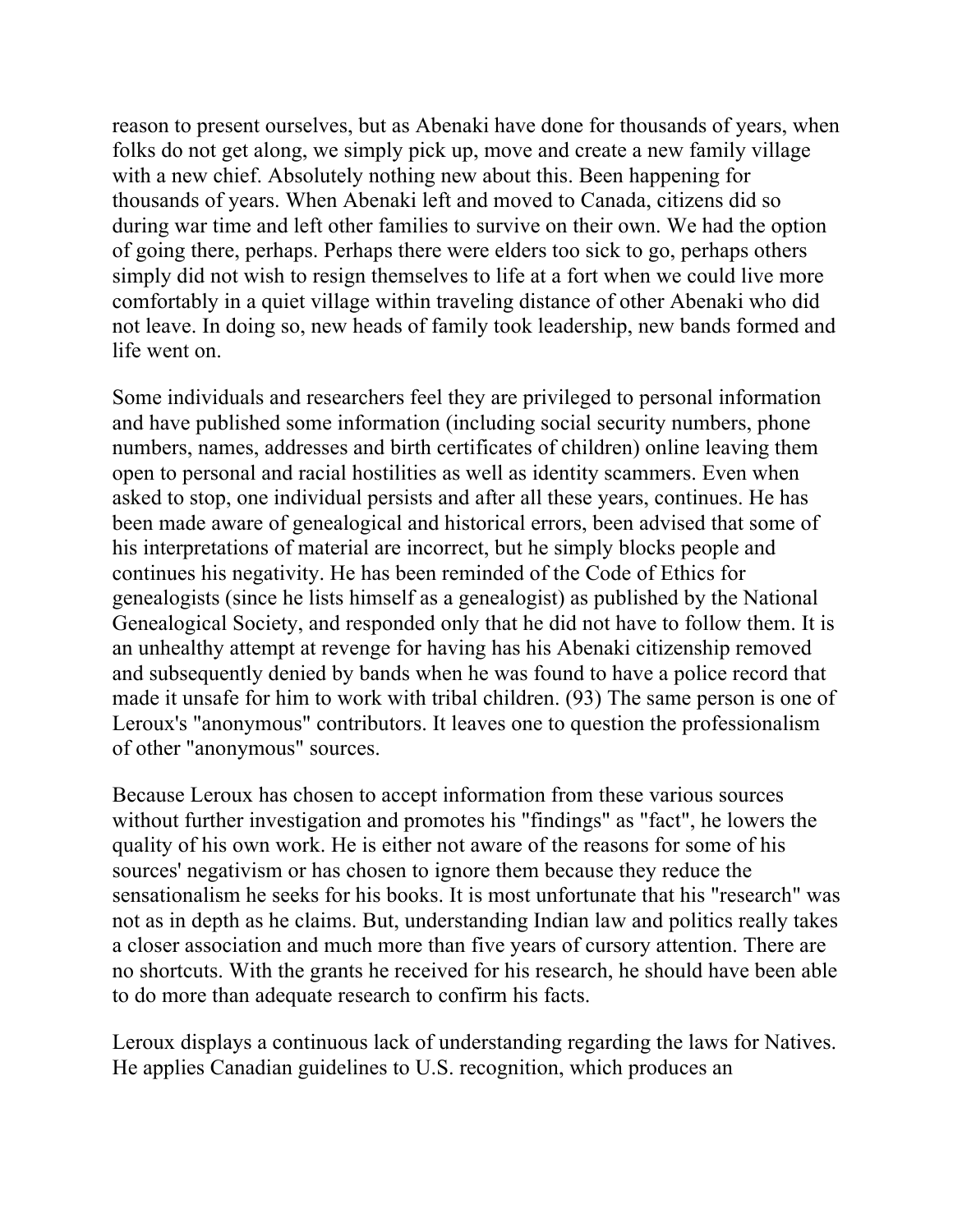inaccurate interpretation of both events and outcome. A quick search on line would have provided him with the actual regulations and all the documents required to understand the processes in both Canada and the U.S. It is unclear whether omissions and lack of understanding comes from poor research skills, or is intentional in order to create the desired "shock" affect.

Over the years we have watched historians, scientists, genealogists, politicians and others develop new and different ways to determine that Natives no longer exist or never were the first nations of the continent. We have moved from "fakes", to having no ancestry, to having ancestry that is too far back, to now claiming that our Native ancestors were really French or that if they were Indian, they were raised by whites and knew nothing about being Indian. *But we are still here.* 

And yet another Leroux Twitter post (December 11, 2020: "In April 2019, the Abenaki at Odanak said, "We declare that the W8banaki

Nation doesn't recognize any of the "Abenaki" groups in Vermont and New Hampshire[...] We declare that among these groups, their "leaders" self-identify as chiefs, councilors, spiritual guides[...]"

Tribes and bands are self-governing in the United States. Leaders and council members are elected or appointed according to the requirements needed to exist as a tribe. So, yes, Abenaki bands here have such leadership. It is required. Continuously suggesting that we need to be recognized by a Canadian leadership, does not meet the requirements of U.S. law. Suggesting that electing leaders is not traditional and contributes to suspicion is ridiculous. Having these academics and others suggesting otherwise, leaves doubt in the mind of those not well versed in Indian law. The way statements are phrased by him, is inflammatory. In Leroux's case, he contradicts his own earlier statement: "*I have sought to remain sensitive to the emotional and/or intellectual road blocks that might present themselves.* (94). Not at all.

And in January, 2021, Leroux posted on Twitter: "Oh, yeah? Here's the State of Vermont's response to their petition for federal

recognition in 2003. The petition was denied in 2007. Only a few years later they received state recognition in a process that involved NO genealogical verification." (95)

Again, this is not correct. Genealogies submitted as part of the application process were protected. Once tribes are recognized, the responsibility of checking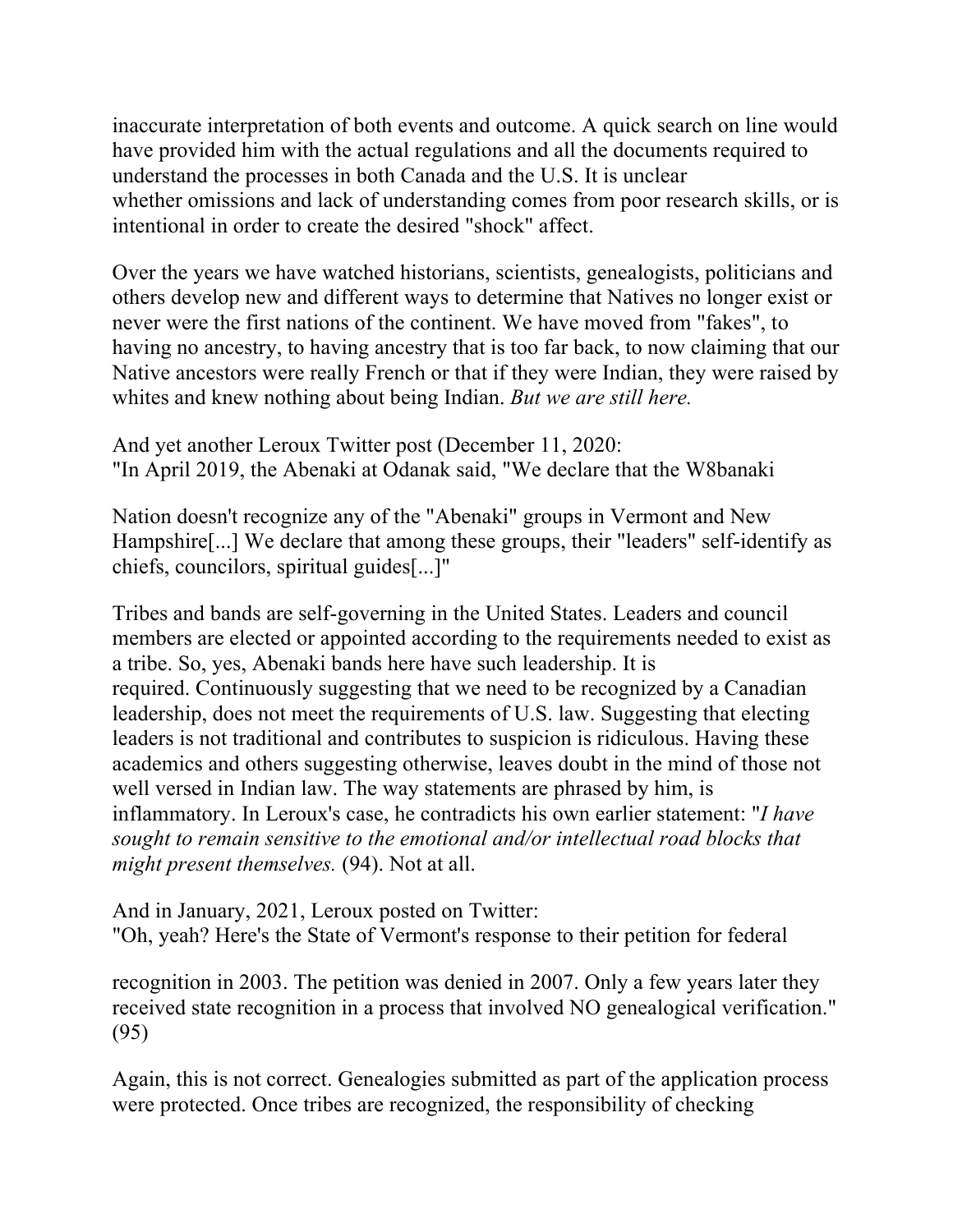genealogies is left to leaders. We have genealogists in our bands who check people's

histories. Private citizens demanding access are denied for the purposes of protecting private information just as businesses spend millions of dollars on security programs to protect personal information of customers and clients from identity theft. It is not a lack of transparency with intention to deceive

anyone. Information is available to those with the authority to review it. Private citizens, researchers, genealogists without credentials, and people who do not have written permission from the individual in question, have no legal right to the information. Period.

While this seems like only a four year difference, the reality of the length of time recognition has taken extends much further. The papers were submitted, reviewed and additional materials requested. This happened several times. During those four years, this process was moving forward and additional information continued to be provided in response to those requests. It was not a start to finish application during only four years as Leroux is suggesting. It was more like thirty six!

"Cultural identity refers to identification with, or sense of belonging to, a particular group based on various cultural categories, including nationality, ethnicity, race, gender and religion. Cultural identity is constructed and maintained through the process of sharing collective knowledge such as traditions, heritage, language, aesthetics, norms and customs. As individuals typically affiliated with more than one cultural group, cultural identity is complex and multifaceted. While past scholars assumed identification with cultural groups to be obvious and stable, today most view it as contextual and dependent upon temporary and spatial changes. In the globalized world with increasing intercultural encounters, cultural identity is constantly enacted, negotiated, maintained, and challenged through communicative practices." (96). "...Intercultural dialogue is essential to constructing cultural identity as it encourages individuals to see similarities with and differences from others and define who they are." (97)

"The concept of cultural identity has mainly been studied in multicultural societies and societies with histories of modern Western colonialism. The U.S. and the U.K. have been at the center of the production of relevant theories and empirical studies, influenced by civil rights movements in the 1960's and identity politics in the 1980's. As a result, existing studies of cultural identity do not reflect the social and cultural contexts in other parts of the world. " (98)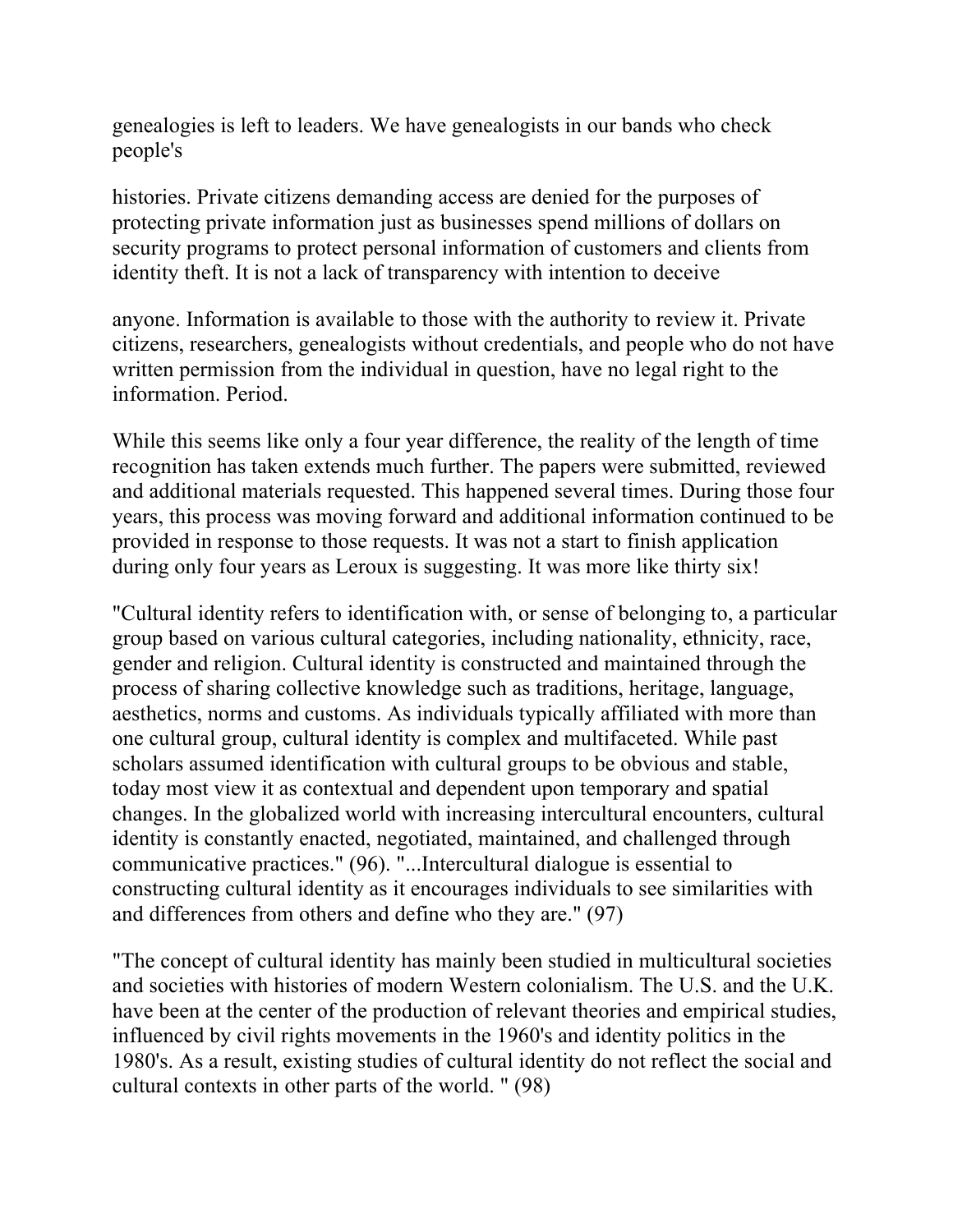Leroux's quote by Denise Watso, indicates she is steadfast on tradition (99) but he later states: "All these 'tribes' operate according to membership policies that accept members on the basis of any purported indigenous ancestry *at any time or place* 

*within their lineage*." He then states:(100) "In the case of French-descendant race shifters in this study, I have seen neither any evidence of kinship relations with living indigenous peoples, nor effort to articulate the specific territorial basis for their "indigeneity." All of this was presented in the 161 page application presented by the Missisquoi and subsequent information added by the other three bands as part of the recognition process. All applications and government reports are available online and readily accessible for free.

Leroux's book is full of contradictions and irony as he seems oblivious to the destructiveness of his own words that criticize others. "Most often, Frenchdescendant generic scientists, genealogists, and/or race shifters employ conventional mtDNA analysis *with no apparent regard for how their research may impact living indigenous people.* Instead, their research exclusively serves French descendants. " (101) It is truly sad that such molecular investigation by people like Leroux himself, also plants the seeds of doubt, racism and inherent destruction by those who choose to continue to live along the indigenous lines of their ancestry. And in doing so, he and others do the work of those who seek the ultimate genocide of Native people in order to gain government ownership of lands and resources currently in trust for tribes.

While Sturm and others have used their research to try to understand what it is that defines an Indian, Leroux and those like him are practicing genocide by disavowing descendants. Even as they identify themselves as the "saviors" of the "real Indians," they are paving a road that current Natives will eventually have to travel. Those who currently identify themselves as Irish-American, Italian-American, African- American, etc. will eventually be held to the same measure of authenticity. How many generations away from original ancestors will people be allowed before being denied that they were ever a part of their own cultures? Will the traditions, songs, stories, life ways all become myths to be denied? And what will the new race without a name be called? What tribal citizen will look into the eyes of their child, grandchild or great grandchild and have to tell them "You are Indian no more?" In spite of tribal extensions to those who are born and raised on reservations or are closely related, it seems unlikely that at some point the governments of both countries will cease reparations. Harper's dissolution program is still floating around in the minds of Parliament, I am sure.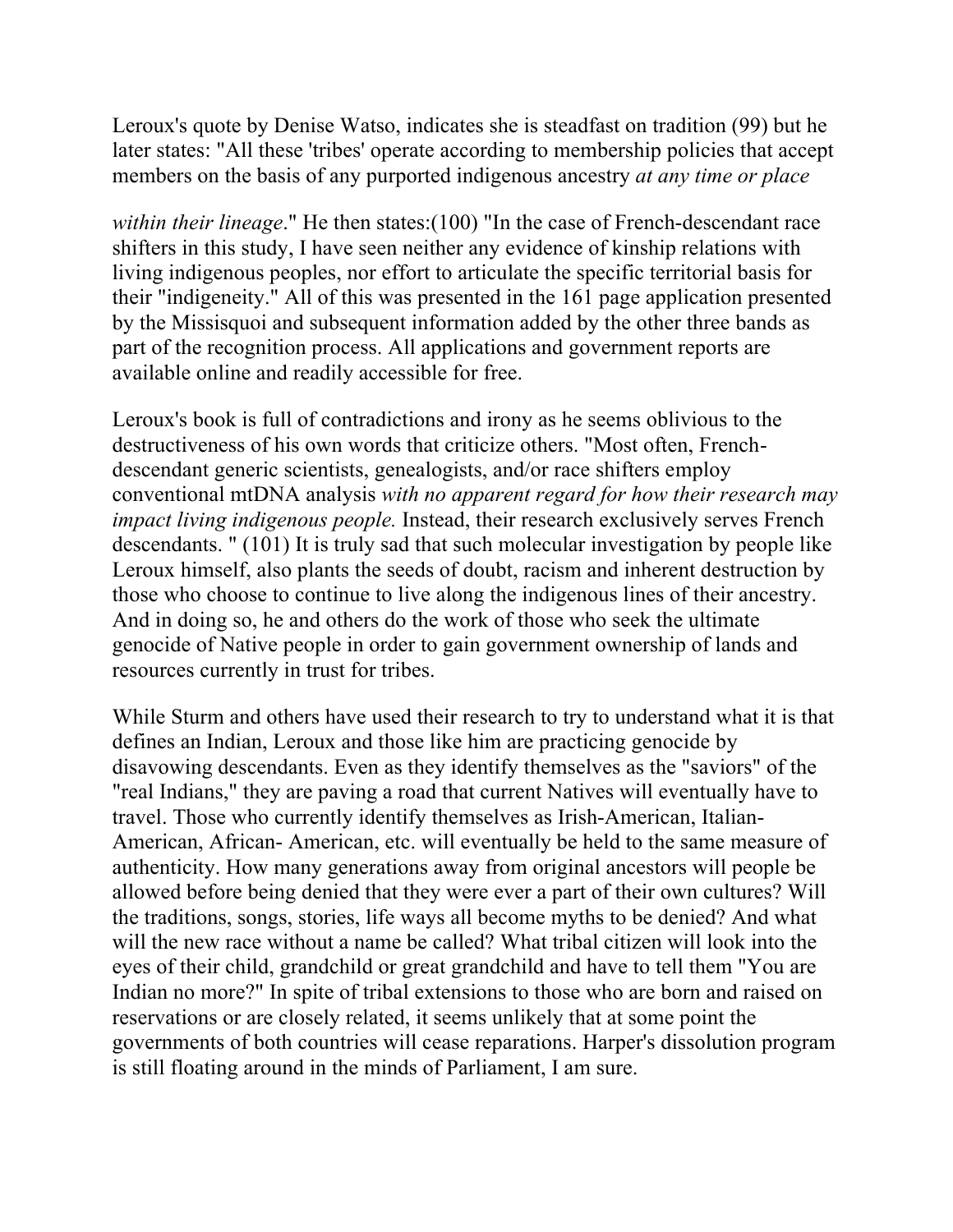A recent discussion put forth two solid insights and suggestions. The first concerns those who are more distantly removed from their culture but who do have ancestry. The Second concerned those with no heritage who feel Natives are receiving benefits they want or need. (102) The first concern has been approached

in different ways, but it has been noted more than once that there needs to be a place in the Native communities for those who have heritage but for whatever reason have been distanced from it and wish to return. To date, there has not been a suggestion as to how that might be accomplished other than the rebirth of new bands branched from existing tribes. In some cases, individuals forgo any kind of enrollment and are simply "family" participants allowed to attend ceremonies or other tribal events.

The second, Treveno BringPlenty noted that those seeking to claim heritage for monetary reasons have needs that are not being met by society. When people claiming heritage are seeking free education, housing, insurance, business opportunities, etc. it is because those needs are not being met in their own society. Therefore, there is resentment when they perceive that others are receiving them. (Even when it is not true.). To reduce the perceived need to race shift, those needs need to be met in the general population and Natives can help see that those items are voted through. When funds come from one source (government), those resources are limited and competition between groups to obtain them it brings racial hostility and competition between groups to obtain them. It also brings false claims in an attempt to access them.(103). A positive example of this is when the Missisquoi Mentoring Project (which matched adults with children at risk) was so successful that it is now the Watershed Mentoring Project of Franklin and Grand Isle Counties. (104). This greatly raised school graduate success. In 1981 50% of heads of household left school before the ninth grade. Only 5% pursued any post graduate studies. But, in 2009, the drop out rate was under 3% and 63% of graduating Abenaki went on to college. (105)

Work of such scientists as Carl Jung and Arlo Davis on the theory of Collective or Genetic memory (which has been accepted by those who have no explanation for people who have knowledge they have not been taught) provides some insight. In Jung's theories, those with an ancestor of certain heritage may pass along their knowledge for generations. Not every descendant will have it. Not every descendant will want to have it. But for those who do, we can take heart that the Indian will never die. In spite of every attempt to wipe Natives off the face of the earth, on paper, physically, mentally, by poverty, starvation, distribution of disease and abuse, Natives will live on.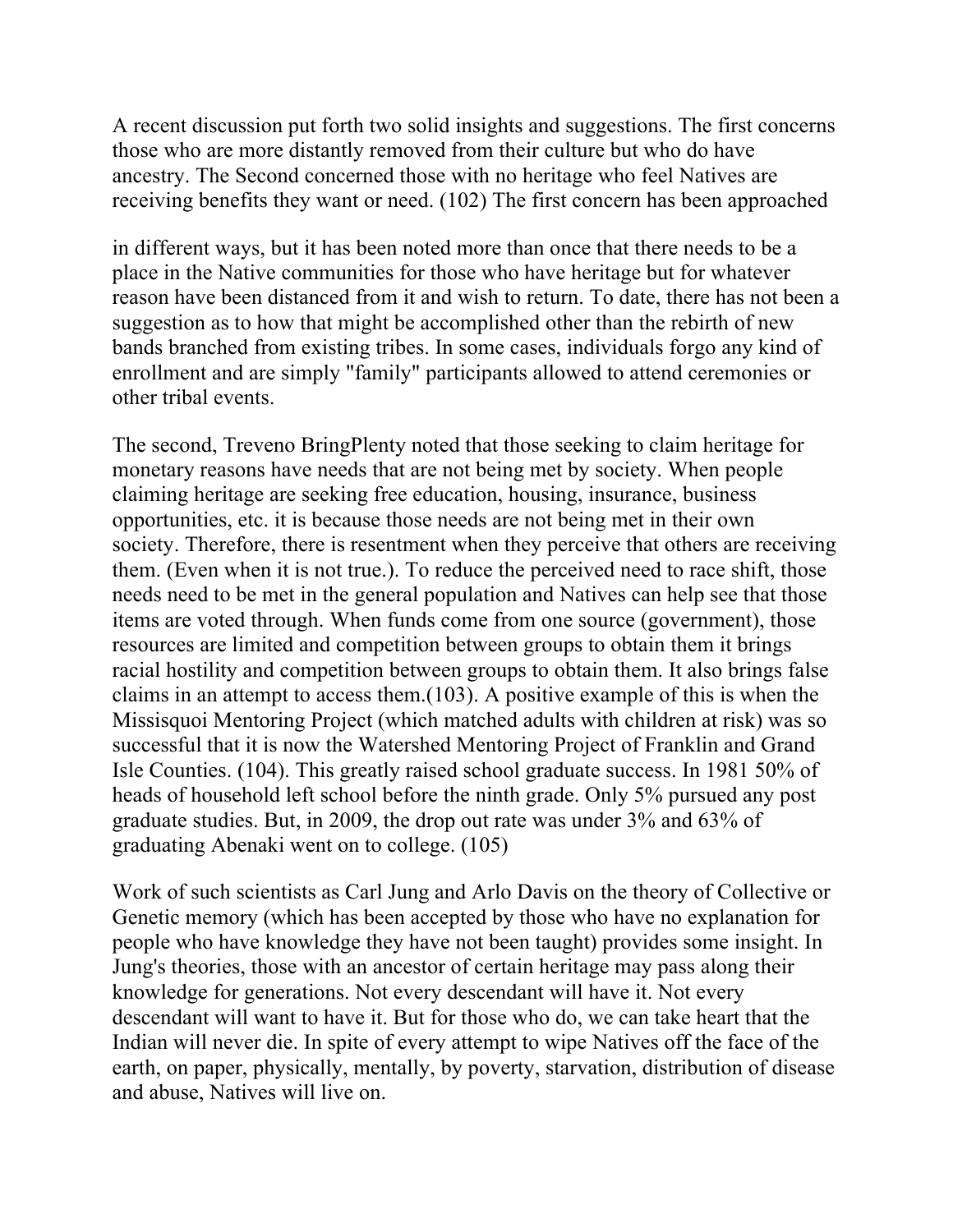So, when these "alleged academic saviors" mockingly say that they have heard descendants say that we have "been called home", know it is true. They just have not been privileged to hear it. They are part of the unnamed, unaffiliated future with no history. #

 $\mathcal{L}_\text{max} = \frac{1}{2} \sum_{i=1}^n \mathcal{L}_\text{max}(\mathbf{x}_i - \mathbf{y}_i)$ 

## **FOOTNOTES**

1. Mali Obamsawin, Citizen of Odanak, graduate of Dartmouth and Berklee Colleges, a musician who performs with Lula Wiles group and lives in Lubec, Maine. Quote from online post.

2. Abenaki Nation of Missisquoi, Swanton, VT. *State Recognition Achieved for the Abenaki Nation of Missisquoi*, Vermont Governor Signs Tribal Recognition Bill, Monday, May 7th, 2012, Montpelier, Vermont.

3. Ibid.

4. Presentation on Algonquins of Ontario (AOO) and Metis Nation of Ontario (MNO) at the Robinson Huron Waawindamaagawin Treaty Governance Forum. Darryl Leroux, guest speaker.

5. Leroux, *Distorted Descent-White Claims to Indigenous Identity. 6. Leroux, (Sturm). 19.* 

*7. The Identity of the Saint Francis Indians by Gordon Day,* National Museum of Man, Mercury Series, 1981. 6

8. Ibid. 7 9. Ibid. 9-10.

10. Leroux, Facebook, January 3, 2021 "...I have the same genealogy as the folks I study, as well as the same family lore. While every individual's story varies somewhat, the consistency across these stories is quite uncanny, so that an Englishspeaking Michelle Latimer or Ernest Matton ("Little Bear") in Ontario or a French speaking Nadine St. Louis or Sylvain Rivard in Quebec or even the crowd of "Fake Abenaki" leaders in Vermont and New Hampshire, mobilize virtually the same stories as my own family members had."

11. Leroux. 36, 43, 59-61, 143, 216-218.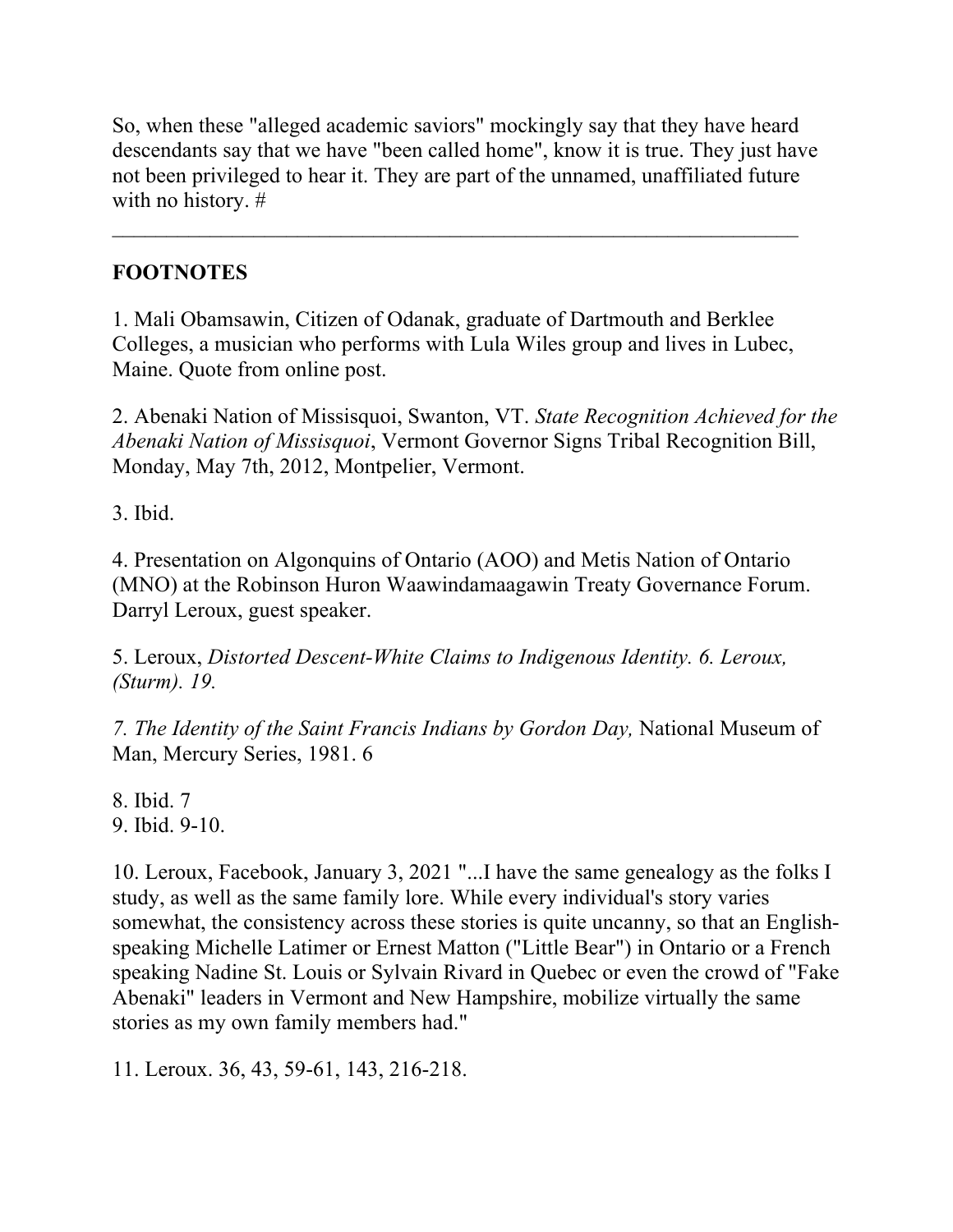12. Circe Sturm, *Becoming Indian, The Struggle over Cherokee Identity in the Twenty-First Century,* SAR Press, School for Advanced Research Press, Santa Fe. 229.

#### 13. Sturm, *Native American Population in U.S. Increased,* 14. Ibid.

15. Leroux. 18. (Deborah Bolnick) "...the assumptions and limitations of these tests make them less informative than many realize, and (iii) commercialization has led to misleading practices that reinforce misconceptions." More recently, Mark Jobling, Rita Rasterior and Jon Watetton have affirmed those concerns, arguing that "the practice of individual genetic ancestry testing is unreliable and powerfully influenced by cultural and other social forces...posing risks to indigenous claims to land and life."

16. Kylie Rice. *Blood Quantum and Its Role in Native Identity*.

17. After working with genealogy for over twenty years, much of this information

was experienced first-hand.

#### 18.

Sturm, 230. "Scholars who are critical of the federal acknowledgement process have argued that it is much too rigorous. And "woefully inconsistent" iin that the smaller, less aggressive groups and those that suffered colonialism at an earlier date - particularly those on the eastern seaboard-often fail to meet the criteria for recognition because of characteristics or conditions that the federal government created in the first place. (Garroute 2003-29)

19. Sturm, 190.

20. Beatrice Sonders, *Hiding in Plain Sight: My Holocaust Story or Survival,* July 4, 2018. David Salama, Publisher.

21. Monica Donovan, *As Abenaki Bills Pass, A Look at Where Vermont's Indigenous Tribes Stand,* Heady Vermont.

22. Sturm, 41. 23. Sturm, 34.

24. Sturm, 41.

25. Leroux, 34, 54.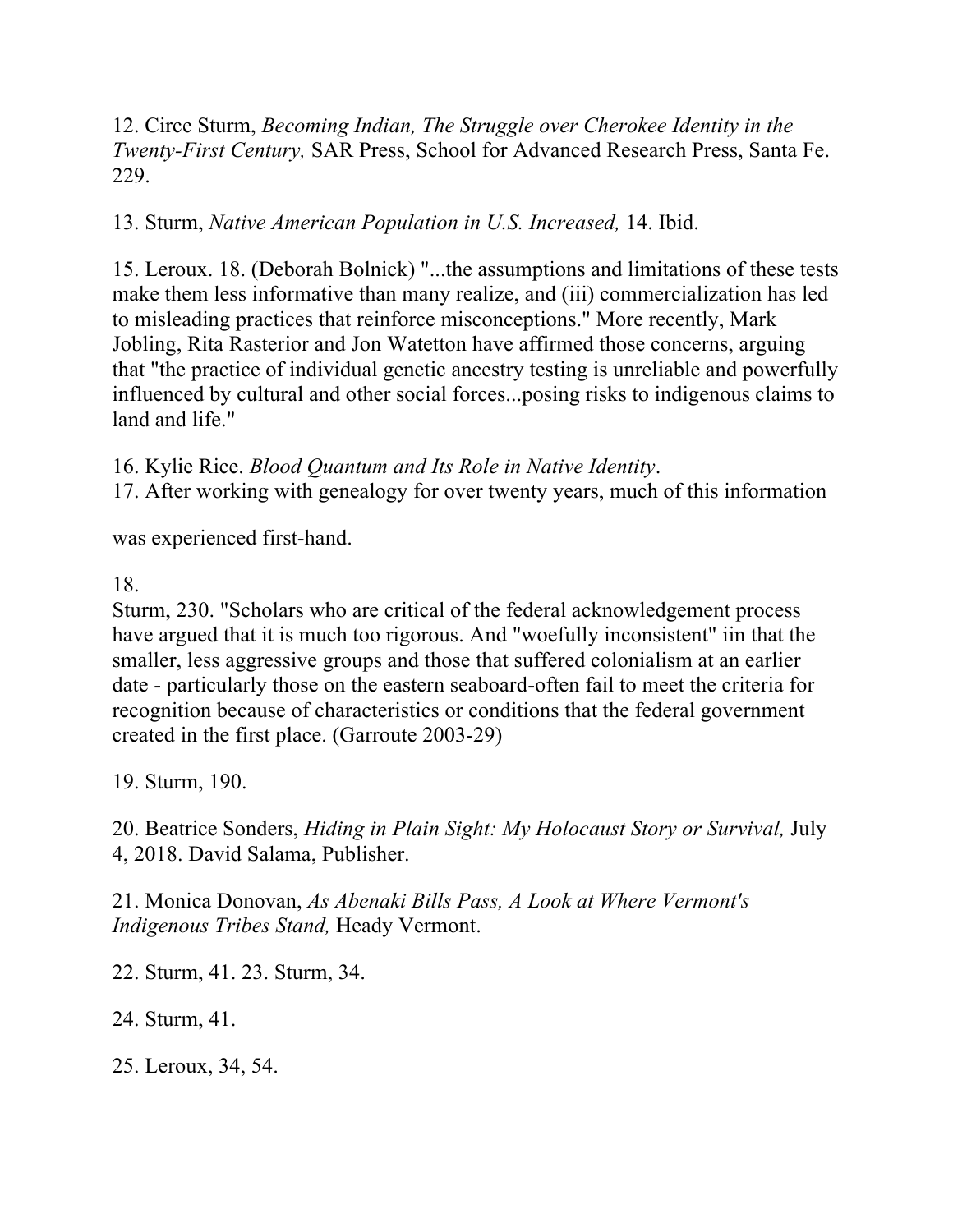26. Kimberly Powell, ThoughtCo., March 17, 2017.

27. Ibid.

28. Powell, March 17, 2017.

29. Ibid.

30. Leroux 2, 67.

31. Leroux, 28.

32. Leroux, 42.

33. Leroux, 72.

34. Cornell Law School, Legal Information Institute, *American Indian Law*.

35. William C. Canby, Jr. *American Indian Law* (4th ed. 2004)(citing Epps vs. Andrus, 611 F. 2d915 (1st Cir. 1979), page 8.

36. Canby, 11. 37. *Indian Act* (R.S.C. Revised Statutes of Canada), 1985, c. 1-5.

38. *Indian Act* (R.S.C. Revised Statutes of Canada), 1985, c. 1-5) )Act current tp 2022-02-23 and on 2019-08-15.

39. Rhian Lowndes*, 1980 Maine Indian Settlement Act, Indigenous Tribes in Maine Look for Sovereignty.* May 16, 2021.

40. Canby, 12. See Wyandotte Nation v. Nat's Indian Gaming Common, 437.F. Supp. 2d 1193 (D.. Kan. 2006); Grand Traverse v. U.S. Atty, 198 F. Supp. 2d 920 (W.D. Mich. 2002) 56 25.

41. Canby, 22.

42. Canby, 25. 106 Martinez U.S. at 72 n. 32

43. Omitted due technical error.

44. Davis Kateri. *Measuring Race: Blood Quantum Laws and Native American Identity.* Orange Magazine, October 15, 2018.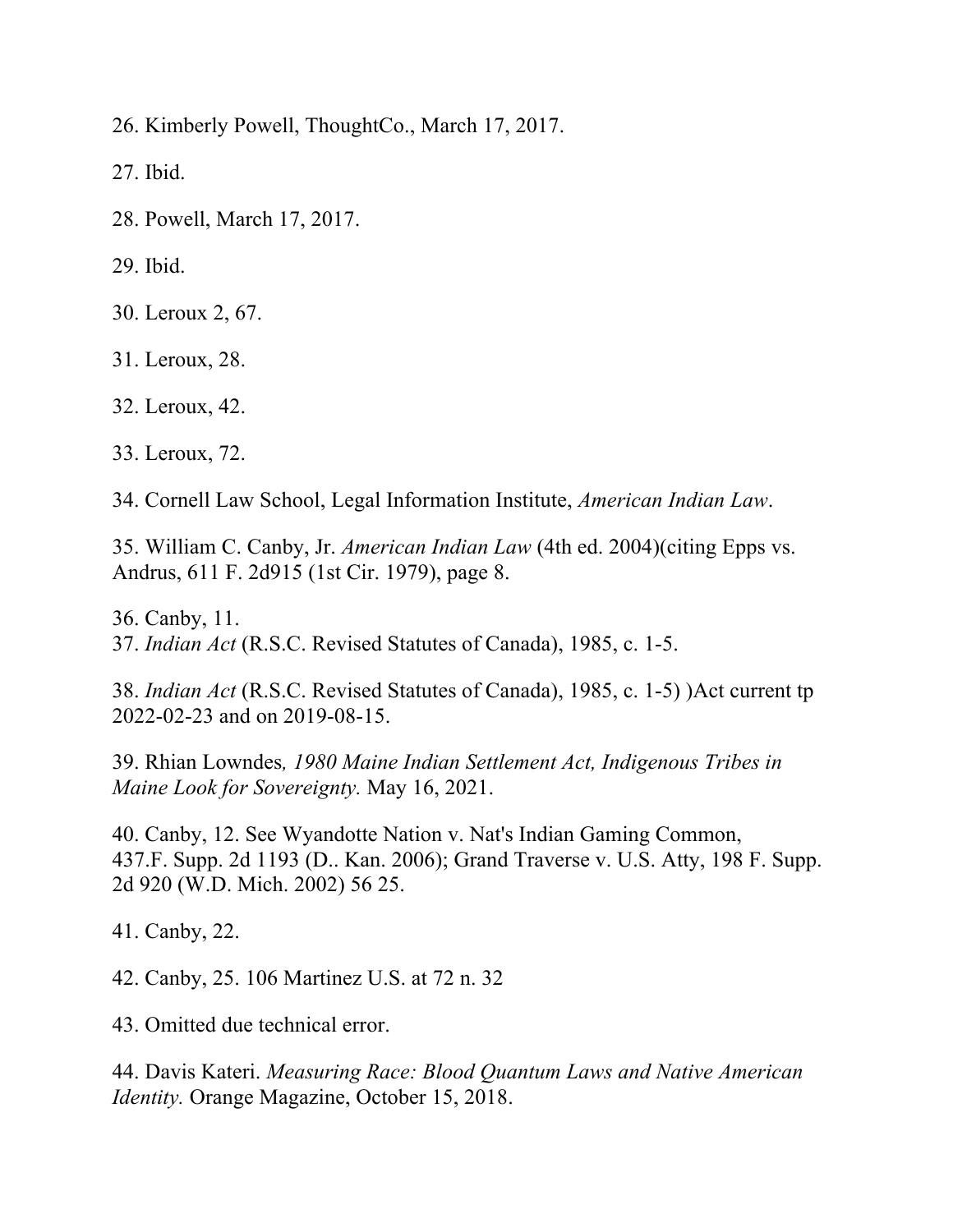45. Leroux, 118.

46. Joseph-Louis Gill, son of Samuel Gill and "Miss James" *Abenaki* 

*Backgrounder,* 1749, Biographies of a Nation, 3. 47. Jacques Watso, Odanak Councilor, *February 2021, Interview on Ethnicity* 

*Shifting in Vermont/New Hampshire*, Video. 48. A Note from Gilles Obamsawin, Odanak, January 24, 1997. Copy in my

possession.

49. Biographies of a Nation, Abenaki Backgrounder, 1749, 1-3.

50. Sturm, *Becoming Indian, 34.* 

51. Ibid.

52. Sturm, 34.

53. *Alsigunticlik Sovereignty Project,* October 1, 1997. Odanak Band Council. A proposal to reclaim Land across Vermont and New Hampshire.

54. Canby, *American Indian Law.* U.S.A. in the Jurisdictional context, individual status follows tribal status, and "there can be no Indian without a tribe." (4th edition 2004) (citing Epps vs. Andrus 611 F. 2d 915, 1st Cir. 1979), 8

55. Anne Galloway, *Vermont Governor. Legislature Formally Recognizes Abenaki Bands* VTD, Crime and Justice. May 28, 2012.

56. Petitioner #113: *Paucatuck Eastern Pequot Indians of Connecticut,* U.S. Department of the Interior, Indian Affairs. www.bia.gov.

57. Zaho, *Harvard Political Review.* January 22, 2021.

58. Act 107. Title 1 of Vermont Statutes. Annotated, Chapter 23. "Native American Indian People. State-recognized Native American Indian tribes and their members will continue to be subject to all laws of the state, and recognition shall not be construed to create any basis or authority for tribes to establish or promote any form of prohibited gambling activity or to claim any interest in land or real estate in Vermont." 571990 Arts and Crafts Law.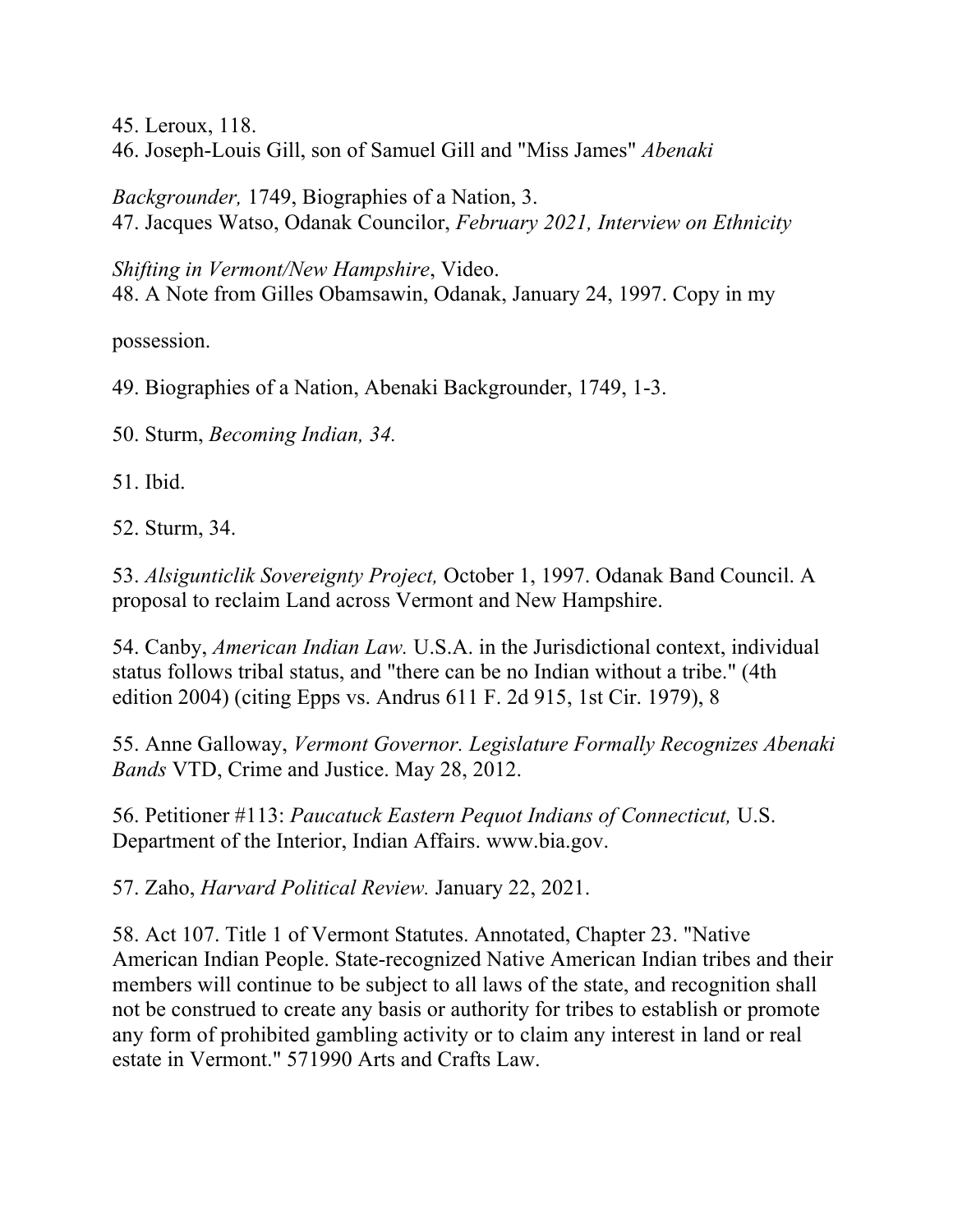59. Ibid. "Under the Act, an Indian is denied as a member of any federally or officially state recognized tribe of the United States, or an individual certified as an Indian artisan by an Indian Tribe."

60. Rayna Green, *The Only Good Indian: The Image of the Indian in American Vernacular Culture* (Diss. Indiana University, 1973), 56-65. A mere short paragraph (p. 56-57) is dedicated to a general remark concerning the proverb: "The only good Indian is a dead Indian."

61. NCSL, Trust Lands. Updated August 2012. "Placing tribal land into trust is a process whereby the secretary of the Department of the Interior acquires title to property and holds it for the benefit of a Native American tribe or individual tribal member.

62. See *Recognition Guidelines for the U.S.A. and Canada. 63. Leroux, 103. 64. Ibid. 3 65. Ibid. 41* 

66. See *Application for Tribal Enrollment*, Nulhegan Band website.

67. *U.S. Office of Personnel Management Guide to Personnel Data Standards*. Racial Category: American Indian or Alaska Native. A person having origins in any of the original peoples of North and South America (including Central America and who maintains tribal affiliation or community attachment." Standard Form 1812. Revised August 2005. Previous editions not usable, 42 U.S.C. Section 2000-16. NSN 7540-01099-3446.

68. *Alsigunticook Sovereignty Project Proposal, O*ctober 1, 1997. "We are Federally recognized group representing the direct descendants of the St. Francis Indians, or Odanak Abenaki, recognized historically as the Native people whose territory extends from the Kennebec River watershed in Maine to Lake Champlain and Southern Quebec...Our goal is to win the return of the remaining nearly wild areas of our territory through a legal challenge to illegal land title held by the region's largest landowners...contacts: Thomas Obomsawin, Richard Obamsawin, Patricia Benedict." NOTE: Signers and officers are identified as Abenaki "descendants".

69. State of Vermont, Criteria for State Recognized Native Indian Tribes: "(2) A substantial number of the applicants members are related to each other by kinship and trace their ancestry to a kinship group through genealogy or other methods. Genealogical documents shall be limited to those that show a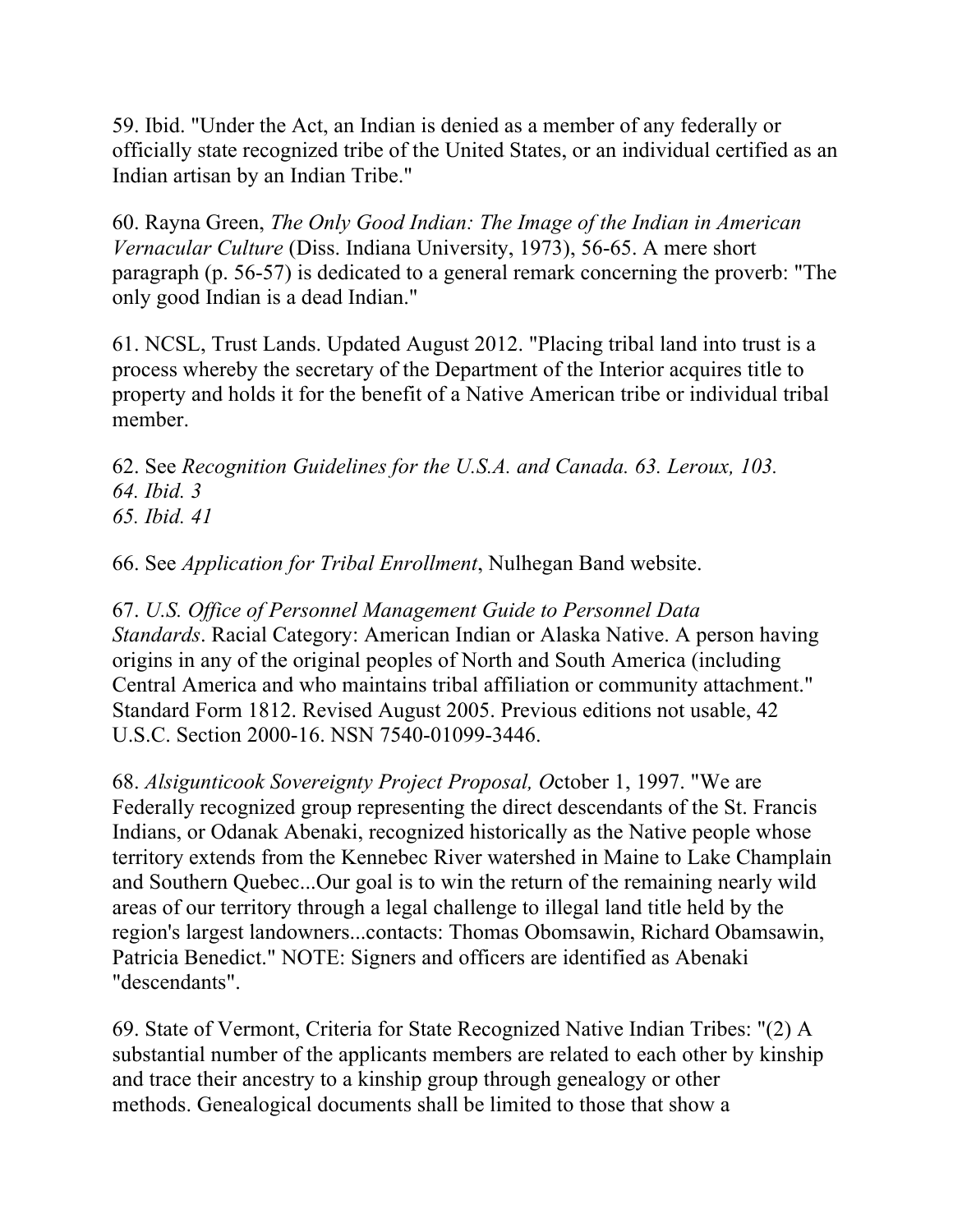descendancy from identified Vermont or regional native people. (3) The applicant has a connection with Native American Indian tribes and bands that have historically inhabited Vermont. ...(5) The applicant has an enduring community presence within the boundaries of Vermont that is documented by archeology, ethnography, physical anthropology, history, folklore, or any other applicable scholarly Coosuck research and data....Any documentation relating to genealogy submitted in support of the application shall be available only to the three-member panel.

### 70. Drew Lafond. *How American Indians Born in Canada Can Live & Work in the U.S*. MLYALKINS, January 31, 2018.

71. The North American Indian Center of Boston, *Rights of First Nation Members in the United States. Jay Treaty of 1952, Section 289*. "Canadian born Indians living in the U.S> may freely cross the Canadian-U.S.A. Border, live and work in the U.S., apply for public benefits in the U.S> and register for college or university as a domestic student. They must apply for a social security. card before applying for a job and pay U.S. customs and duties on goods that are brought into the U.S.

72. Sturm, 153.

73. State of Vermont, Criteria for State Recognized Indian Tribes. "...(2)a substantial number of the applicants members are related to each other by kinship and trace their ancestry to a kinship group through genealogy or other methods. Genealogical documents shall be limited to those that show a descendancy from identified Vermont or regional Native people. (3) The applicant has a

connection with Native American Indian tribes and bands that have historically inhabited Vermont...(5) The applicant has an enduring community presence within the boundaries of Vermont that is documented by archeology, ethnography, physical anthropology, history, folklore or any other applicable scholarly research and data...Any documentation relating to genealogy submitted in support of the application shall be available only to the thrtee-member panel."

74. Leroux, 60.

75. An outspoken member of Odanak against the Vermont tribes, Richard Bernier of Newport Vermont, was listed as "W" in the Vermont, U.S. Birth Records, 1909- 2008 as his father was "W" and mother listed as having been born in Pierreville,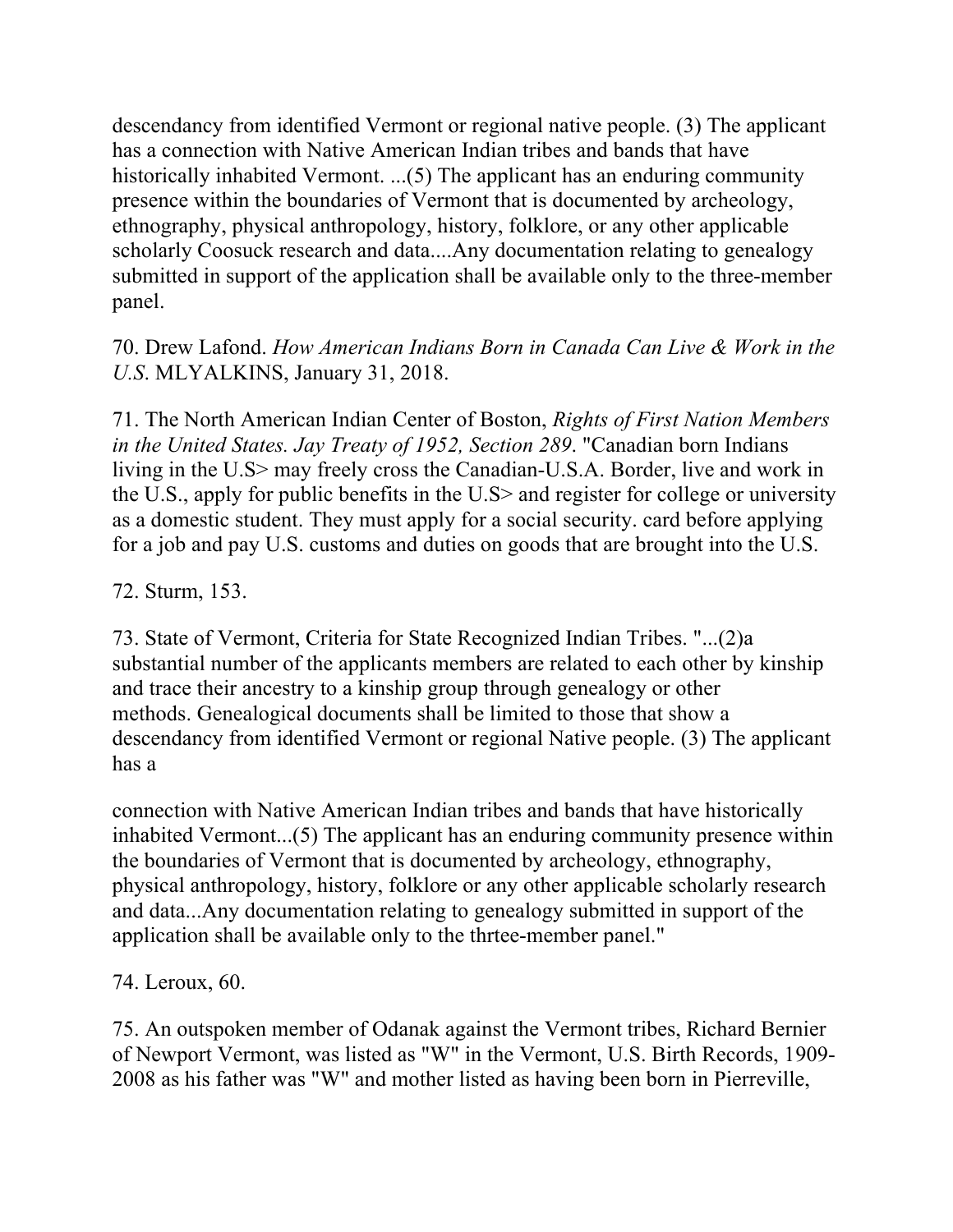P.Q., Canada. Richard was born in Barton, Vermont. Further indication that there are Abenaki descendants living below the not-so-invisible border.

76. The North American Indian Center of Boston, *Rights of First Nation Members of the United States.* Jay Treaty of 1952, Section 289. "Canadian born Indians living in the U.S.A. and registered for college or university as a domestic student." They must get a social security card before applying for a job, pay U.S. customs and duties on goods that are brought into the U.S. All natives entering the U.S. for education, work, residence, gathering, fishing , hunting and gathering of natural materials, must cross at official border checkpoints.

#### 77. Leroux, 60.

78. U. S. Citizenship and immigration Services, an official website of the United States Government, "*American Indians Born in Canada.*" USCIS will create an admission for permanent residence if an American Indian born in Canada wishes to reside permanently in the Uniter States. Because the Abenaki had no reservations or recognized bands before recognition, Canadian Abenaki could not join a group here. Now that four groups exist, only these bands can grant them citizenship and give them Indian status as U.S. tribal citizens. Since we currently do not receive government stipends (because we are not federally recognized) Canadian born Abenaki might do better to remain enrolled in Canada where stipends are

provided. It is not legal to enroll on both sides of the border beyond carrying dual citizenship as private citizens.

79. State of Vermont, Criteria for State Recognized Native Indian: "...Any documentation relating to genealogy submitted in support of the application shall be available only to the three-member panel." Remember that genealogists are

supposed to research their own information and not rely upon second-hand information.

80. Stephen I Pevar. The Rights of Indians and Tribes. Fourth Edition. Introduction by John Echohawk, Executive Director of the Native American Rights Fund, page 274. "Non-recognized tribes generally are ineligible to receive the millions of dollars in various federal programs and services, and are viewed by the federal government as not having a government-to-government relationship with the United States." "In limited situations, then, even nonrecognized tribes are entitled to certain federal protection, but for the most part, the decision not to acknowledge an Indian tribe is crippling because it denies access to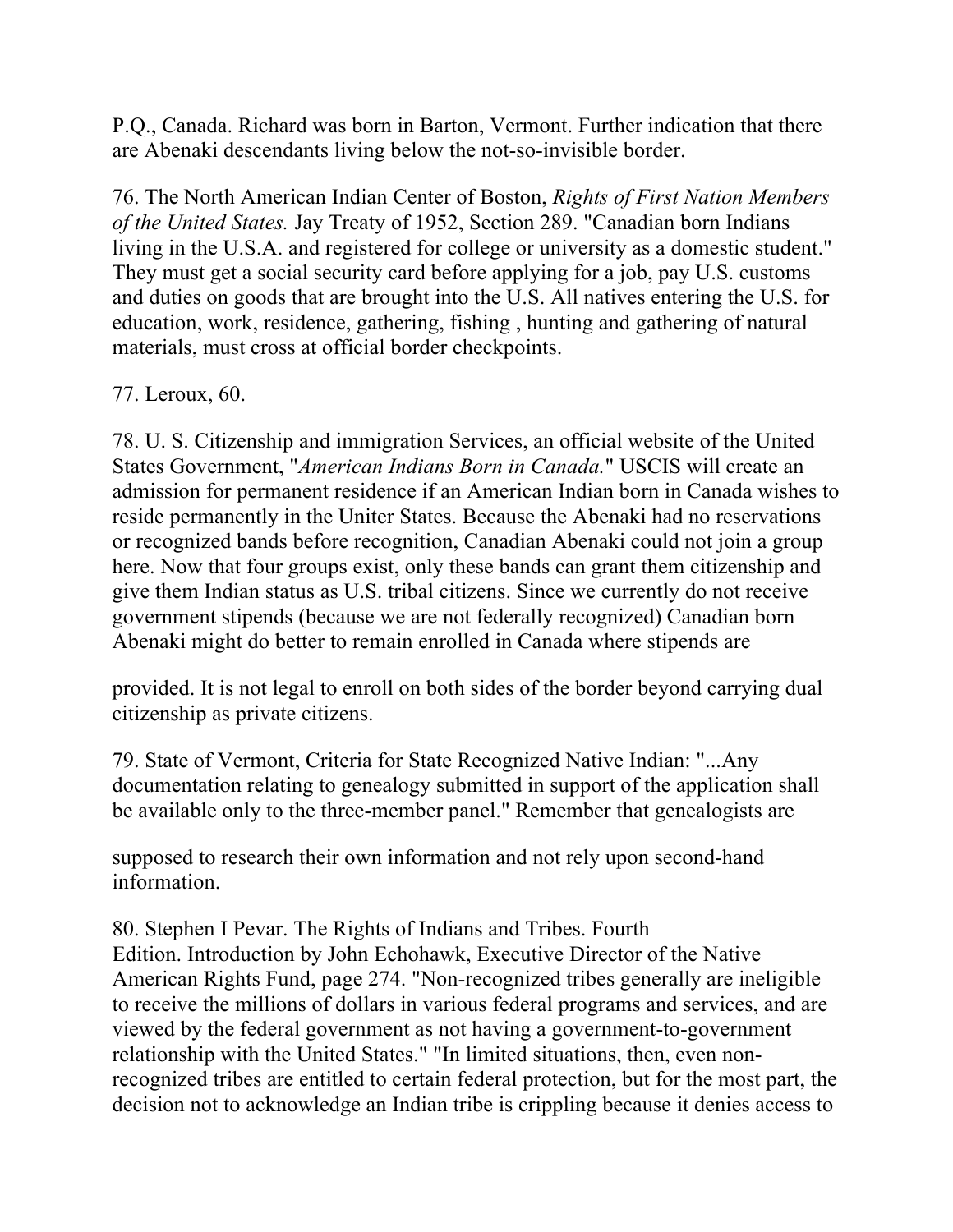most federal Indian programs and the money, assistance and opportunities that go with recognition. 25.U.S. C. 175."

81. Anne Galloway, Vermont Governor, *Legislature Formally Recognize Abenaki Bands*. Vermont Digger, May 8m, 2012.

82. *Un Casino a Odanak,* Radio-Canada, 2003.

83. *Le Fonds de Development Pour Les Autochtones et la Communaute d'Odanak: Partenariat pour L'Avenir?* Researchs Amerindiannes au Quebec, January 16, 2022. 33(2), 120-122. Entrevue avec Gills OBosmawin, chief du Conceil des Abenakis d'Odanak.

84. Green Card for an American Indian Born in Canada, supra note 100. Not that DOS website for the embassy in Canada incorrectly reports that an ABC must file an 1985 application. First Nations and Native Americans, supra note 4 ("Canadian Born American Indians cannot be denied [permanent residence] status, but is required to complete the I-485 in order to receive any benefits under U.S> Federal Law.") (d. at 423.8(a)

85. "A byproduct of assimilation has been the gradual decline of blood quantum in Indian groups. If this decline continues as projected, fewer and fewer Canadianborn Indians will possess the requisite blood quantum to benefit from INA \$289. See Paul Adams, Blood Quantum Influences Native American Identity BBC News, July 10, 2021.

86. November 4, 1977, communication. 87. *Band Counsel Resolution,* August 20, 1976, Chief Watso to Homer St. Francis.

88*. Bennington Banner* Newspaper, Feb. 22, 1977, 3.

89. Haviland and Power, The *Original Vermonters*, January 3, 1977, 257.

90. University (UVM) announcement for panel discussion.

91. *Resolution of the Band de Odanak*, Chronologique GOB-046003-04, September 29, 2003.

92. Rick Obasawin, Word from the Chief, W8banaki Pilaskw, Odanak Newspaper, Volume 5, November 4, Winter, 2020.